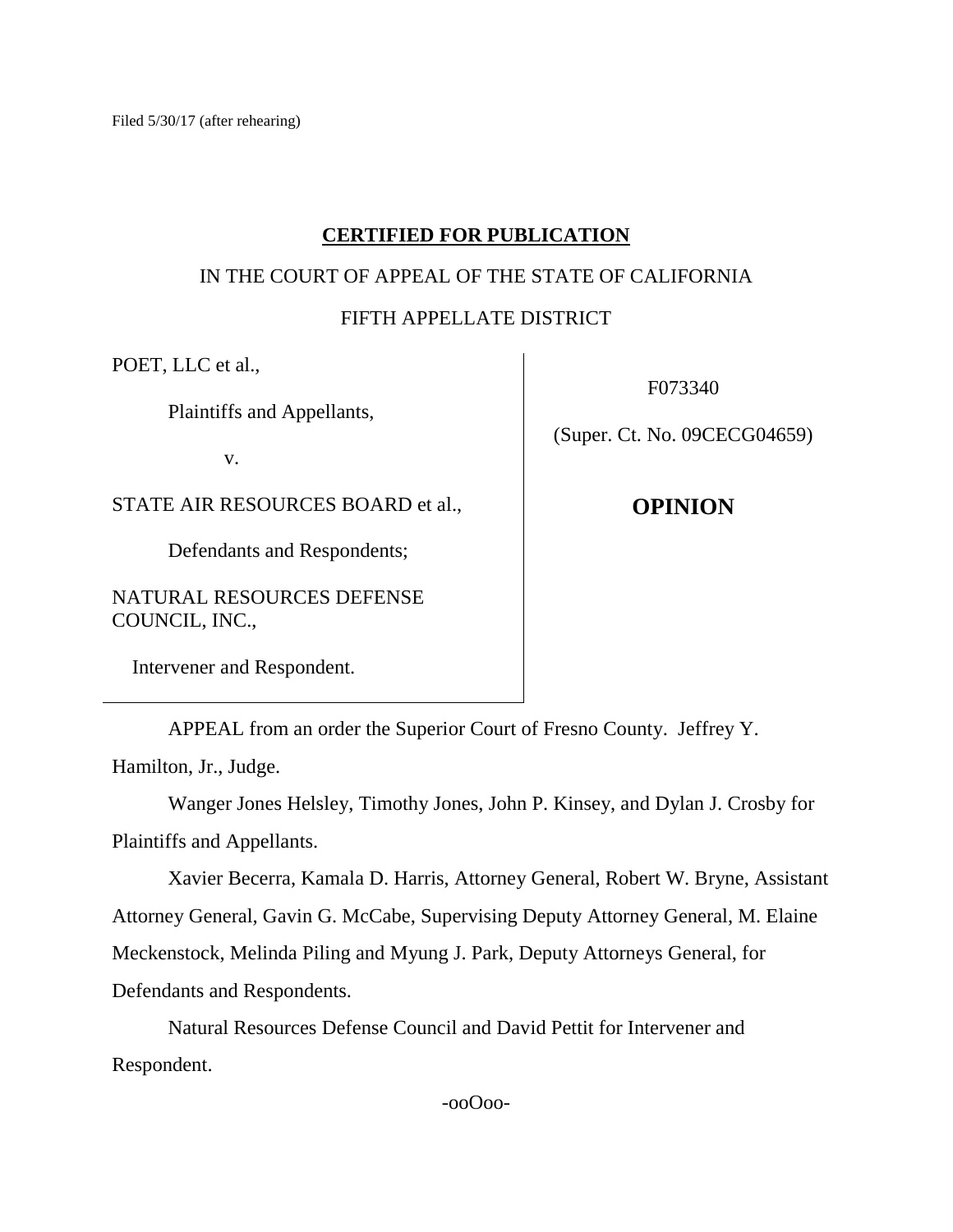The California Global Warming Solutions Act of 2006 (Health & Saf. Code, § 38500 et seq.) established the first comprehensive greenhouse gas regulatory program in the United States. Its goal is to progressively reduce greenhouse gas emissions to 1990 levels by 2020. The State Air Resources Board (ARB) was charged with achieving this goal. One of its actions was promulgating the low carbon fuel standards (LCFS) regulations that are the subject of this litigation.

When ARB adopted the original LCFS regulations in 2009, it violated the California Environmental Quality Act (CEQA; Pub. Resources Code, § 21000 et seq.**<sup>1</sup>** ). In 2013, we identified those violations and directed the issuance of a writ of mandate compelling ARB to take corrective action. (*POET, LLC v. State Air Resources Bd.* (2013) 218 Cal.App.4th 681 (*Poet I*).) Now, we consider whether ARB's actions satisfied that writ and corrected one of its CEQA violations. The specific question presented is whether ARB's disclosures about the *project's* effects on biodiesel consumption, and the related increases in nitrogen oxide (NOx) emissions, satisfied paragraph 3 of the writ of mandate.

The writ provisions were drafted by this court. Therefore, we interpret paragraph 3 of the writ without deference to the trial court or ARB. We used the term "project" in paragraph 3 of the writ in the same way it is used in CEQA, the Guidelines**<sup>2</sup>** and CEQA case law. Stated generally, "project" includes the whole of an activity directly undertaken by a public agency. More specifically, when the agency's activity involves a regulation (as compared to building a physical structure, such as a road or power plant), the whole of the activity constituting the "project" includes the enactment,

 $\overline{a}$ 

**<sup>1</sup>** All unlabeled statutory references are to the Public Resources Code.

<sup>&</sup>lt;sup>2</sup> "Guidelines" refers to the regulations promulgated to implement CEQA, which are set forth in California Code of Regulations, title 14, section 15000 et seq. (§ 21083, subds. (a), (f) ["Office of Planning and Research shall prepare and develop proposed guidelines" and "Secretary of the Resources Agency shall certify and adopt guidelines"].)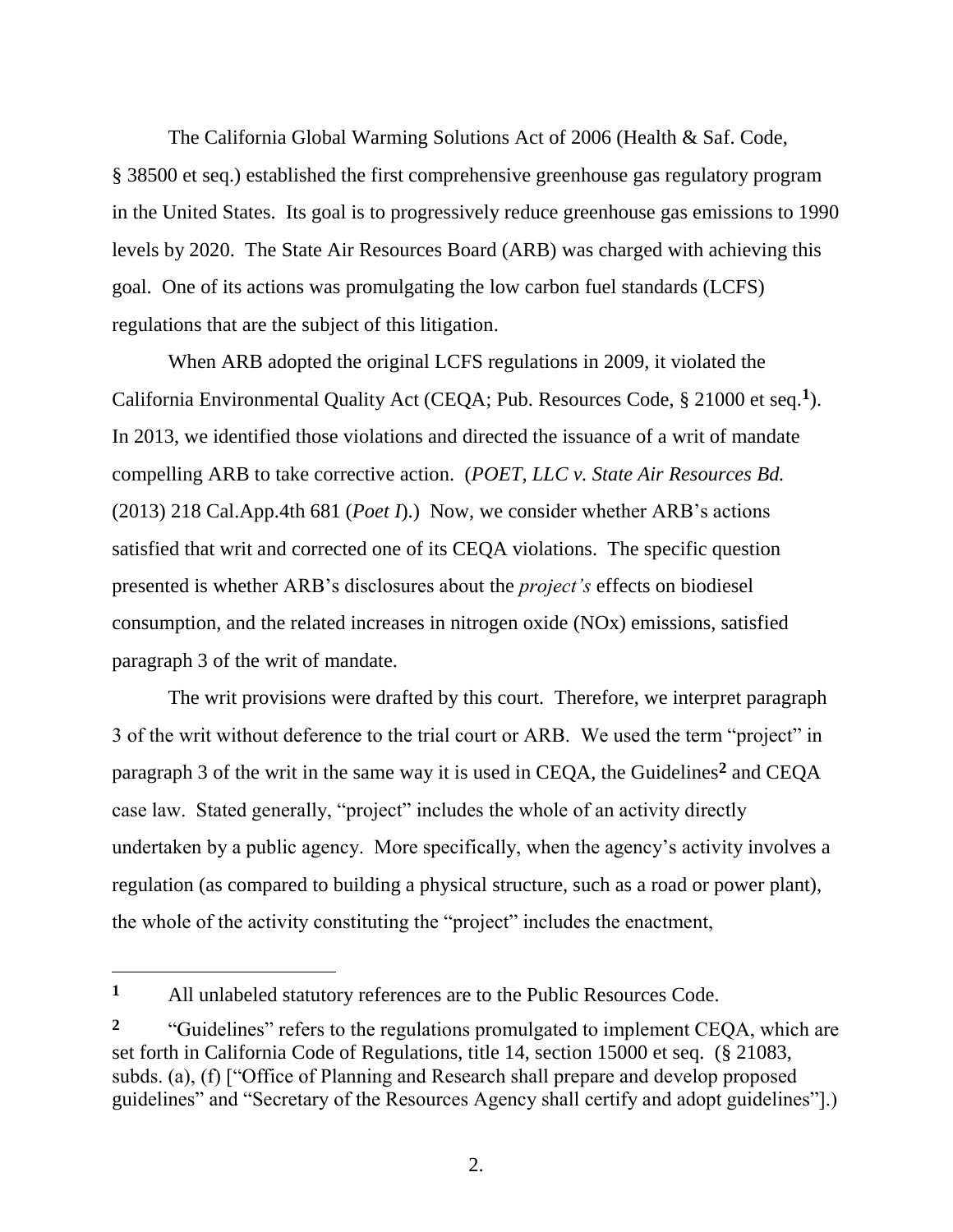implementation and enforcement of the regulation. Here, the term "project" includes the whole of ARB's activity in promulgating and enforcing (1) the regulations originally adopted in 2009 and (2) the replacement regulations adopted in 2015 in response to the writ of mandate issued pursuant to *Poet I*.

Consequently, ARB's view that the "project" included only the regulations adopted in 2015 was wrong and explains why it incorrectly chose 2014 NOx emissions as the baseline. The proper baseline for a project normally is the conditions existing when the environmental review of the project is commenced. Here, ARB's review commenced before the regulations were first approved in 2009. Thus, ARB's use of 2014 NOx emissions as the baseline was improper and generated flawed results when that baseline was plugged into the formula for calculating environmental change. Specifically, NOx emissions in 2014 were higher than the NOx emissions prior to the 2009 approval of the LCFS regulations, which caused ARB's most recent calculations of the yearly changes in NOx emissions to be too low and thus misleading. ARB's flawed analysis of NOx emissions did not cure the CEQA violation identified in *Poet I* or comply with paragraph 3 of the writ.

Leaving the technical language of CEQA aside, the purpose of the writ was to provide the public and decisions makers with information omitted from the original environmental disclosure documents in 2009. Thus, one way to evaluate ARB's attempt at compliance is to ask whether the revised environmental disclosure documents provided all of the information that would have been provided if the original documents had complied with CEQA. The answer is "no," ARB's revised documents did not provide that information. In contrast to ARB's revised documents, CEQA-compliant original documents would not have used a 2014 baseline and would have shown that NOx emissions in 2015 and later were larger than the baseline, not smaller. Accordingly, we conclude the writ should not have been discharged and the CEQA violation continues uncorrected.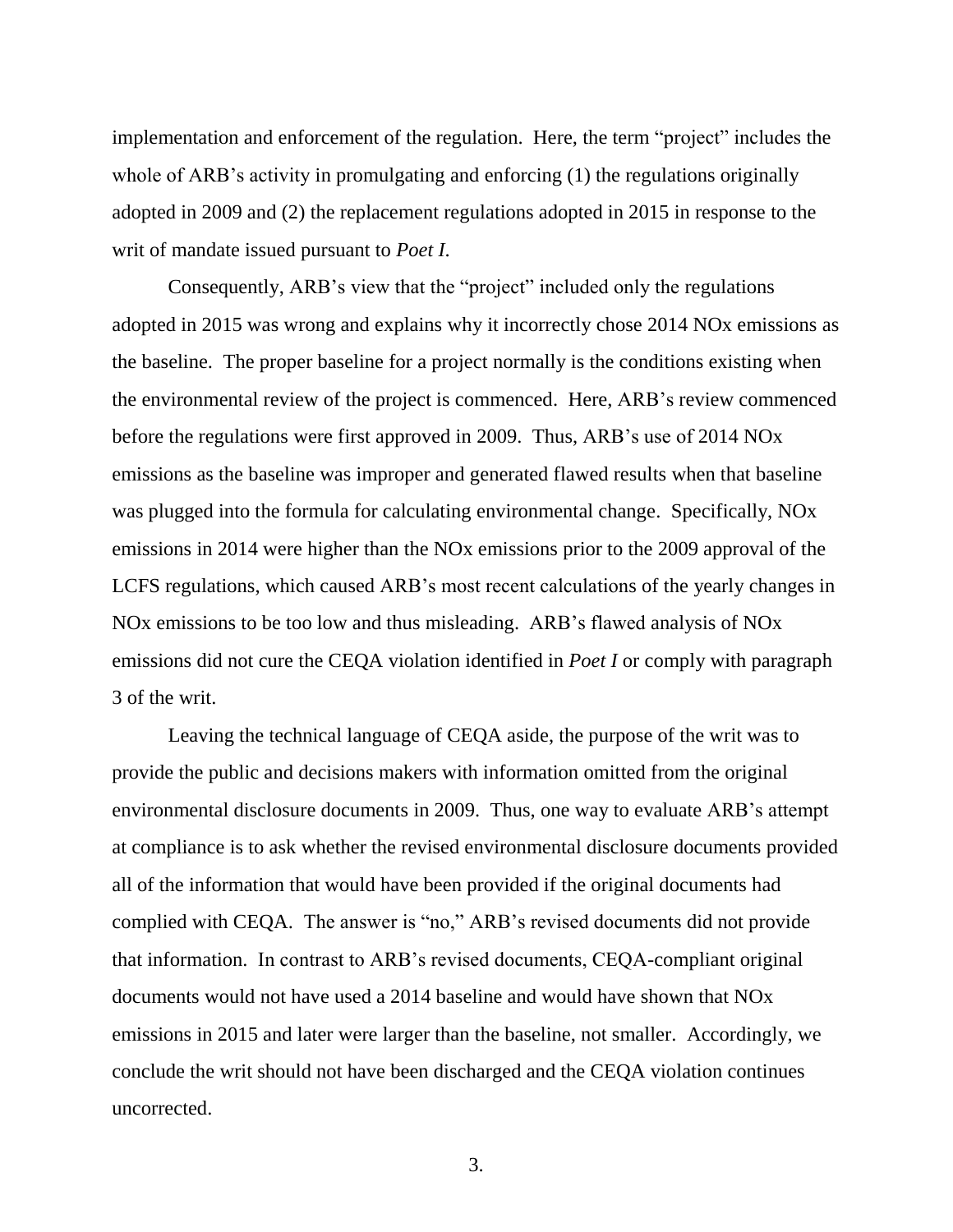The second major issue in this appeal is how to remedy ARB's failure to comply with CEQA and the writ. Pursuant to our discretionary authority to fashion appellate relief, we reverse the order discharging the writ and remand for further proceedings under a modified writ. The modifications direct ARB to address NOx emissions from biodiesel in a manner that complies with CEQA, including the use of a proper baseline. As to the fate of the current version of the LCFS regulations, only the provisions addressing diesel fuel and its substitutes**<sup>3</sup>** were affected by the flawed analysis of NOx emissions. Thus, the remainder of the LCFS regulations will be allowed to remain in effect. The provisions addressing diesel fuel and its substitutes appear, on balance, to provide environmental benefits that outweigh the potential adverse impacts and, therefore, we will not invalidate those provisions. Instead, the standards for diesel fuel and its substitutes in effect for 2017 shall remain the operative standards until the modified writ is discharged.

We therefore reverse the order discharging the writ and remand for further proceedings.

# **FACTS AND PROCEEDINGS**

## *Overview of LCFS Regulations*

The goal of the LCFS regulations is to progressively reduce the greenhouse gas emissions from transportation fuels used in California. (Cal. Code Regs., tit. 17, § 95480.) The LCFS regulations use carbon intensity values to approximate the greenhouse gas emissions generated from all stages of producing, transporting and consuming a fuel—that is, the fuel's complete lifecycle. (Cal. Code Regs., tit. 17, § 95484 [average carbon intensity requirements].) Regulated parties must meet average

**<sup>3</sup>** The two main substitutes for conventional diesel are biodiesel and renewable diesel. Biodiesel and renewable diesel have different chemical structures and are made by different chemical processes. When used, renewable diesel emits less particulate matter and NOx than conventional diesel. (*Poet I*, *supra*, 218 Cal.App.4th at p. 732, fn. 37.) In contrast, biodiesel emits more NOx than renewable diesel or conventional diesel.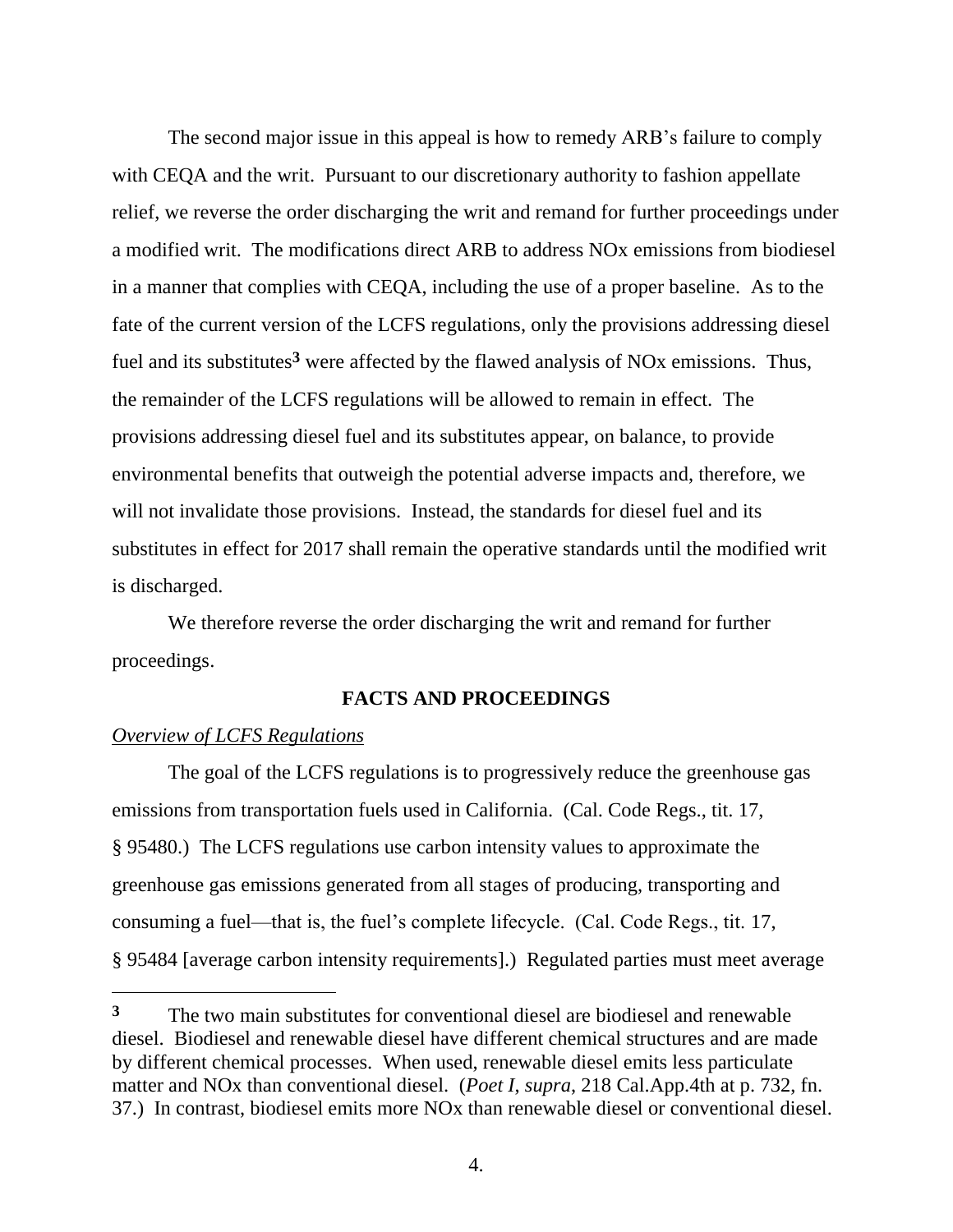carbon intensity requirements for the gasoline and diesel fuel they handle each calendar year. (*Id*., subd. (a).) Carbon intensity is stated as grams of carbon dioxide equivalent per megajoule. For example, the 2017 average carbon intensity requirement for diesel fuel and its substitutes is 98.44 grams of carbon dioxide equivalent per megajoule. (*Id*., subd. (c).) In contrast, the carbon intensity value assigned to conventional diesel, based on average crude oil and average refinery efficiencies, is 102.01 grams of carbon dioxide equivalent per megajoule. (Cal. Code Regs., tit. 17, § 95488, subd. (c) [lookup table].) Thus, a regulated party handling only conventional diesel fuel would not meet the carbon intensity requirement for 2017. That regulated party would need to handle diesel fuel and substitutes assigned a lower carbon intensity. For instance, some biodiesels are assigned carbon intensity values of 37.54 (animal fat feedstock) or 56.95 (plant oil feedstock).

Most providers of petroleum and biofuels in California are subject to the reporting and carbon intensity value requirements of the LCFS regulations. (Cal. Code Regs., tit. 17, §§ 95485 [demonstrating compliance], 95491 [reporting and recordkeeping].) Regulated parties file annual reports to show they have complied. The reports (1) calculate the average carbon intensity of the fuels handled by the regulated party and (2) determine the credits or deficits generated by comparing that average to the carbon intensity value set as the standard for that year. (Cal. Code Regs., tit. 17, § 95486 [generating and calculating credits and deficits].) If credits are generated, they can be deposited into an account maintained by ARB and, once banked, the credits may be (1) retained indefinitely, (2) retired to offset deficits and meet future compliance requirements, or (3) sold to other regulated parties. (*Id*., subd. (a)(1).) Transactions in carbon intensity credits are subject to public disclosure and other requirements. (Cal. Code Regs., tit. 17, § 95487.) ARB maintains a website reporting the monthly price and transaction volume of LCFS credits.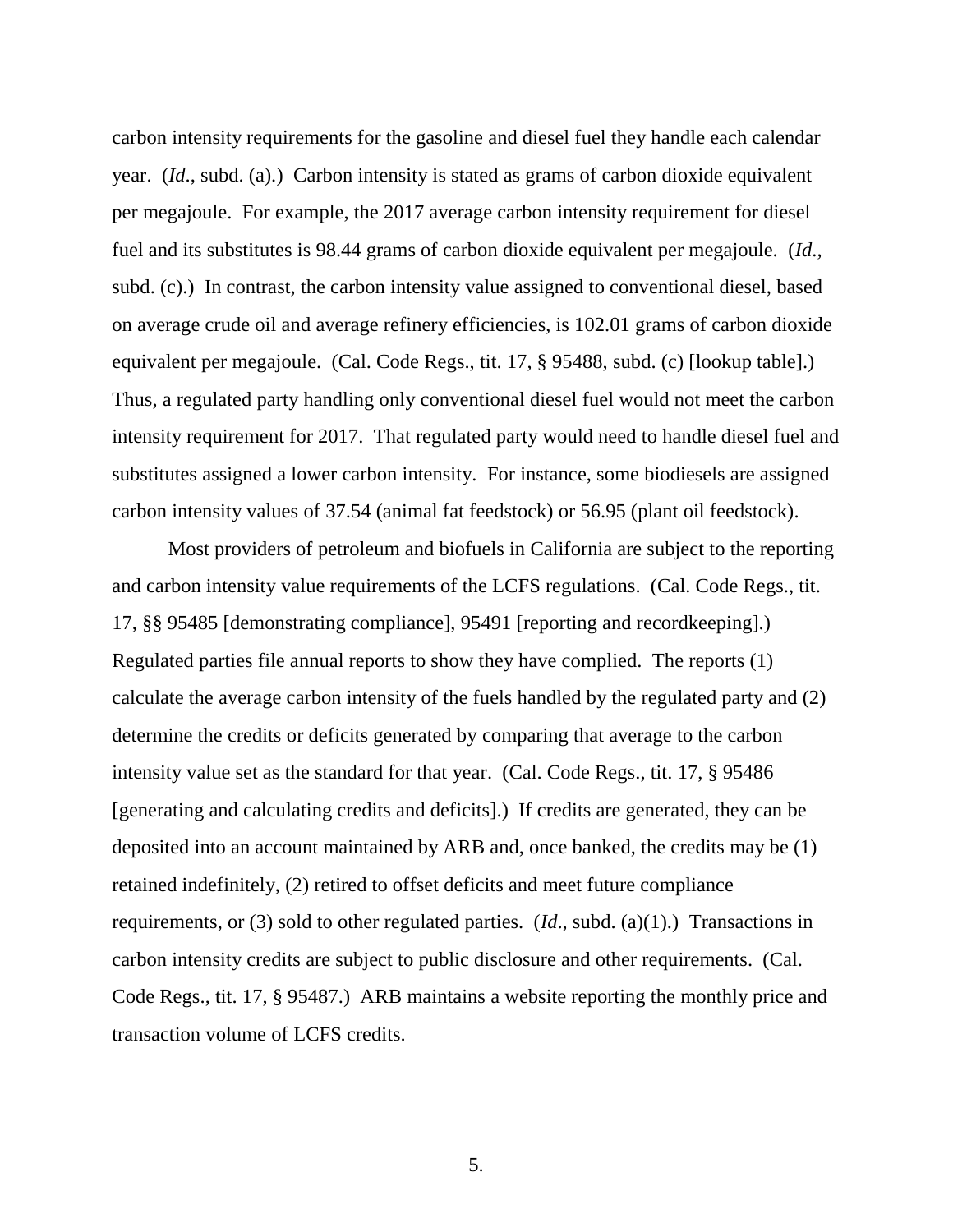#### *First Appeal*

The history of the original LCFS regulations,**<sup>4</sup>** from the enactment of the authorizing legislation in 2006 through April 2010, is described in the "FACTS" section of *Poet I*, *supra*, 218 Cal.App.4th at pages 699 through 707 and need not be repeated here. The original LCFS regulations became effective in 2010 and were set forth in sections 95480 through 95490 of title 17 of the California Code of Regulations.

In December 2009, plaintiffs POET, LLC and James M. Lyons filed this litigation to challenge the LCFS regulations, alleging violations of CEQA and California's Administrative Procedure Act (APA; Gov. Code, § 11340 et seq.). In November 2011, the trial court denied plaintiffs' petition for writ of mandate and filed a judgment in favor of ARB. Plaintiffs appealed.

In May 2013, oral argument was held in the appeal. In June 2013, this court issued an order requesting input from counsel regarding the terms of the disposition and attached a tentative disposition. We asked counsel to make certain assumptions, including that certain CEQA violations had occurred and the LCFS regulations would be allowed to continue to operate. We stated our preference for a disposition "drafted so the superior court can take the language from the disposition and insert it into the peremptory writ of mandate" and asked counsel to take this into account when proposing changes or alternatives to the tentative disposition. Our order sought input on six topics of interest, including (1) maintaining the status quo and whether the 2014 standards should have

**<sup>4</sup>** For purposes of this opinion, the term "original LCFS regulations" refers to the regulations adopted by ARB in 2009, which the Office of Administrative Law stated became effective on January 12, 2010, *and* the minor amendments adopted by ARB in 2010, which the Office of Administrative Law stated became effective on April 15, 2010. (*Poet I*, *supra*, 218 Cal.App.4th at pp. 706-707.)

In contrast, we use the term "2015 LCFS regulations" to mean the LCFS regulations adopted by ARB in 2015, which went into effect on January 1, 2016. ARB refers to the 2015 LCFS regulations as the "new LCFS regulations," while plaintiffs describe them as the "Readopted LCFS Regulation."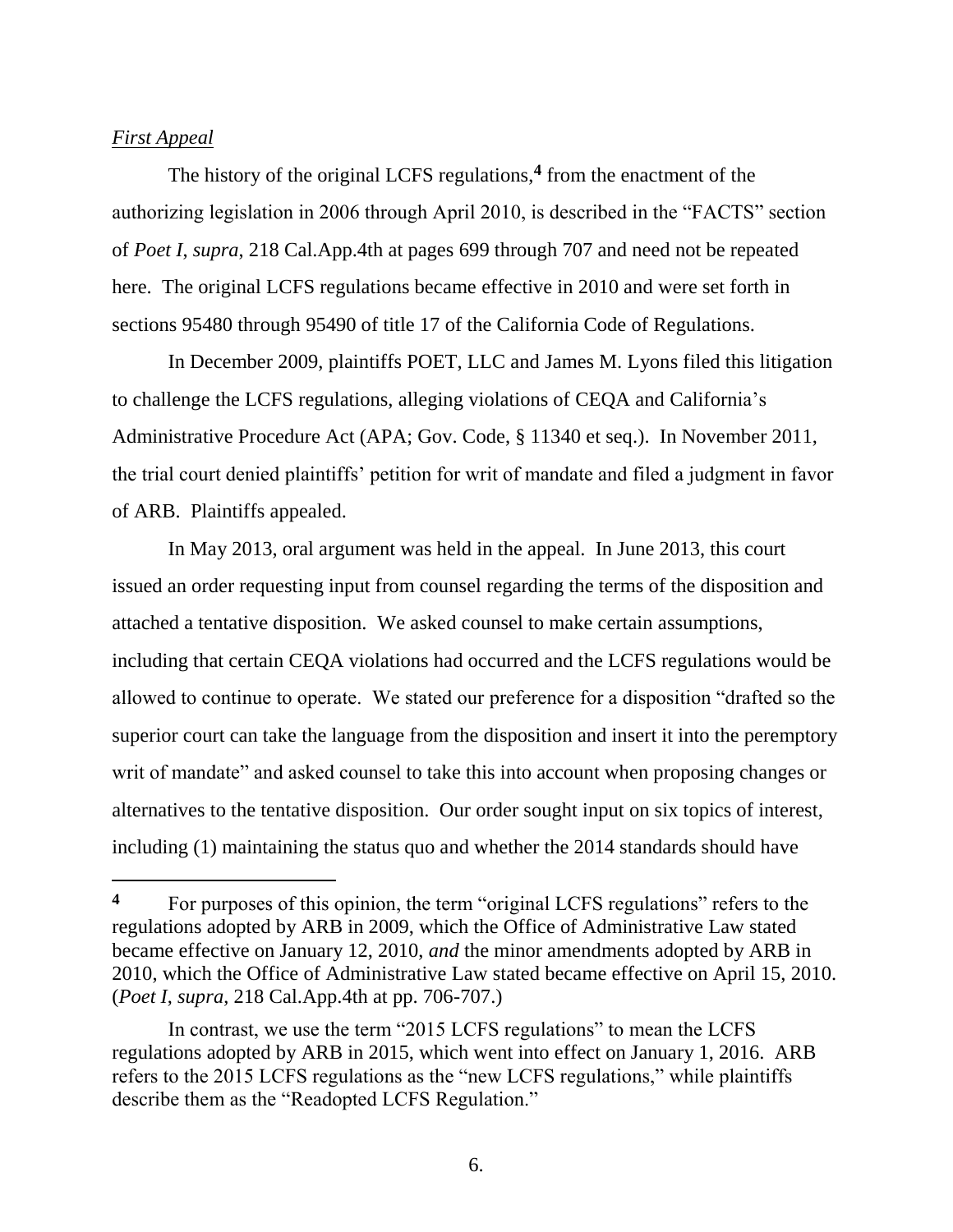been allowed to go into effect and (2) the framework for ARB's analysis of NOx emissions on remand.

On July 15, 2013, our opinion in *Poet I* was filed. We reversed the denial of plaintiffs' petition for writ of mandate and remanded for the issuance of a writ directing ARB to correct its CEQA and APA violations. In August 2013, we denied ARB's petition for rehearing. The next month, ARB filed a petition for review in the California Supreme Court. On November 27, 2013, our high court denied ARB's petition for review and, later that day, this court issued a remittitur.

In December 2013, plaintiffs submitted a proposed peremptory writ to the trial court. On January 6, 2014, the trial court signed and filed the proposal. On February 10, 2014, the trial court responded to ARB's objections by filing a modified version of the peremptory writ of mandate (February 2014 writ),**<sup>5</sup>** which is the operative writ for purposes of this appeal.

As directed by the disposition in *Poet I*, the February 2014 writ compelled ARB to take action to correct its violations of CEQA. The writ provision at the center of this appeal is described in part I.C, *post*. We also took the unusual step of allowing the original LCFS regulations to remain in effect despite the CEQA violations. (See *Poet I*, *supra*, 218 Cal.App.4th at pp. 763, 767.) At the time, we estimated that, on balance, leaving the LCFS regulations in place would provide more protection for the environment than suspending their operation pending ARB's compliance with CEQA. (*Id*. at p. 762.) We stated that "the emissions of greenhouse gases will be less if the LCFS regulations are allowed to remain in effect, rather than being suspended. The possibility that the use of biodiesel will produce more NOx emissions than the petroleum-based diesel that it

 $\overline{a}$ 

<sup>&</sup>lt;sup>5</sup> The modifications affected only paragraph 5 of the writ and are not relevant to this appeal.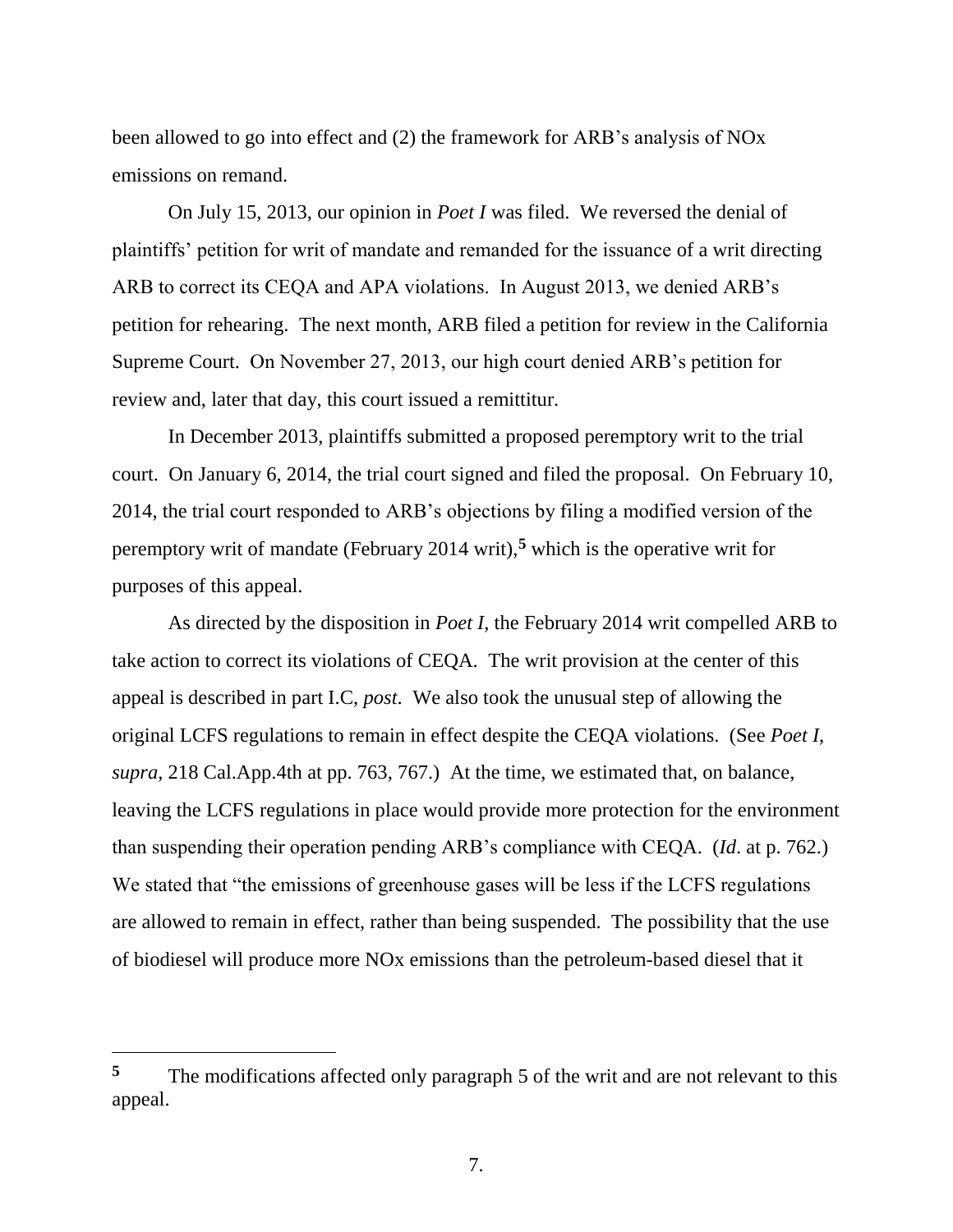replaces does not justify throwing out the entire LCFS regulation." (*Id*. at pp. 762-763.)**<sup>6</sup>** Consequently, we decided to preserve the status quo pending ARB's compliance with the writ by directing ARB to continue to adhere to the LCFS regulations standards in effect for 2013 until its corrective action was completed. (*Id*. at p. 767.)

#### *Corrective Action Relating to NOx Emissions*

The portion of the February 2014 writ relevant to this appeal concerns the deficiencies in ARB's analysis of NOx emissions and mitigation measures for any significant adverse environmental impact resulting from increased NOx emissions. ARB's actions to comply with the writ and remedy its CEQA violations are described in part I.D, *post*.

## *ARB's Return, Discharge Order, Stay Requests and Appeal*

In November 2015, ARB filed its return to the February 2014 writ. (See pt. I.D.4, *post*.) In January 2016, the trial court issued an order discharging the writ. (See pt. I.D.5, *post*.) On February 5, 2016, plaintiffs filed a motion to stay the order discharging the writ pending an appeal. On February 29, 2016, the trial court's order denying the motion for a stay was served on the parties without holding a hearing.

On March 4, 2016, plaintiffs filed a notice of appeal from the order discharging the writ and the order denying their motion for stay pending appeal. Plaintiffs then filed a petition for writ of supersedeas requesting a stay of the order discharging the writ pending a decision in this appeal. We denied the writ and request for a stay, even though plaintiffs established a strong probability of prevailing in this appeal because their

**<sup>6</sup>** Our concern about the overall impact of suspending the LCFS regulations can be described as the-baby-with-the-bathwater problem. In other words, we were concerned that suspending the LCFS regulations might result in a loss of the baby (i.e., the reduction of various greenhouse gases) to resolve the problem of dirty bathwater (i.e., an improper CEQA analysis of NOx emissions).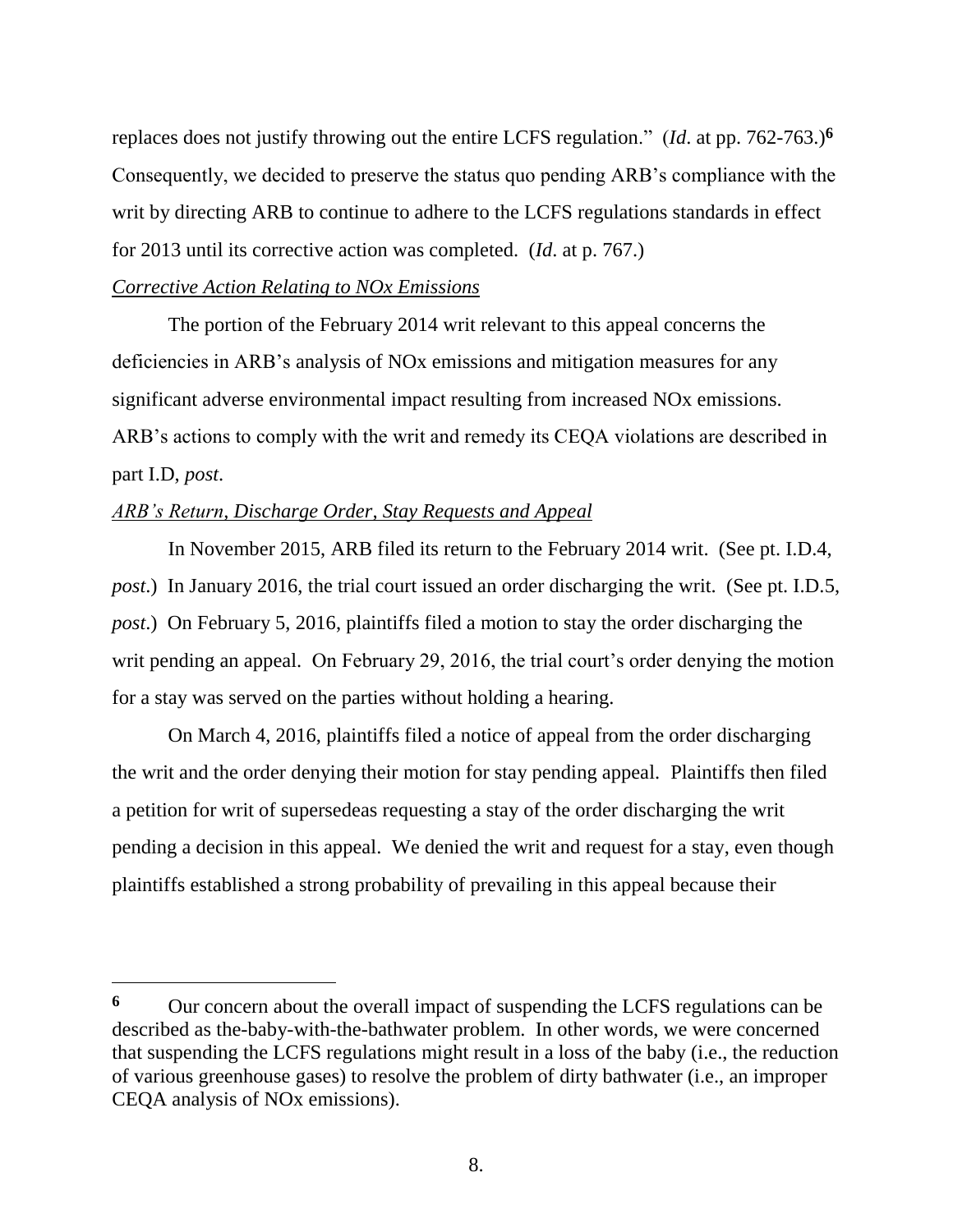showing relating to the balance of harms, which encompasses the-baby-with-thebathwater problem, was insufficient.

#### **DISCUSSION**

# I. COMPLIANCE WITH THE WRIT OF MANDATE

#### A. Standard of Review

#### *1. Parties' Contentions*

Plaintiffs contend that, under the applicable standard of review, the issue presented is whether ARB prejudicially abused its discretion in its attempt to demonstrate compliance with the February 2014 writ. Plaintiffs refer to the abuse of discretion standard set forth in section 21168.5, which requires the agency to support its findings with substantial evidence and to proceed in the manner required by law.

ARB contends the only issue on appeal is whether the superior court erred in discharging the writ. (*Los Angeles Internat. Charter High School v. Los Angeles Unified School Dist.* (2012) 209 Cal.App.4th 1348, 1355 ["issue is whether the trial court erred in ruling that the respondent … complied with the writ"].) To resolve this issue, ARB urges us to focus on its response to the writ and the superior court's assessment of that response. ARB contends the discharge order can be reversed only if ARB's action pursuant to the writ was so palpably unreasonable and arbitrary as to indicate an abuse of discretion as a matter of law. (*Id*. at pp. 1355-1356.)

The parties' slightly different descriptions of the standard of review does not present an authentic controversy because, at bottom, both regard the fundamental issue as whether ARB's action complied with the writ and contend that action is reviewed for an abuse of discretion. We agree that the abuse of discretion standard applies to ARB's actions because ARB's attempt to comply with the writ is, for all practical purposes, an attempt to comply with CEQA. (§ 21168.5.)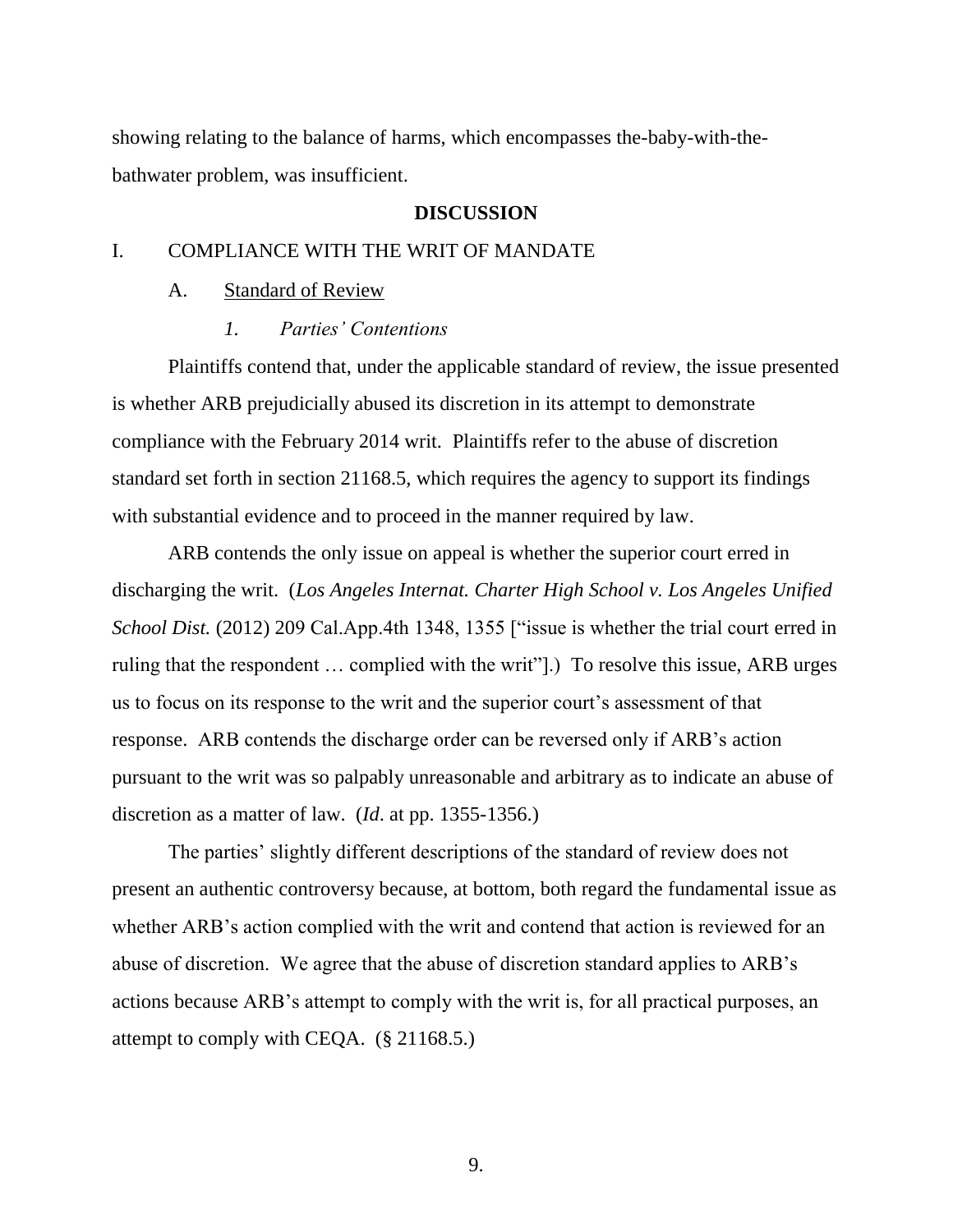#### *2. General Principles Regarding Abuse of Discretion Standard*

Our conclusion that the abuse of discretion standard of review applies does not complete the description of the principles applied to evaluate ARB's actions. "The abuse of discretion standard is not a unified standard; the deference it calls for varies according to the aspect of [the agency's action] under review." (*Haraguchi v. Superior Court* (2008) 43 Cal.4th 706, 711.) If findings of fact (whether express, implied or both) are challenged for lack of evidentiary support, the appellate court determines whether the findings are supported by substantial evidence. (*Vineyard Area Citizens for Responsible Growth, Inc. v. City of Rancho Cordova* (2007) 40 Cal.4th 412, 426-427 (*Vineyard*).) In contrast, if ARB's resolution of a question of law is challenged, the appellate court subjects that question of law to an independent (i.e., de novo) review on appeal. (*Id*. at p. 427.) For example, the proper construction of CEQA presents a question of law subject to independent review on appeal. (*Poet I*, *supra*, 218 Cal.App.4th at p. 748.)

## *3. Interpreting the February 2014 Writ*

The parties' dispute over ARB's compliance with the February 2014 writ is primarily a conflict about how to interpret the writ's provisions. We drafted the language in the writ that is the subject of the present dispute and, more fundamentally, we identified the CEQA violations the language was designed to remedy. Thus, we are in the best position to determine its meaning and explain its purpose. (Cf. *Protect Our Water v. County of Merced* (2005) 130 Cal.App.4th 488, 494 ["we are in as good a position as, and perhaps in a better position than, the trial court to decide" an issue that turns on the import of our earlier published opinion].) Accordingly, we conclude the interpretation of the writ should be treated as a question of law subject to our independent review and ARB's interpretation should be given no deference. In short, the abuse of discretion standard of review does not allow ARB to misconstrue the directions given by this court in *Poet I*.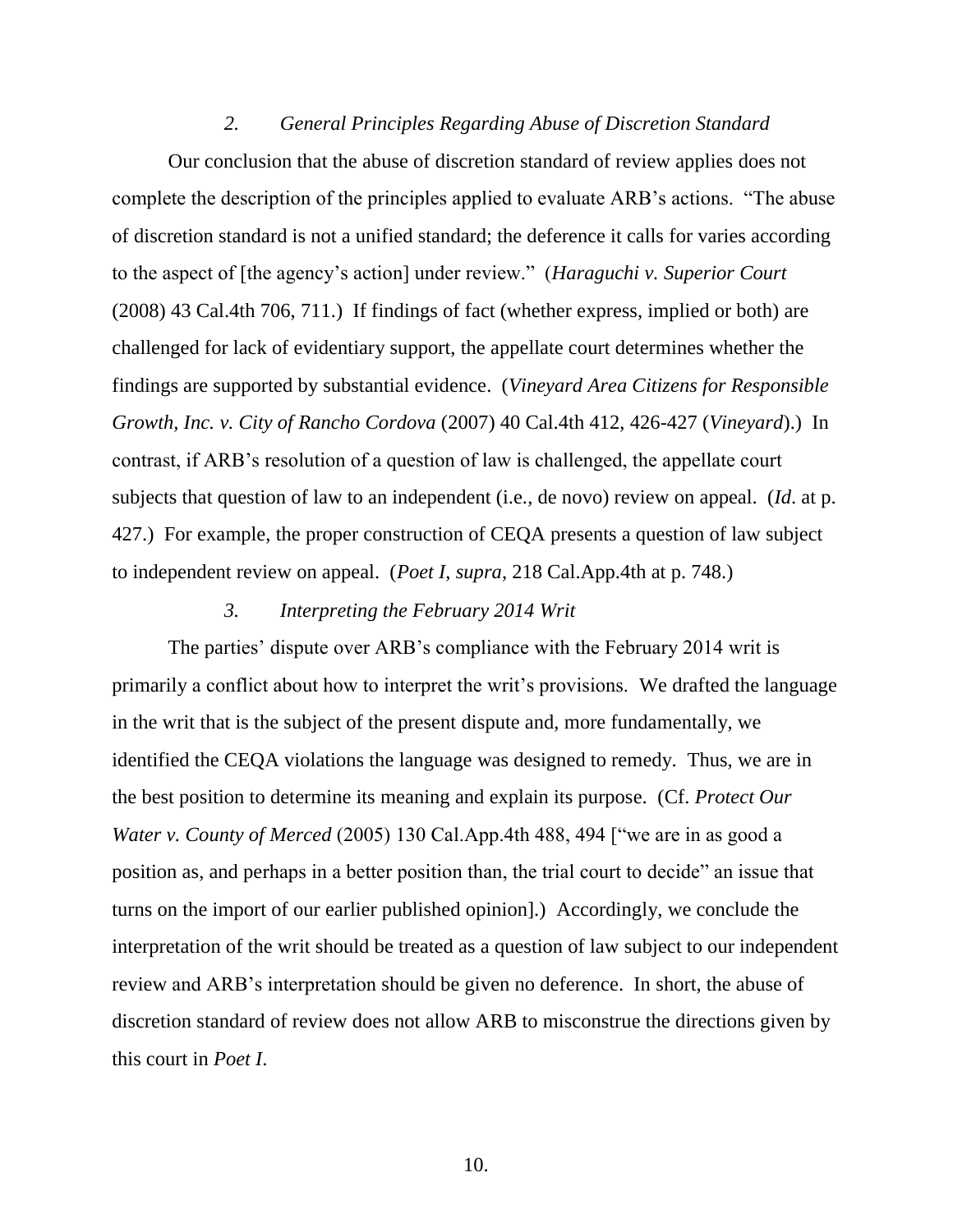### B. The CEQA Violation Relating to NOx Emissions

The California Global Warming Solutions Act of 2006 charged ARB with regulating the sources of emissions of greenhouse gases. To reduce greenhouse gas emissions from the fuel used for transportation, ARB adopted a number of regulations, including the LCFS regulations. Diesel fuel was one of the transportation fuels addressed by the original LCFS regulations. ARB thought it could reduce the greenhouse gas emissions of diesel fuel by promoting the use of biodiesel, either as a substitute for, or blended with, petroleum-based diesel fuel. (*Poet I*, *supra*, 218 Cal.App.4th at p. 731.) Consequently, the original LCFS regulations attempted to encourage the production and use of biodiesel.

The environmental disclosure document**<sup>7</sup>** generated by ARB in connection with proposing and adopting the original LCFS regulations violated CEQA by impermissibly deferring (1) the analysis of potential increases in the emission of NOx resulting from increased biodiesel use and (2) the analysis and formulation of mitigation measures for any significant increases in emissions. (*Poet I*, *supra*, 218 Cal.App.4th at pp. 698-699, 731-741.) These delays were not, standing alone, violations of CEQA. However, when the original LCFS regulations went into effect *before* the deferred analysis was completed, CEQA was violated. Without an analysis of NOx emissions and a determination of whether the emissions created a significant environmental effect (by itself or cumulatively), **8** the implementation of the original LCFS regulations created the possibility that unmitigated adverse environmental consequences were occurring.

**<sup>7</sup>** Most of the environmental disclosures and discussion were included in the draft Environmental Analysis attached to the Initial Statement of Reasons (ISOR) published on March 5, 2009. The ISOR and draft Environmental Analysis are comparable to a draft environmental impact report (EIR). (See *Poet I*, *supra*, 218 Cal.App.4th at pp. 701, 710.) Similarly, the December 2009 Final Statement of Reasons and the final Environmental Analysis are comparable to a final EIR. (*Id*. at p. 733.)

**<sup>8</sup>** Unless the context requires otherwise, subsequent references in this opinion to the significance of an effect on the environment include significance based on the three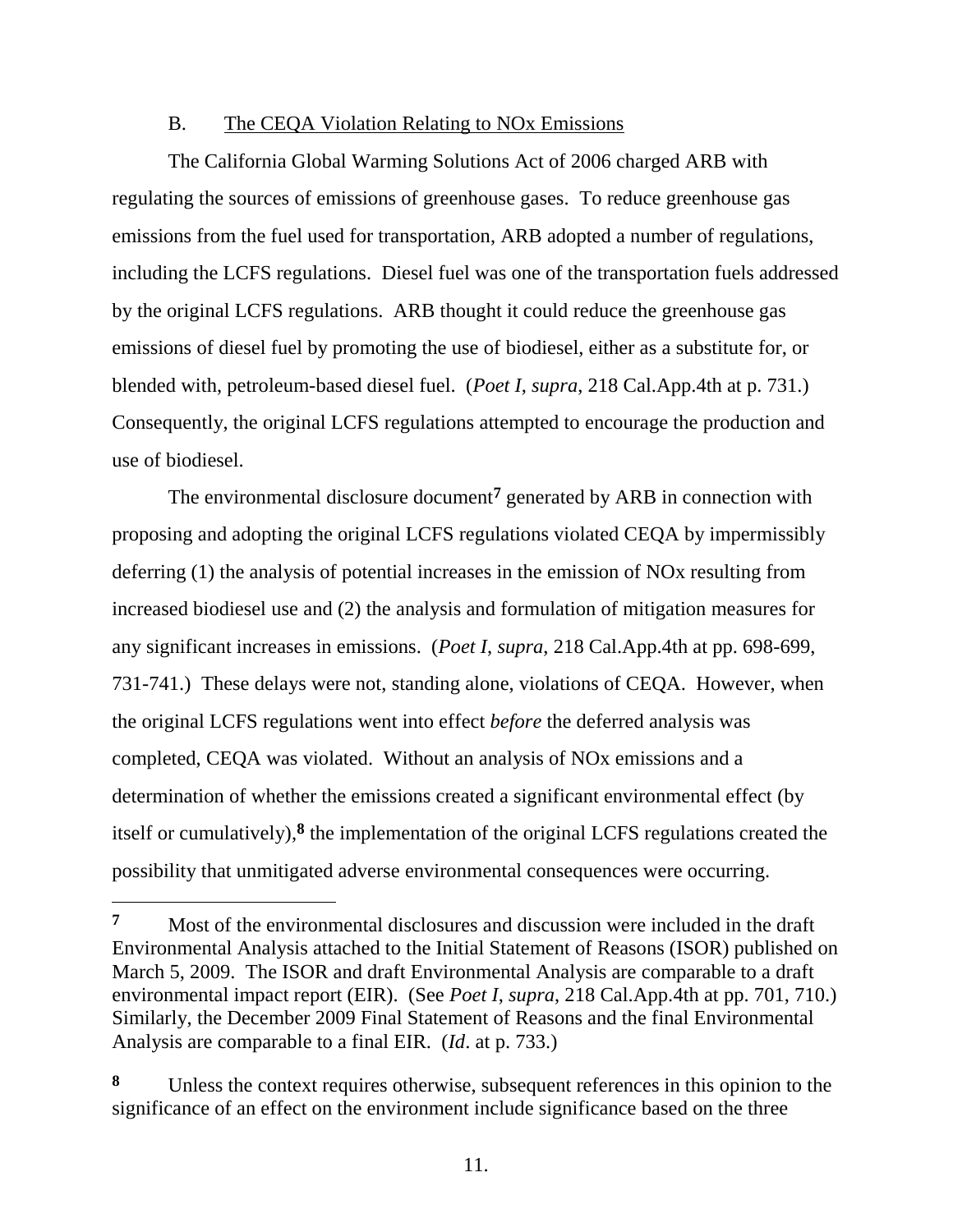ARB's 2009 draft environmental disclosure document did not ignore the question of "whether the substitution of biodiesel for petroleum-based diesel would increase emissions of NOx." (*Poet I*, *supra*, 218 Cal.App.4th at p. 704.) Instead, ARB sidestepped and never reached the question of whether any increase would constitute a "'significant effect on the environment."" (§ 21083, subd. (b).) "ARB's staff *assumed* that there would be no increase in the NOx emissions based on the position that, after conducting a test program for biodiesel, ARB would institute regulations setting fuel specifications for biodiesel that would ensure NOx emissions did not increase." (*Poet I, supra,* at pp. 704-705, italics added.)

The public response to ARB's release of the draft environmental disclosure document included comments challenging the assumption that promoting the use of biodiesel would not increase NOx emissions. (*Poet I*, *supra*, 218 Cal.App.4th at p. 705.) "In response to these comments, ARB reiterated its position that it would 'ensure that biodiesel fuel use does not increase NOx emissions significantly by promulgating a new motor vehicle fuel specification for biodiesel.'" (*Ibid*.)

ARB's assurance was an empty promise. The LCFS regulations were put into effect without any specifications for biodiesel sold in California. In April 2009, the Board**<sup>9</sup>** attempted to have the specifications ready in time by passing a resolution directing motor vehicle fuel specifications be proposed by December 2009. (*Poet I, supra,* 218 Cal.App.4th at pp. 705, 733 [Resolution 09-31].) As the complexities of

conditions listed in section 21083, subdivision (b). Thus, the references to whether an increase in NOx emissions is significant includes whether the incremental increase attributable to the project is "cumulatively considerable" for purposes of section 21083, subdivision (b)(2). (See Guidelines, §§ 15130 [discussion of cumulative impacts], 15355 [definition of cumulative impacts].)

<sup>9</sup> For purposes of this opinion, "Board" refers to the group of individuals acting in that group's capacity as the governing entity of ARB. Under this narrow definition, Board is not synonymous with ARB, a public agency. (See *Poet I*, *supra*, 218 Cal.App.4th at p. 705, fn. 12.)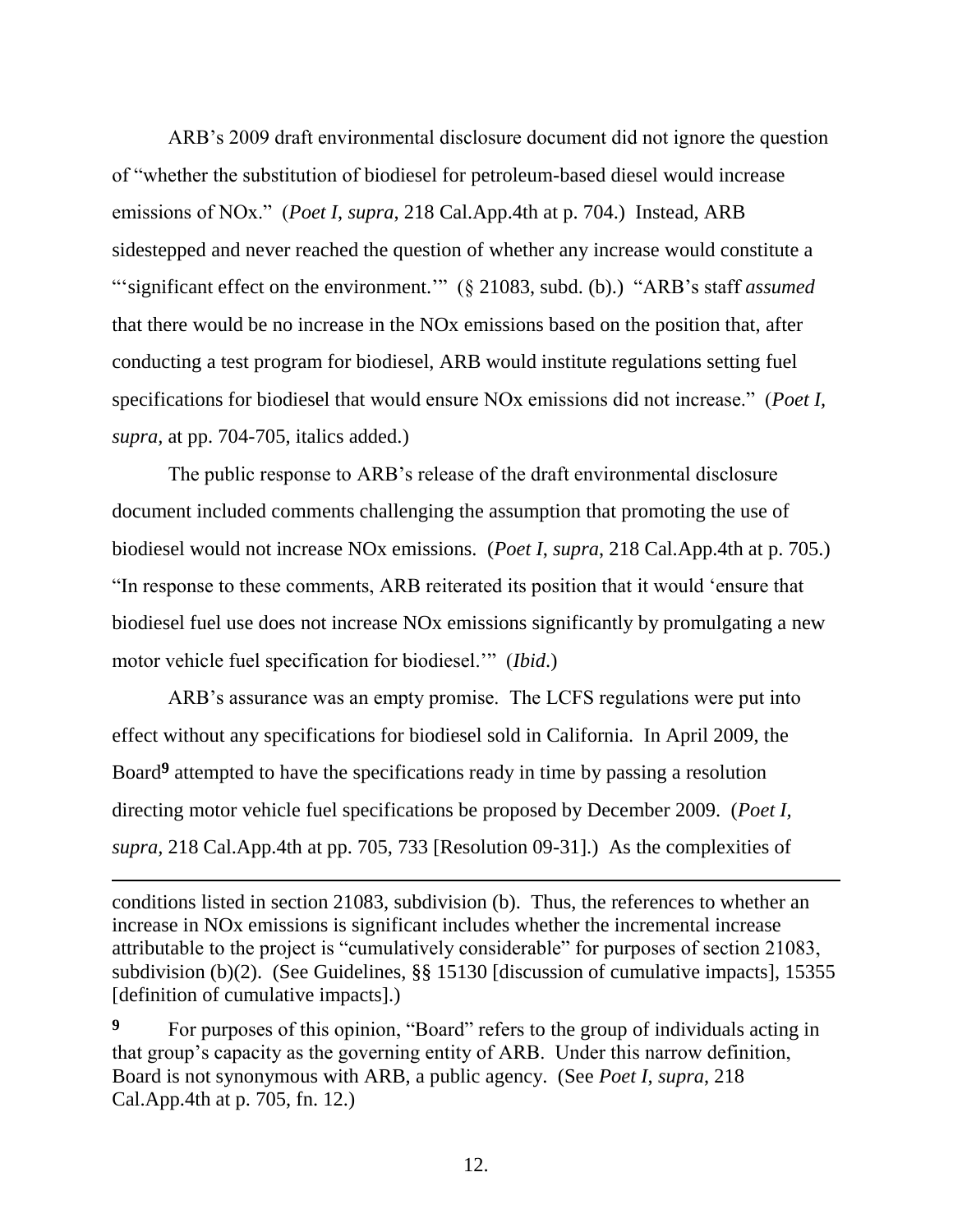creating specifications that reduced biodiesel's emissions unfolded and it became clear that deadline could not be met, ARB stated that the adoption of fuel specifications for biodiesel was "'now tentatively scheduled for 2010.'" (*Id*. at p. 734.) This revised schedule was not met. A biodiesel emissions study was conducted and the report from that study was not issued until October 2011. (*Ibid*.) By June 2013 (shortly before our decision in *Poet I*), no regulation containing fuel specifications for biodiesel had been adopted. (*Ibid*.) Consequently, at that time, the LCFS regulations had been in effect since January 2010 (1) without the completion of the CEQA-required analysis of whether increased biodiesel use would increase NOx emissions and (2) without any fuel specification regulations to mitigate increases in NOx emissions that otherwise might occur from increased use of biodiesel.

# C. The Disposition from *Poet I*

 $\overline{a}$ 

Our decision in *Poet I* dealt with the foregoing CEQA violation involving NOx emissions from biodiesel and with other CEQA violations. It (1) reversed the judgment denying plaintiffs' writ petition; (2) remanded the matter for further proceedings; (3) directed to trial court to grant plaintiffs' petition and issue a writ of mandate; and (4) specified terms to be included in the writ of mandate. (*Poet I*, *supra*, 218 Cal.App.4th at p. 766.) The terms in the writ required ARB to set aside its *approval* of the LCFS regulations.**<sup>10</sup>** (*Ibid*.) In addition, ARB was required to select a single decision maker to complete the project's environmental review before reapproving the LCFS regulations or approving a modified version of the regulations. (*Id*. at pp. 765, 767.) The third numbered paragraph in the disposition compelled ARB to:

"Address whether the project will have a significant adverse effect on the environment as a result of increased NOx emissions, make findings (supported by substantial evidence) regarding the potential adverse

**<sup>10</sup>** Setting aside an approval is different from setting aside (i.e., suspending or invalidating) the regulations.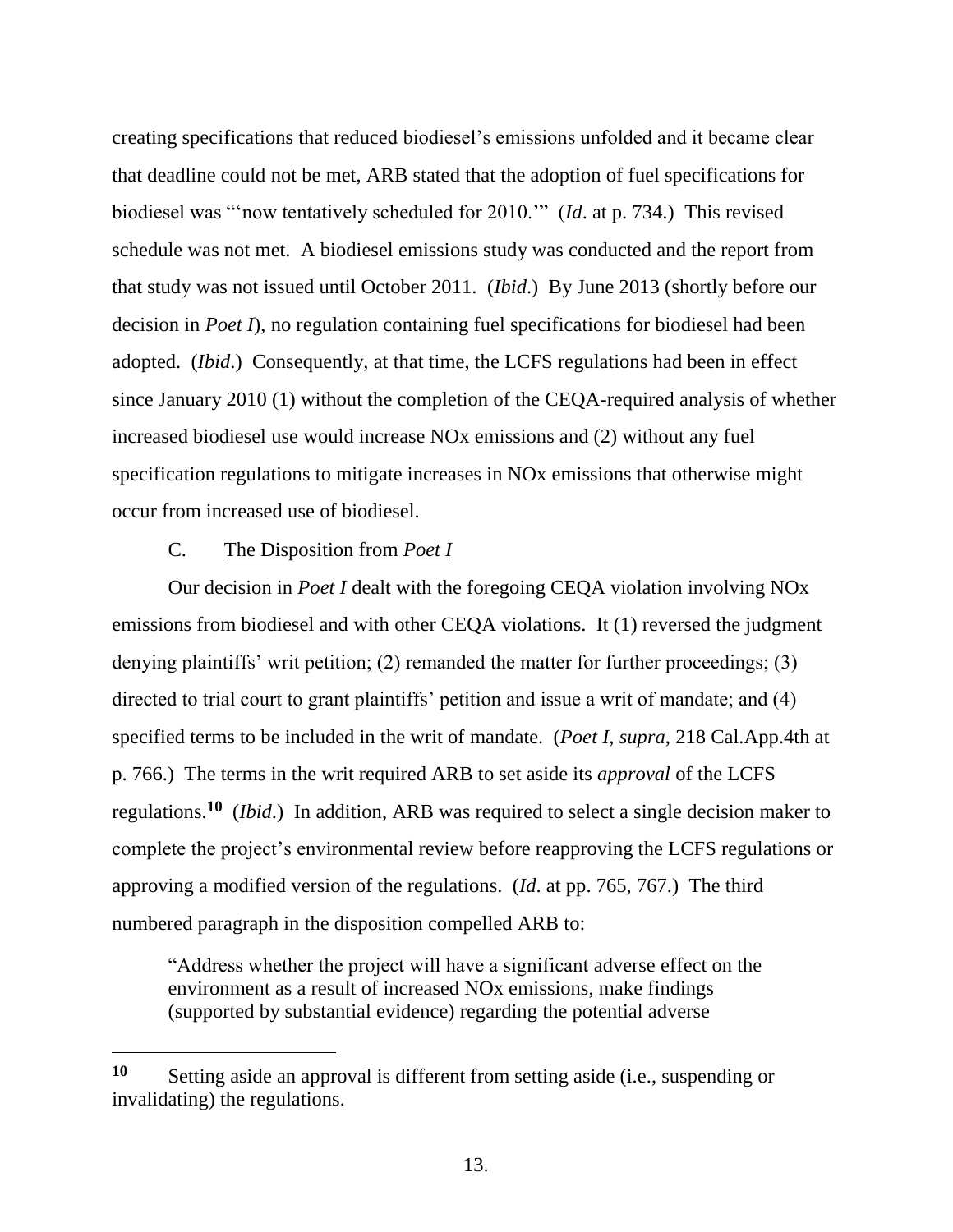environmental effect of increased NOx emissions, and adopt mitigation measures in the event the environmental effects are found to be significant." (*Id*. at p. 767.)

This language was tracked in paragraph 3 of the trial court's February 2014 writ

(paragraph 3), which stated:

"ARB shall address whether the project will have a significant adverse effect on the environment as a result of increased NOx emissions, make findings (supported by substantial evidence) regarding the potential adverse environmental effect of increased NOx emissions, and adopt mitigation measures in the event the environmental effects are found to be significant."

Whether ARB complied with the paragraph 3 and what appellate relief is appropriate if ARB did not comply are the two main issues in the appeal.

- D. ARB's Actions to Comply with Writ
	- *1. ARB's Modified Regulations*

ARB's attempts to comply with the February 2014 writ (which included preparing a revised analysis of NOx emissions from biodiesel) preceded its approval of a modified version of the LCFS regulations, rather than a reapproval of the original version without changes. The possibility of modification was recognized in *Poet I*, where we stated that ARB might exercise its discretion on remand by "reapproving the LCFS regulations or a modified version of those regulations." (*Poet I*, *supra*, 218 Cal.App.4th at p. 765.) Before our decision in *Poet I* was filed, ARB was holding public workshops to discuss regulatory changes and amendments to the LCFS regulations.

From 2013 through September 2015, ARB's staff held five overarching workshops to discuss the LCFS regulations as a whole and 16 topic-specific workshops to discuss proposed revisions. On December 30, 2014, an initial statement of reasons was released to the public in support of ARB's staff's proposal to readopt the LCFS regulations. Attached as an appendix was a draft Environmental Analysis of (1) the proposed LCFS regulations and (2) newly proposed regulations addressing alternative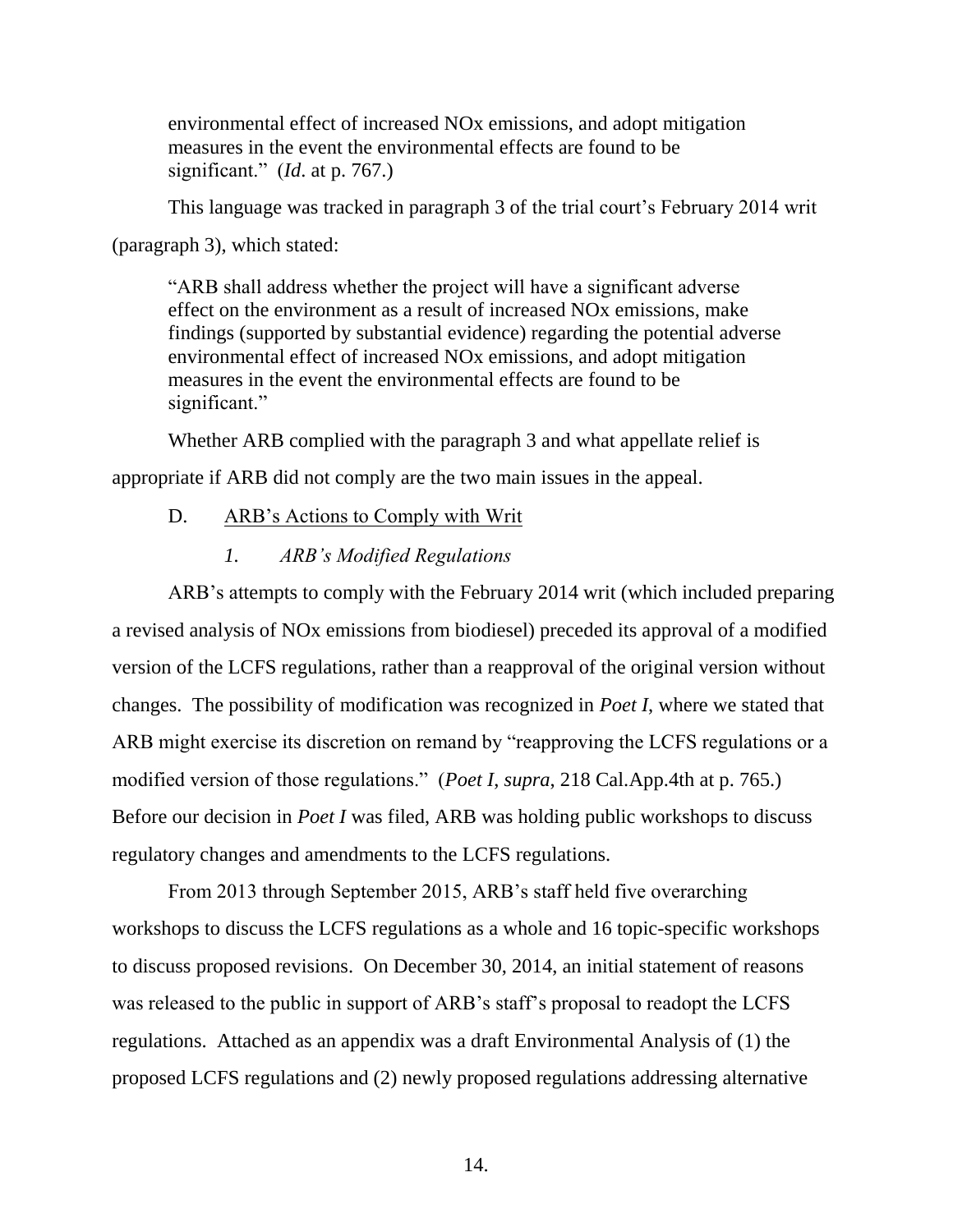diesel fuels (ADF).**<sup>11</sup>** After a 45-day comment period and a public hearing in February 2015, the Board directed modifications be made to the proposed regulations. After another comment period, the Board held a public hearing on September 24, 2015, and continued its consideration of the proposed LCFS and ADF regulations until the next day.

On September 25, 2015, the Board adopted resolutions that finalized its rulemaking determinations. The Board certified the final Environmental Analysis for the proposed LCFS regulations and ADF regulations, stating it met the requirements of CEQA. Based on the final Environmental Analysis (which is described in the next section of this opinion), the Board adopted (1) a set of findings and statement of overriding considerations and (2) the modified version of the LCFS regulations referred to in this opinion as the "2015 LCFS regulations." (See fn. 4, *ante*.) The findings addressed NOx emissions by stating: "The E[nvironmental Analysis] found that while use of biodiesel can increase NOx emissions in some engines, depending in part on feedstock and blend level, total NOx emissions from biodiesel will decline from the 2014 baseline level under the proposed LCFS and ADF. Therefore, the Board finds that the use of biodiesel consistent with the proposed ADF will not result in a significant adverse impact to air quality."

The 2015 LCFS regulations took effect on January 1, 2016. They are set forth in sections 95480 through 95497 of title 17 of the California Code of Regulations.

## *2. Final Environmental Analysis*

 $\overline{a}$ 

ARB's final Environmental Analysis stated that "adoption of the proposed LCFS and ADF regulations would be anticipated to result in changes from the 2014 baseline

**<sup>11</sup>** The ADF regulations are set forth in sections 2293 through 2293.9 of title 13 of the California Code of Regulations and their purpose is "to establish a comprehensive, multi-stage process governing the commercialization of alternative diesel fuels (ADF) in California." (Cal. Code of Regs., tit. 13, § 2293; see pt. II.F.3, *post*.)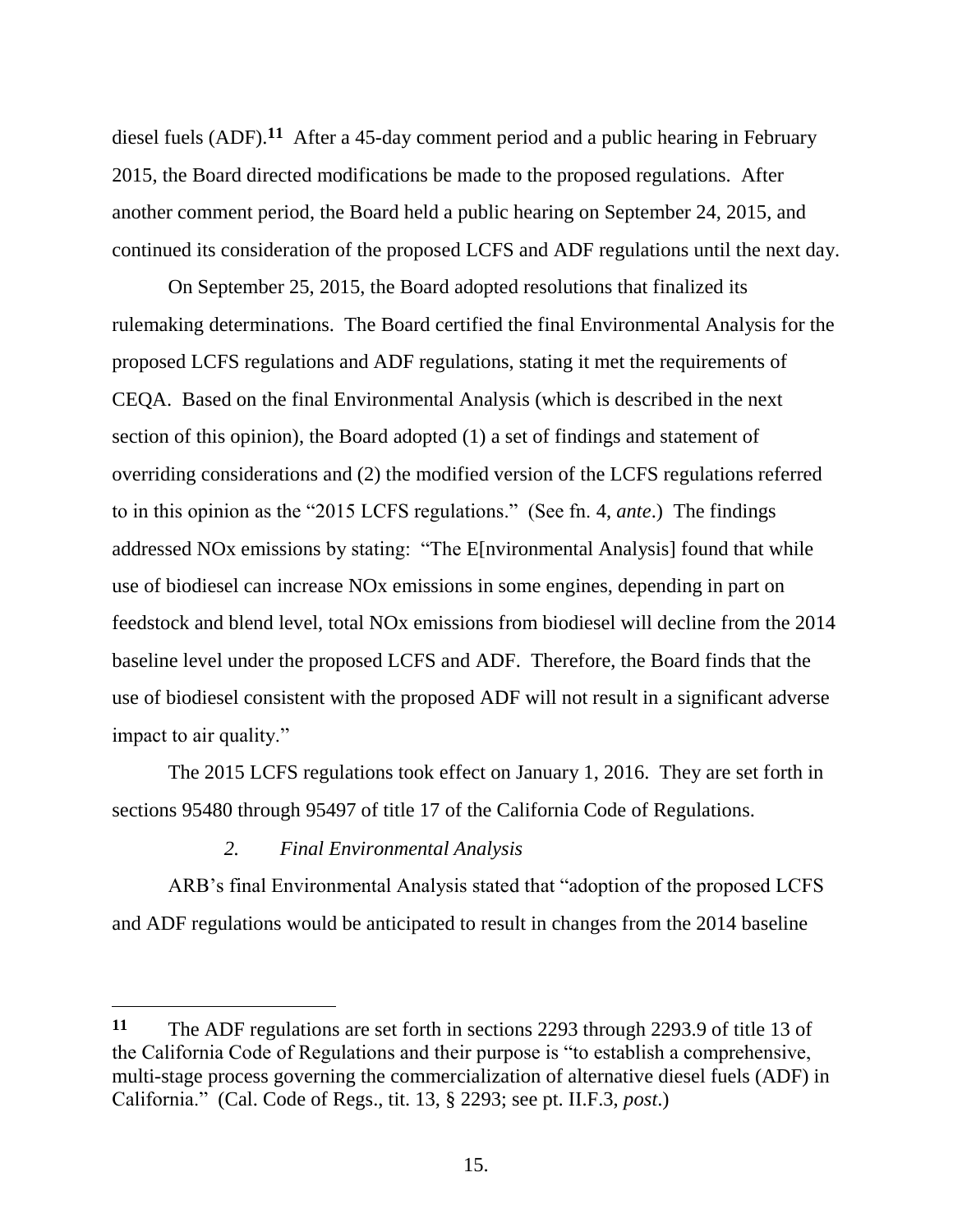emissions level for several criteria air pollutants (e.g., emissions from the additional use of biodiesel and renewable diesel fuels)."**<sup>12</sup>**

The final Environmental Analysis also stated:

 $\overline{a}$ 

"Biodiesel and renewable diesel fuels have been found to reduce [particulate matter] emissions relative to conventional diesel. Renewable diesel has been found to decrease NOx relative to conventional diesel; however, biodiesel has been found to increase NOx emissions in some cases, depending on feedstock and type of engine [] used."

The final Environmental Analysis described the 2014 baseline conditions by stating approximately 65 million gallons of biodiesel and 114 million gallons of renewable diesel were consumed in California in 2014.**<sup>13</sup>** Next, it compared emissions from the combination of these diesel fuels with emissions from conventional diesel fuel to produce an estimate of what the emissions would have been if only conventional diesel fuel had been used. This comparison led ARB to conclude the use of the foregoing volumes of biodiesel and renewable diesel (taking into account the use of new technology diesel engines) increased NOx emissions of about 1.2 tons per day and decreased particulate matter (PM) about 0.8 tons per day. These figures do not describe the changes in emissions of NOx and PM caused by the version of the LCFS regulations in effect in 2014, because the final Environmental Analysis did not take the additional analytical step

**<sup>12</sup>** Federal regulations define a "[c]riteria pollutant" as "a pollutant for which the Administrator [of the Environmental Protection Agency] has promulgated a national ambient air quality standard pursuant to 42 U.S.C. 7409 (i.e., ozone, lead, sulfur dioxide, particulate matter, carbon monoxide, nitrogen dioxide)." (40 C.F.R. § 52.31(b)(4).) Nitrogen dioxide is one form of NOx.

**<sup>13</sup>** "In 2008, approximately 4.2 billion gallons of diesel fuel were consumed in California, while the state's total commercial biodiesel production capacity was approximately 35 million gallons per year." (*Poet I*, *supra*, 218 Cal.App.4th at pp. 731- 732.) The final Environmental Analysis updated the information about production capacity by stating: "In 2013, nine biodiesel producers had an annual capacity of 61 million gallons." Thus, in a span of five years, biodiesel production capacity increased about 75 percent.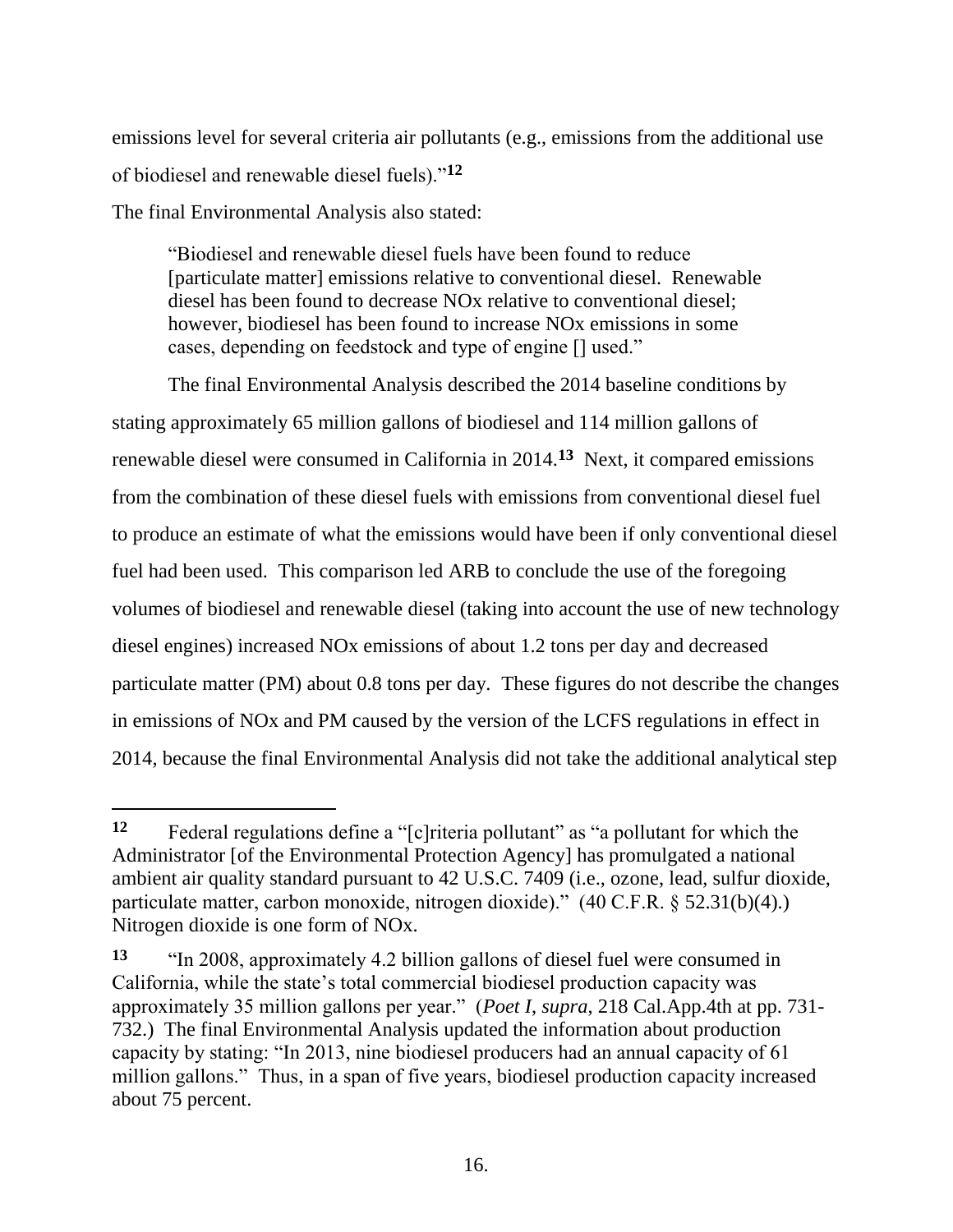of separating the increases in biodiesel and renewable diesel usage *caused by the LCFS regulations* from the increases in usage *caused by other factors*, such as the incentives created by federal regulations for fuel standards and federal tax incentives. In other words, the emission comparison made was between (1) an estimate of the emissions of all diesel fuel and its substitutes used in 2014 and (2) a hypothetical emissions profile that would have been generated if conventional diesel had replaced all of the biodiesel and renewable diesel fuel used in 2014.

The final Environmental Analysis's reference to biodiesel's "feedstock" as a factor affecting NOx emissions might encompass both the source of the organic matter (e.g., soybean, cottonseed, tallow, restaurant grease) used to produce the biodiesel and the rate at which the biodiesel is blended with conventional diesel. (See *Poet I*, *supra*, 218 Cal.App.4th at pp. 732-733.) A blend of 5 percent biodiesel and 95 percent conventional diesel fuel (B5) is the most common blend level in California. Blends of 20 percent or less of biodiesel (B20) generally can be used without engine modifications. Biodiesel, by itself, usually is considered a blendstock rather than a fuel blend, although it can be used in some engines built after 1994, provided certain engine parts such a gaskets and hoses are made from biodiesel-compatible materials.

The final Environmental Analysis stated that if the proposed ADF and LCFS regulations were adopted in 2015, ARB's staff predicted future decreases in total NOx emissions from biodiesel and renewable diesel. Table 4-1 in the final Environmental Analysis set forth the projected changes in statewide NOx emissions for each year from 2014 through 2022. These projected changes were attributed to the total use of biodiesel and renewable diesel, *not the incremental increase in use of these fuels caused by the ADF and LCFS regulations*. Using 2014 as a baseline, the projected changes in net NOx emissions ranged from a reduction of 0.1 tons per day in 2015 to a reduction of 1.3 tons per day in 2022. Based on the progressively declining emissions of NOx and the projected reductions in other criteria pollutants, the final Environmental Analysis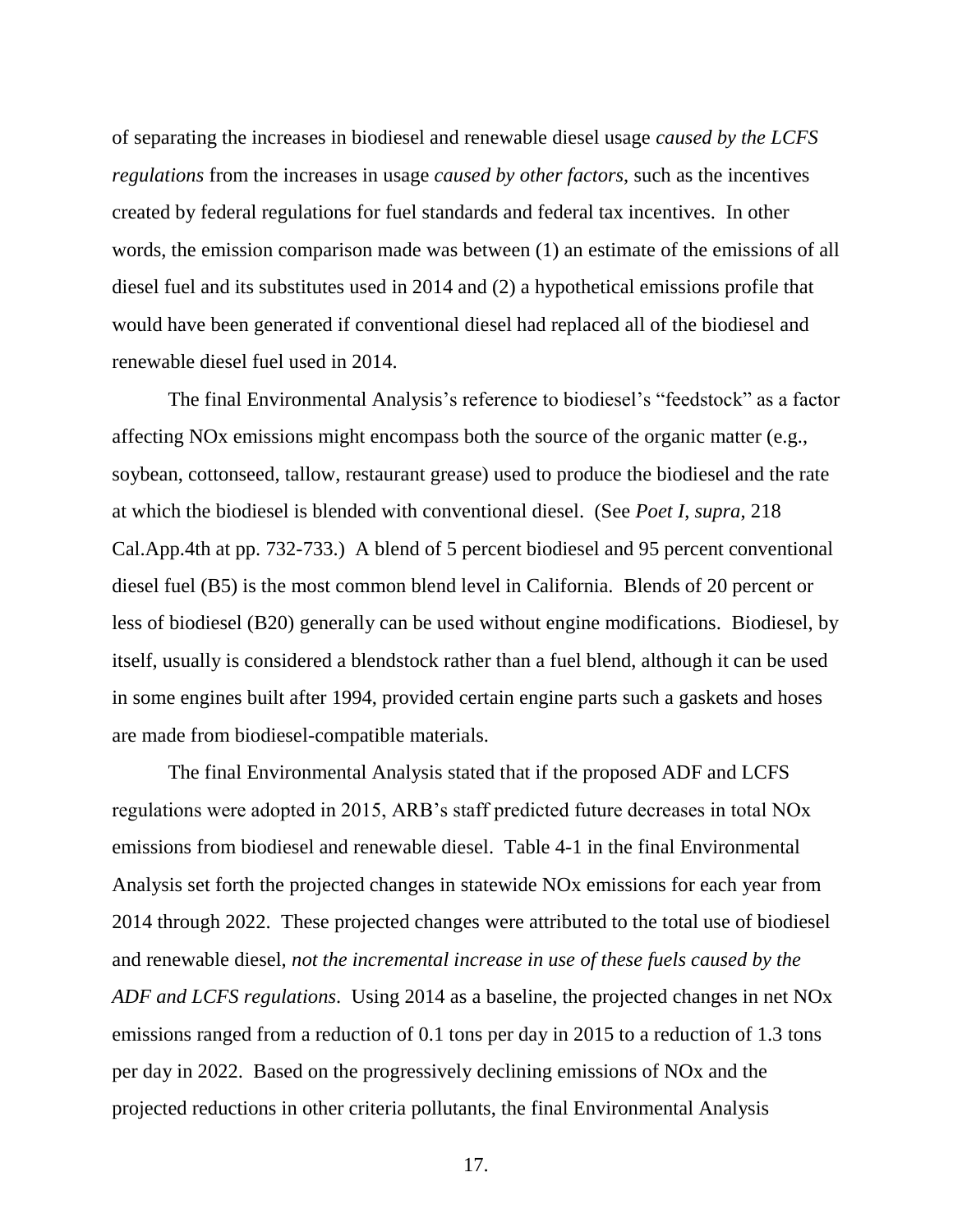concluded the long-term impacts on air quality would be beneficial—that is, the regulations would not have an adverse environmental impact. We note that the final Environmental Analysis did not attempt to allocate the increased usage of biodiesel and renewable diesel between (1) the ADF and LCFS regulations and (2) other causes. Such an allocation was not made because ARB determined that the projected increased use of these fuels, whatever the cause, reduced air pollutants, including NOx. This reduction led to the conclusion that the environmental impact was not adverse.

The final Environmental Analysis attempted to justify its use of the 2014 baseline for analyzing NOx emissions by discussing the possibility of comparing project NOx emissions to conditions existing in 2009—the year ARB prepared and adopted the original LCFS regulations. The final Environmental Analysis stated:

"In the interest of public disclosure, ARB staff examined the current and expected future emissions of NOx from biodiesel relative to the NOx emissions from biodiesel that were occurring prior to the adoption of the original LCFS (2009). In 2009, there were few [new technology diesel engines], no renewable diesel, and little biodiesel in California, so the NOx emissions from biodiesel were minimal. Staff re-evaluated the 2009 data and determined that NOx emissions were approximately 0.3 [tons per day] greater than reported in the Draft ISOR and E[nvironmental Analysis]. However, since 2009, NOx emissions from biodiesel have increased with the increased use of biodiesel resulting from multiple incentives related to biodiesel since 2009. Thus, it is unclear and impossible to determine what portion of the increase in use is attributable to the original LCFS." (Underlining omitted.)

This discussion continued with a description of the incentives created by federal regulations for fuel standards and federal tax incentives. The final Environmental Analysis stated the view of ARB's staff that the economic incentives in the federal measures were more instrumental than the LCFS regulations in bringing biodiesel to California post-2009. The final Environmental Analysis stated California's proportionate share of the national supply of fuel was approximately 11 percent and noted California did not use its proportionate share of the nation's biodiesel, but used more that its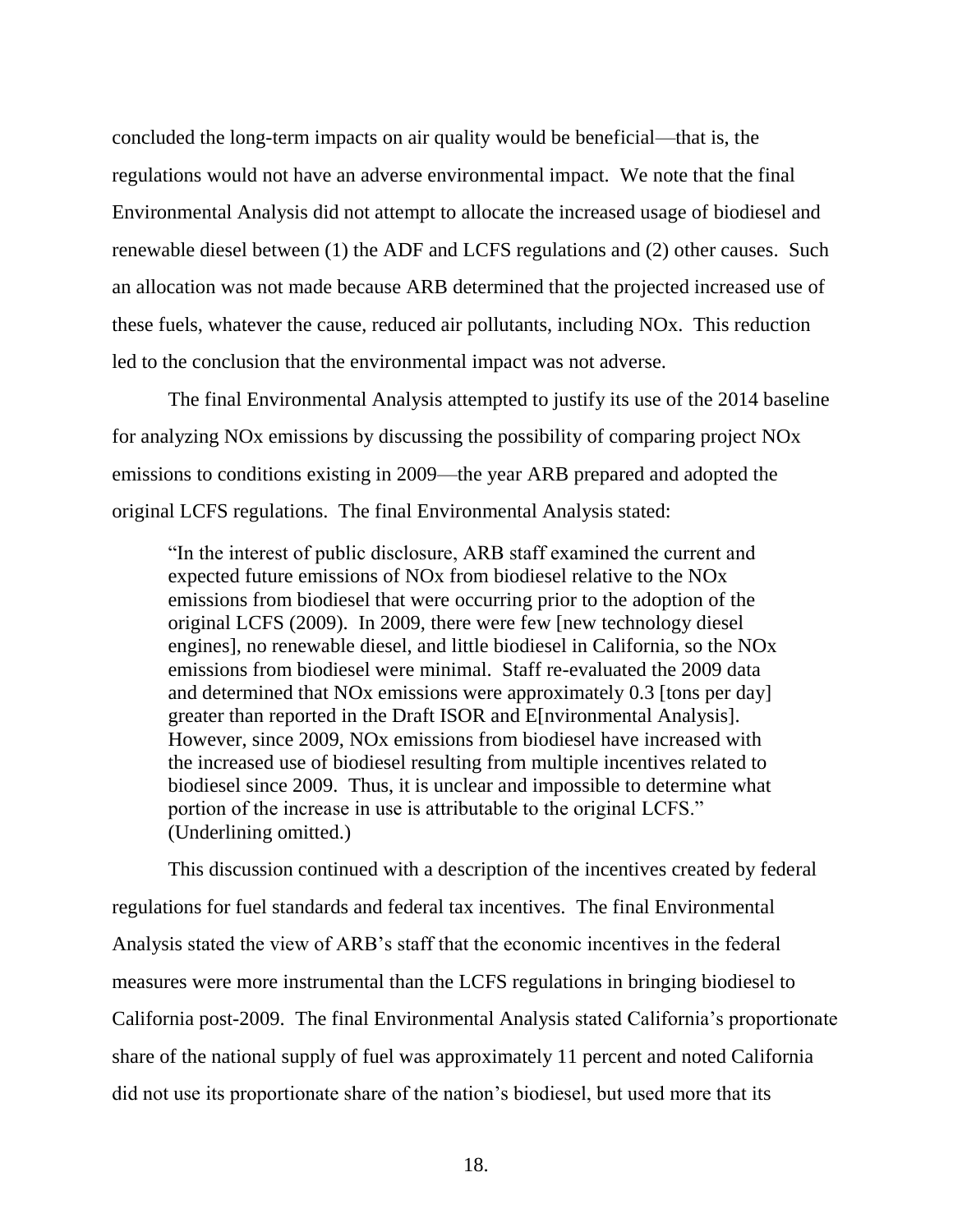proportionate share of renewable diesel. Because renewable diesel has lower NOx emissions, California's emission of NOx is less than if it used its proportionate share of biodiesel and renewable diesel. The final Environmental Analysis concluded that the increased use of renewable diesel, combined with increased new technology diesel engine adoption, "will cause the biodiesel-related NOx emissions in California to continue to decrease and ultimately return to 2009 levels by 2023."**<sup>14</sup>** In view of the other factors promoting alternative fuels, the final Environmental Analysis also concluded "it is certainly possible that biodiesel use in California would continue at or near existing levels—or even increase—in the absence of an LCFS regulation."

# *3. Comments and ARB's Responses*

Another place where NOx emissions were addressed is the public comments to the draft Environmental Analysis and ARB's responses. Those comments included a challenge to ARB's use of a 2014 baseline to analyze the impacts of the 2015 LCFS regulations. One comment asserted an earlier baseline should have been used and an assessment made of the environmental changes between the adoption of the original LCFS regulations and the adoption of the 2015 LCFS regulations. ARB's response to the comment stated that an environmental baseline predating the beginning of the 2015 administrative proceedings (1) would be misleading, (2) was not required by law, and (3) was not required by *Poet I*. ARB's response stated it did not agree that an earlier "baseline would yield meaningful information for environmental analysis."

Another comment interpreted the information provided in the draft Environmental Analysis to mean the readoption of the LCFS regulations would result in additional NOx emissions of 1.29 tons per day. ARB's response explained that the figure of 1.29 tons per day for 2015 appearing in its disclosure documents represented the NOx emissions

 $\overline{a}$ 

**<sup>14</sup>** The reference to "biodiesel-related NOx emissions" probably was meant to cover the NOx emissions from both biodiesel and renewable diesel, not just biodiesel.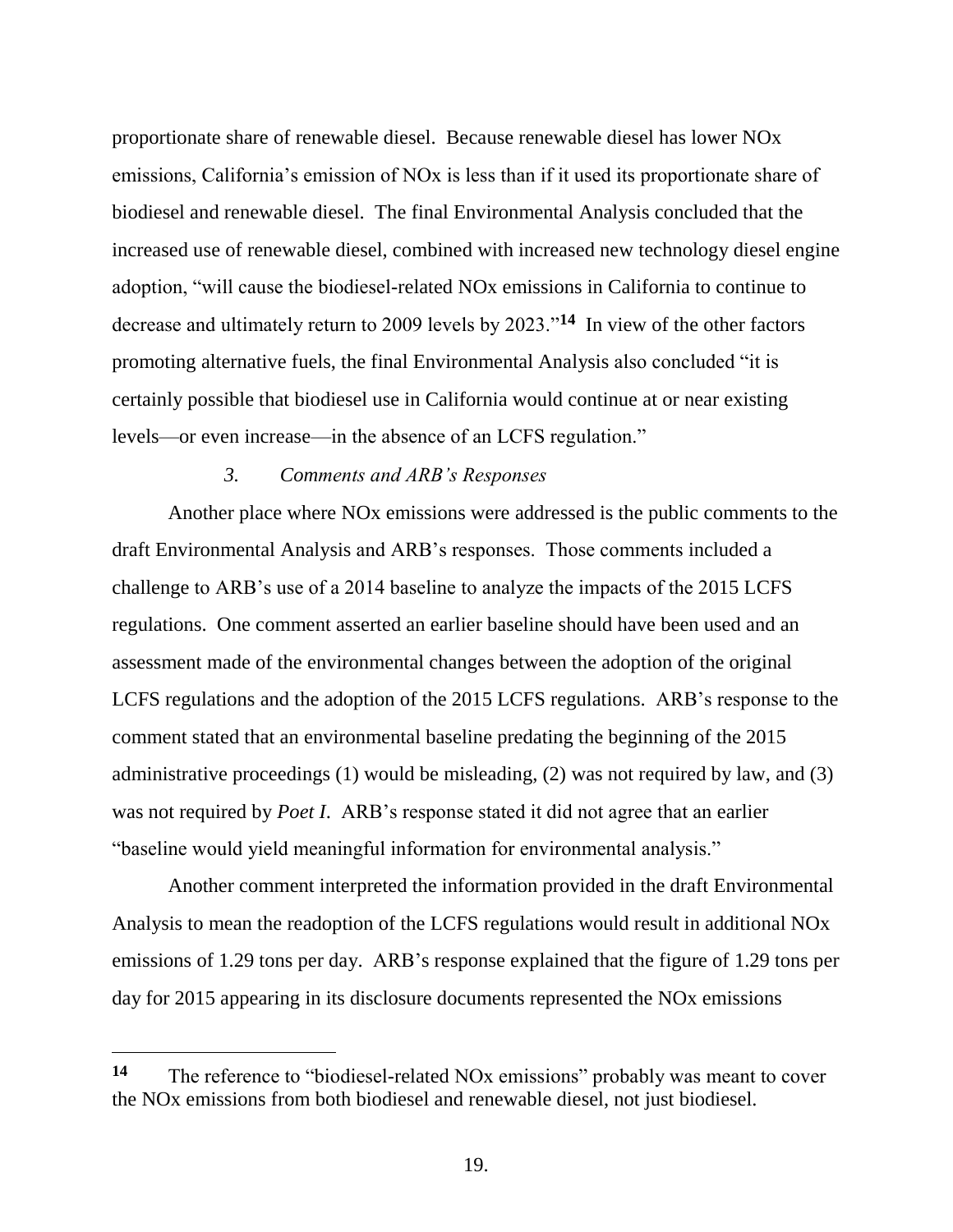attributable to the use of biodiesel blends. The figure was higher than the NOx emissions that would have occurred if only conventional diesel was used to fulfill diesel fuel demand in California. As biodiesel was already used in 2015 to fulfill California's diesel fuel demand, ARB's response stated:

"[T]he emissions the commenter refers to are already occurring as part of the current conditions. [¶] Thus, the 2014 and 2015 NOx emissions (1.35 [tons per day] in 2014 and 1.29 [tons per day] in 2015) associated with biodiesel use are not NOx increases resulting from the implementation of the proposed regulation starting in 2016, but are estimated emissions associated with current conditions. For purposes of the E[nvironmental Analysis], ARB analyzed impacts against 2014 conditions, the time when the environmental analysis began. ARB staff's analysis of NOx emissions from 2014 through 2023 (displayed in Table B-1), shows that NOx emissions would decrease over time with the implementation of the regulatory proposal."

In other words, the 1.29 tons per day of NOx emissions referred to in the comment were not incremental NOx emissions caused in 2015 by the LCFS regulations operating at that time. When the total of 1.29 tons per day was compared to the 1.35 tons per day from 2014, it showed NOx emissions were decreasing.

Another comment raised the subject of cumulative impacts. (See § 21083, subd. (b)(2); Guidelines, §§ 15130 [discussion of cumulative impacts], 15355 [definition of cumulative impact].) ARB's response stated the implementation of the proposed ADF regulations would mitigate any potentially significant NOx emission impacts resulting from increased use of biodiesel associated with the proposed LCFS regulations. Based on this mitigation, the response concluded the "adoption of the proposed LCFS and ADF Regulations would not result in a cumulatively considerable contribution to a significant adverse [impacts] to long-term air quality." (Underlining omitted.)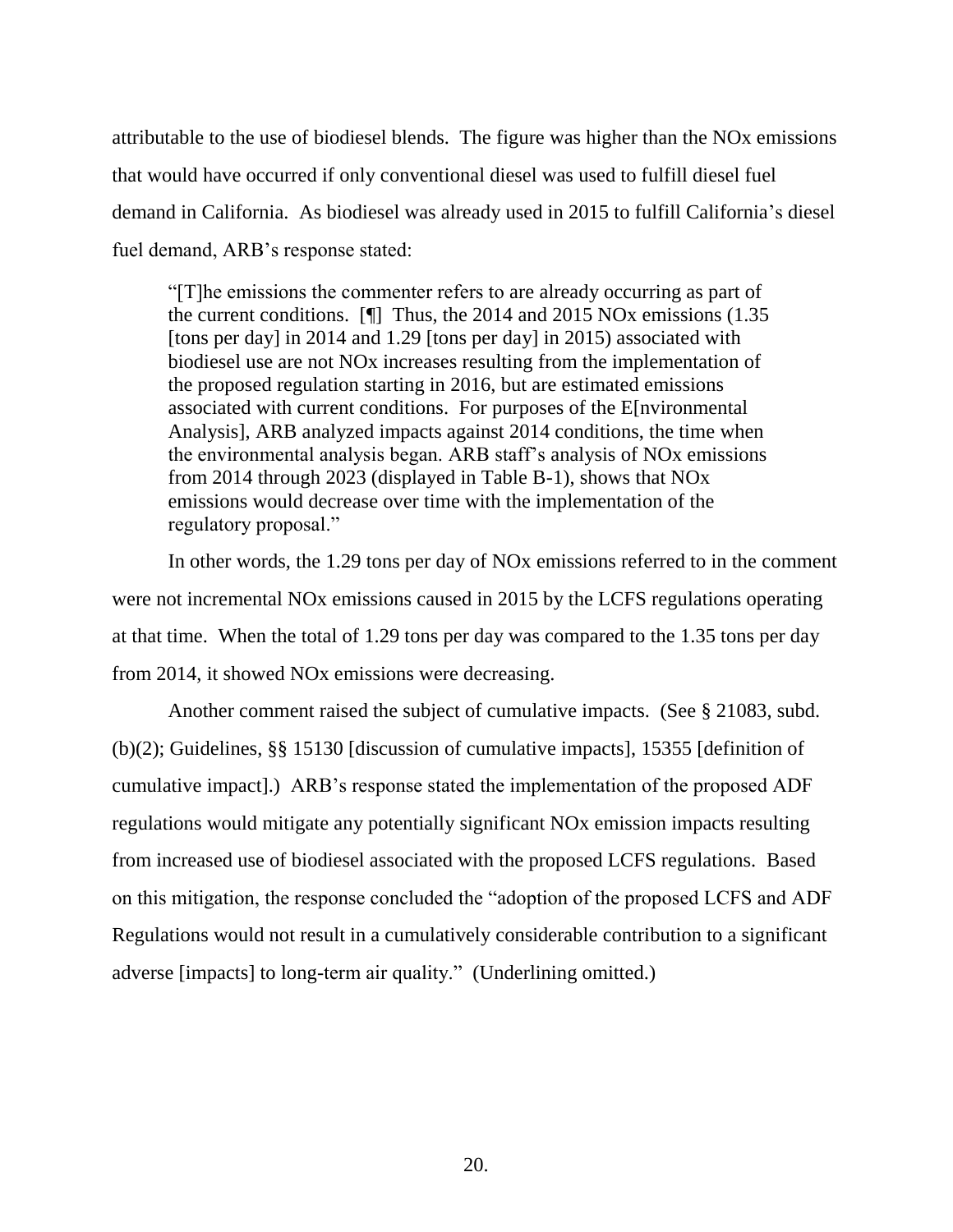The public's comments and ARB's responses to the comments were appended to the environmental analysis and were considered by the Board at its hearings in September 2015.

# *4. ARB's Return to the Writ*

In November 2015, ARB filed its return to the February 2014 writ together with the final Environmental Analysis, ARB's responses to comments, and other supporting documents. The return explained ARB's attempt to comply with paragraph 3 by stating "[t]he Board addressed whether the project (the proposed LCFS and Alternative Diesel Fuel ('ADF') regulations) will have a significant adverse effect on the environment as a result of increased NOx emission." The return then set forth findings about NOx emissions caused by short-term construction projects for new or modified facilities built to satisfy the fuel demands incentivized by ARB's regulations. The return next addressed the emissions caused by using biodiesel, stating ARB found:

"[1] that use of biodiesel can increase NOx emissions in some engines, depending in part on feedstock and blend level;

"[2] that total NOx emissions from biodiesel will decline from the 2014 baseline level under the proposed LCFS and ADF regulations; and

"[3] that the use of biodiesel consistent with the proposed regulations will not result in a significant adverse impact to air quality.

"(Exhibit C at pp. 4-5, 14; *see also* Exhibit A at p. 4 [adopting findings].) Overall, ARB found that the LCFS and ADF regulations and the compliance responses to those regulations would result in long-term beneficial impacts to air quality through reductions in criteria pollutants (which include NOx emissions). (Exh. C at p. 1.) These findings are supported by substantial evidence. (E.g, Exhibit D at p. 30-31, 56-63, 127- 130 [excerpts of EA]; Exhibit E [ADF ISOR Appendix B].) This satisfies paragraph 3 of the peremptory writ."

Plaintiffs objected to ARB's return, contending ARB had not complied with paragraph 3. Plaintiffs argued ARB had failed to consider the original LCFS regulations, which were part of the project. Plaintiffs also challenged ARB's use of a 2014 baseline,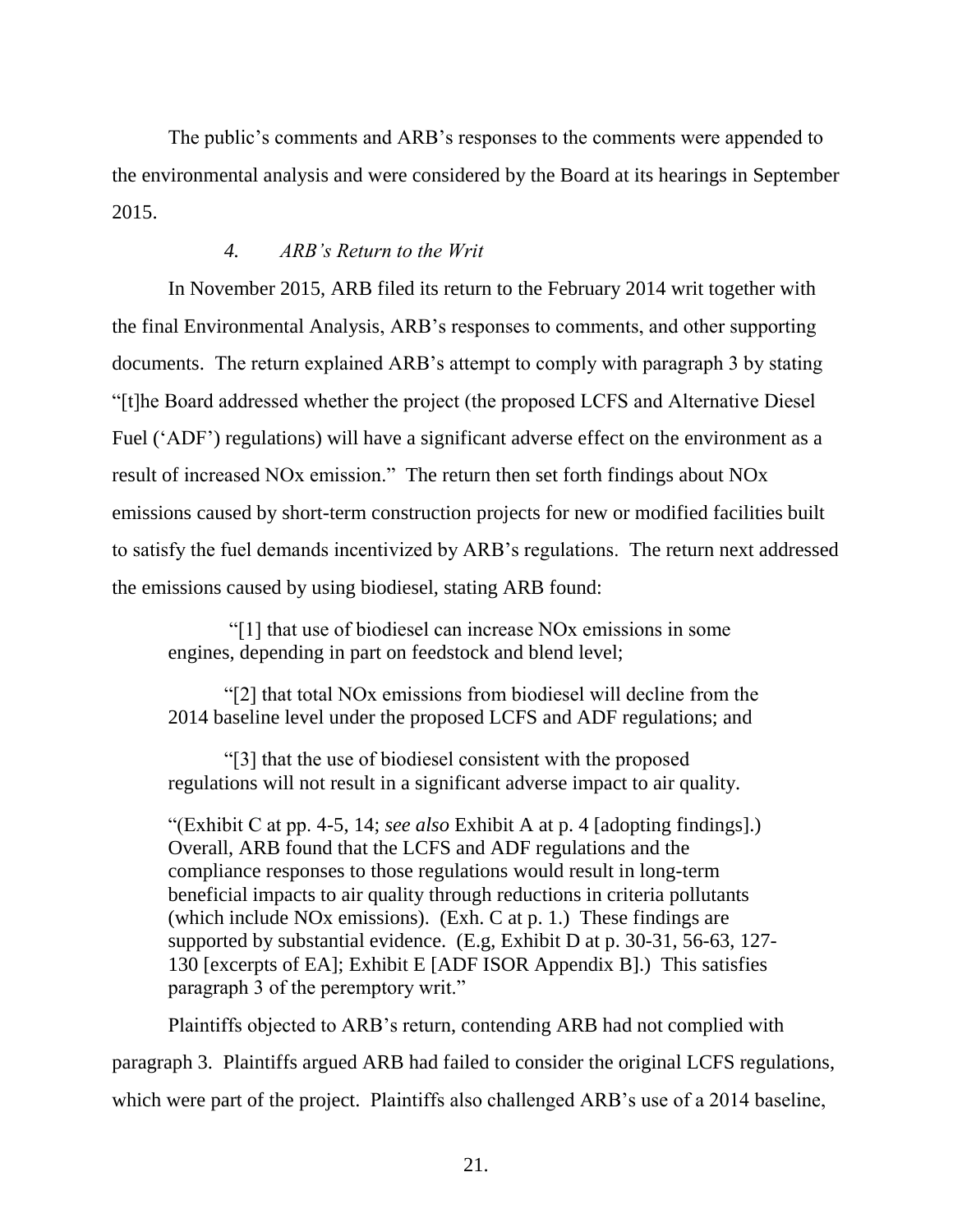arguing the later baseline (1) allowed ARB to avoid acknowledging the *past* (i.e., 2010- 2015) increases in NOx emissions caused by the original LCFS regulations and (2) skewed the analysis of the impact of *future* NOx emissions by comparing predicted future emissions to a baseline made higher by the NOx emissions caused by the original LCFS regulations, which became effective in January 2010. Plaintiffs contended ARB's approach violated paragraph 3 and CEQA by breaking the project into pieces and pretending the effect of the first piece (i.e., the original LCFS regulations) was not an environmental impact attributable to the project as a whole.

ARB's response contended plaintiffs' arguments about the "project" and the correct baseline misinterpret paragraph 3. In ARB's view, paragraph 3 covered only future emissions. Based on this interpretation, ARB contended its adoption of the new 2015 LCFS regulations and new ADF regulations was a lawful exercise of its discretionary authority.

# *5. Trial Court's Order Discharging the Writ*

On January 5, 2016, the trial court filed an order without holding a hearing. The order (1) stated the court had read and considered plaintiffs' objections and ARB's response and (2) found ARB had demonstrated satisfactory compliance with the February 2014 writ. Based on this finding, the court ordered the writ discharged.

E. The Scope of Paragraph 3 and the Meaning of "Project"

# *1. Parties' Interpretations of "Project"*

Plaintiffs contend the term "project" used in paragraph 3 includes the whole of an action and, as applied in this case, the whole of the action encompasses both the original LCFS regulations and the 2015 LCFS regulations. In contrast, ARB contends "project" is a reference to the proposed LCFS regulations mentioned in other paragraphs of our disposition and the February 2014 writ, which ARB interprets to mean any new LCFS regulations that ARB might have considered on remand.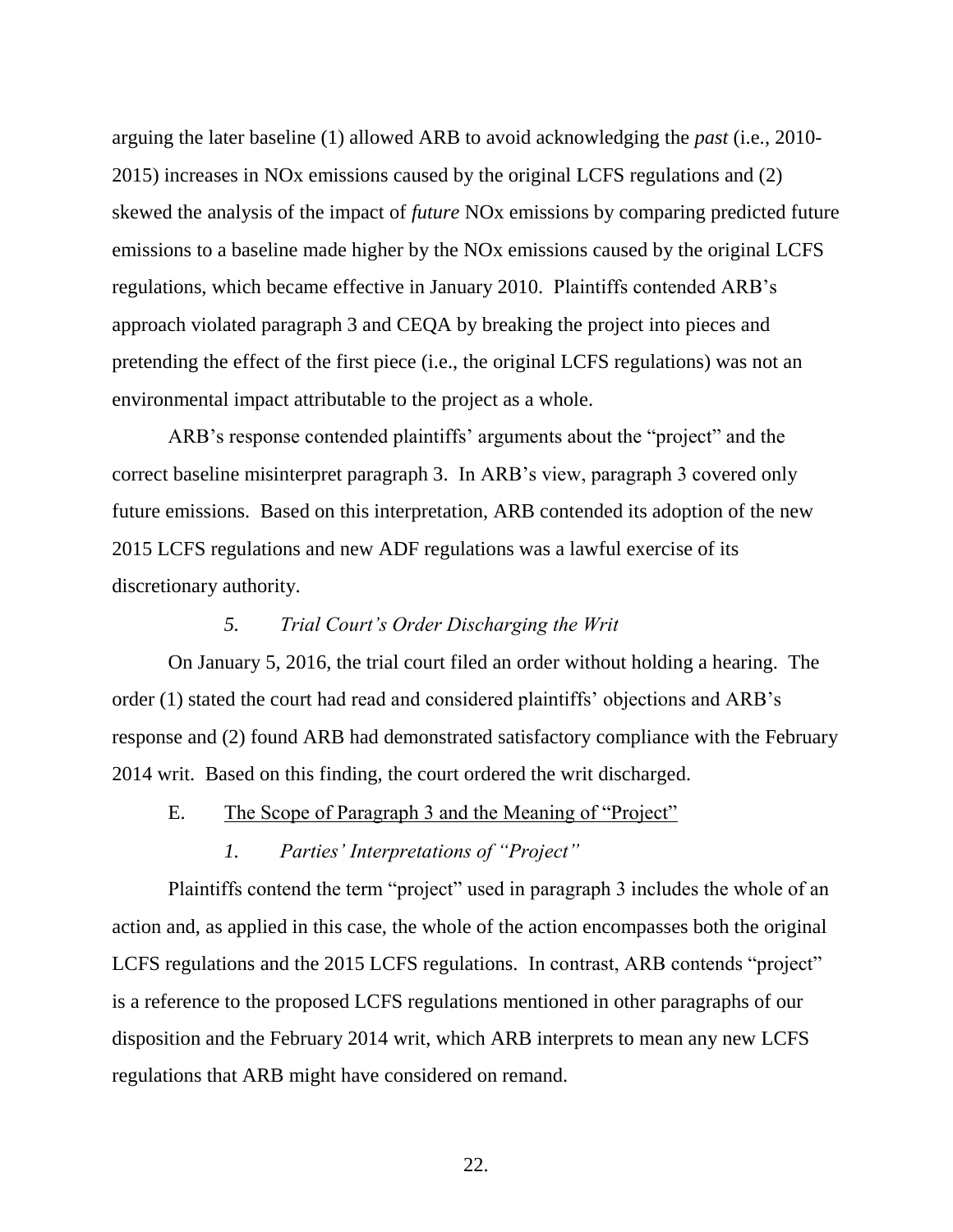#### *2. Project Means the Whole of an Action*

We used the word "project" in our disposition because of its breadth and its role in defining the scope of CEQA. We used "project" in the same sense it is used in CEQA, the Guidelines and our many published CEQA decisions.

CEQA defines "'[p]roject'" to mean "an *activity* which may cause either a direct physical change in the environment, or a reasonably foreseeable indirect physical change in the environment, and which is  $[\P]$  ... directly undertaken by any public agency." (§ 21065, subd. (a), italics added.) The term "activity" plays on important role in the definition of "project"—a role reflected in the statement that "'"project" refers to the *underlying activity* which may be subject to approval'" and not the approval of that activity. (*California Unions for Reliable Energy v. Mojave Desert Air Quality Management Dist.* (2009) 178 Cal.App.4th 1225, 1238 (*CURE*); see Guidelines, § 15378, subd.  $(c)$ .)

The terms "activity" and "activities" appear throughout CEQA and the Guidelines, but they are not defined. The Guidelines' definition of "[p]roject," however, substitutes the phrase "the whole of an action" for the statutory phrase "[a]n activity." (Guidelines, § 15378, subd. (a).) Thus, courts routinely state the term "project" means the whole of an action. (E.g. *North Coast Rivers Alliance v. Westlands Water Dist.* (2014) 227 Cal.App.4th 832, 858; *San Joaquin Raptor/Wildlife Rescue Center v. County of Stanislaus* (1994) 27 Cal.App.4th 713, 730.)

The broad interpretation of "project" to encompass "the whole of an action" (Guidelines, § 15378, subd. (a)) is designed to provide the fullest possible protection of the environment within the reasonable scope of CEQA's statutory language. (*Tuolumne County Citizens for Responsible Growth, Inc. v. City of Sonora* (2007) 155 Cal.App.4th 1214, 1222 (*Tuolumne CCRG*); *Friends of the Sierra Railroad v. Tuolumne Park & Recreation Dist.* (2007) 147 Cal.App.4th 643, 653 ["CEQA's conception of a project is broad"]; Guidelines, § 15003, subd. (f).) This broad interpretation ensures CEQA's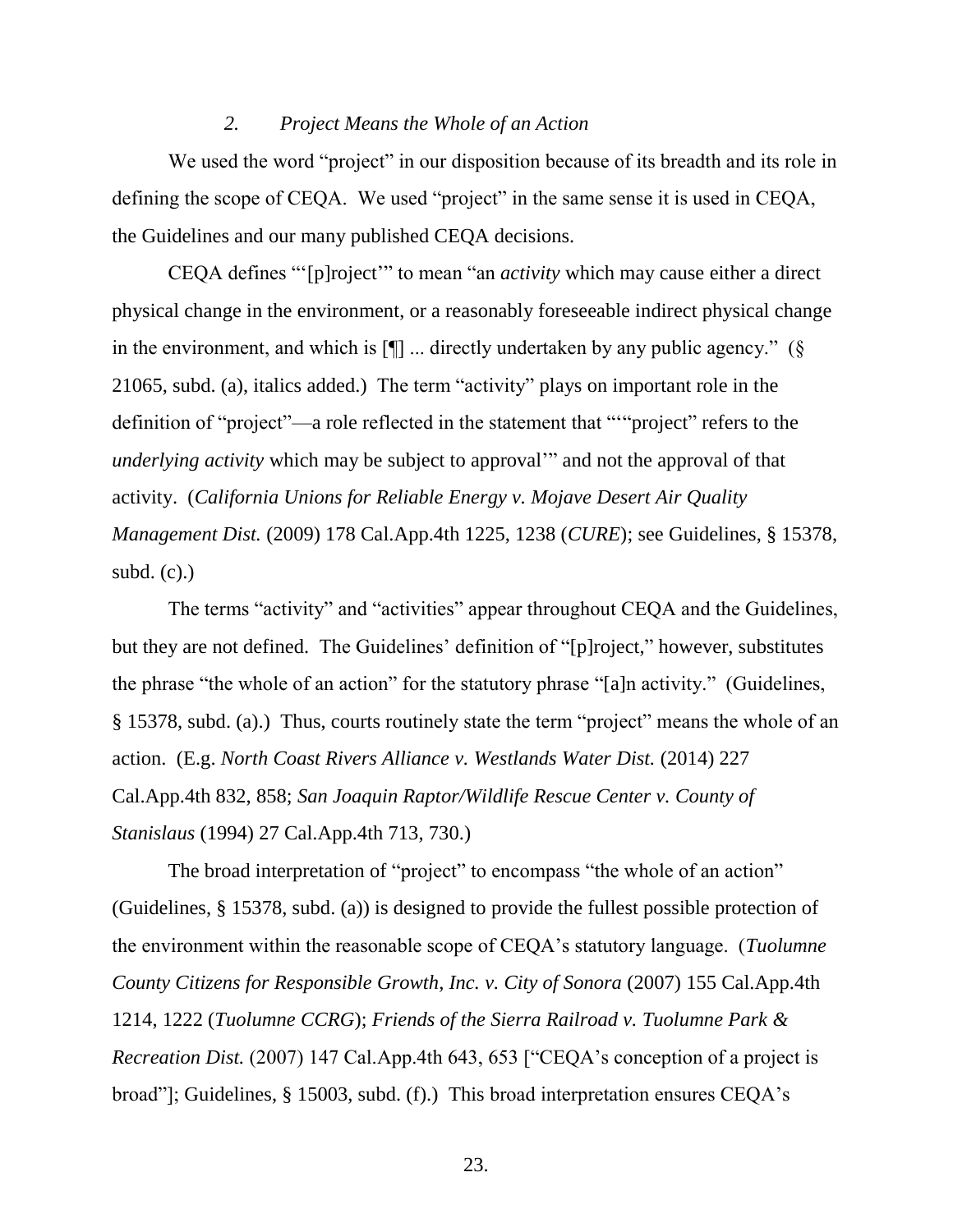requirements are not avoided by chopping a proposed activity into bite-sized pieces which, when taken individually, may have no significant adverse effect on the environment. (*Tuolumne CCRG*, *supra*, at p. 1223.)

## *3. Projects Involving Legislative Action*

Guidelines section 15378, subdivision (a)(1) provides examples of "activity directly undertaken by any public agency." The examples include building physical structures, such as "public works construction and … improvements to existing public structures." (*Ibid*.) Direct agency "activity" also includes "enactment and amendment of zoning ordinances, and the adoption and amendment of local General Plans." (*Ibid*.) These latter examples support the conclusion that the term "activity" includes a state agency's enactment of regulations. (See *CURE*, *supra*, 178 Cal.App.4th at p. 1240 [the adoption of a rule or regulation can be a project subject to CEQA]; *Plastic Pipe & Fittings Assn. v. California Building Standards Com.* (2004) 124 Cal.App.4th 1390, 1412.)

In *Poet I*, there was no dispute that the adoption of the original LCFS regulations was a "project" for purposes of CEQA. More precisely, the "activity" constituting the "project" was ARB's action in enacting the regulations plus its actions in implementing of the regulations (which includes enforcement activity). The concept of "activity" is not central to the parties' dispute over what paragraph 3 meant when it used the term "project." Instead, that dispute can be phrased as what constitutes "the whole of [ARB's] action." (Guidelines, § 15378, subd. (a).)

### *4. Legal Test for Determining Which Acts Are Part of the Whole*

Answering the question about what constitutes the whole of ARB's action involves two steps. The first step identifies the legal test for determining the acts or activities that constitute the whole CEQA project. The second step applies that test to the facts of this case.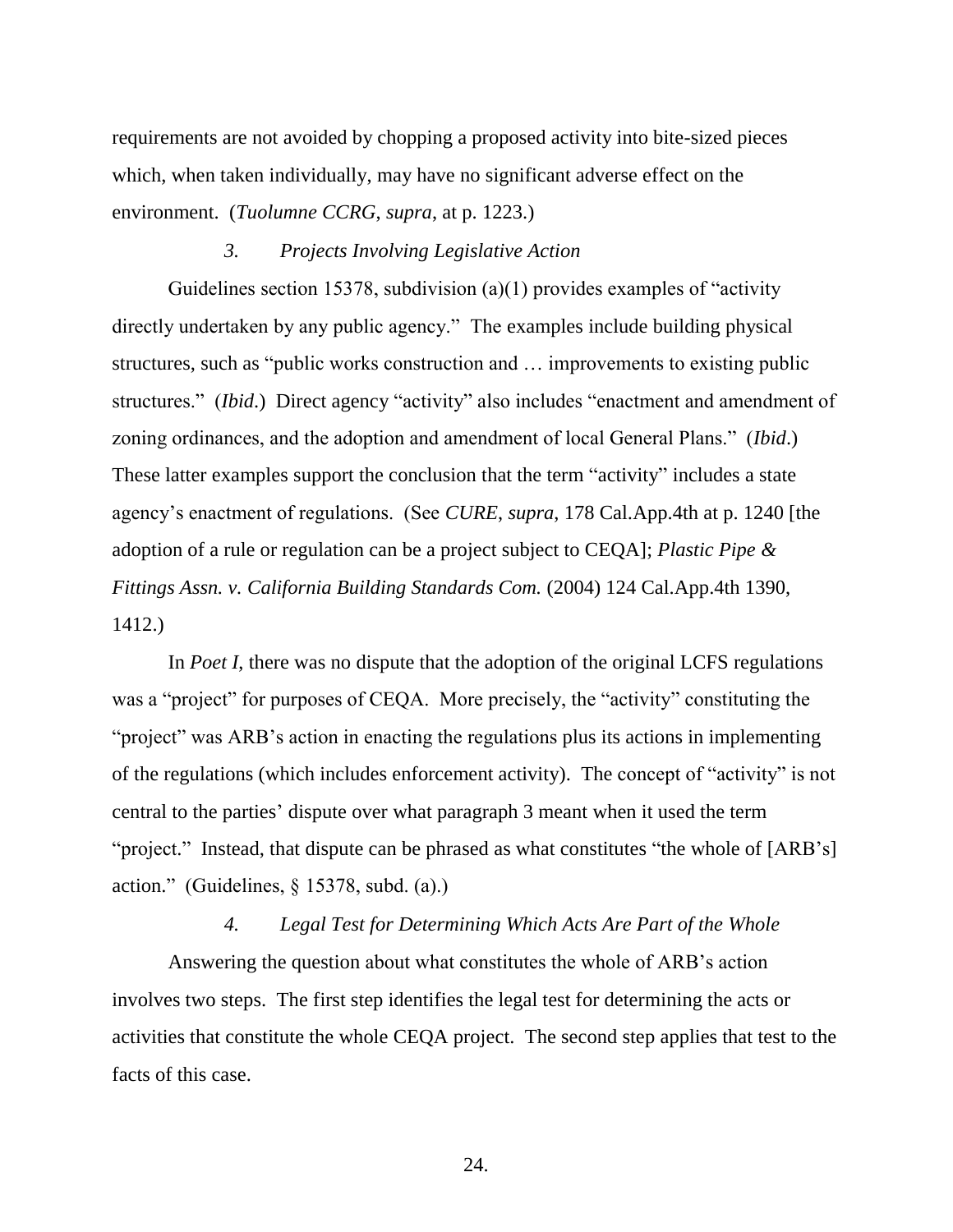We discussed the scope of the activity constituting a project in *Tuolumne CCRG*, *supra*, 155 Cal.App.4th at pages 1222 through 1227, and the appropriate legal test for determining which acts to include in, or exclude from, the project. *Tuolumne CCRG* involved physical structures—a proposed road realignment and a proposed Lowe's home improvement center—that would become part of the physical environment, rather than the adoption of an ordinance or regulation. Despite the differences between physical construction projects and legislative action, we conclude the same test applies when determining what constitutes the whole of the action. In *Tuolumne CCRG*, the test we adopted and applied was whether the acts in question were "'related to each other.'" (*Tuolumne CCRG*, *supra*, 155 Cal.App.4th at p. 1225, quoting *Plan for Arcadia, Inc. v. City Council of Arcadia* (1974) 42 Cal.App.3d 712, 726.)

We described the reach of this test by stating there are different ways actions can be related to (i.e., connected with) each other. (*Tuolumne CCRG*, *supra*, 155 Cal.App.4th at pp. 1226-1227.) For instance, the two actions could be "related in (1) time, (2) physical location and (3) the entity undertaking the action." (*Id*. at p. 1227.) We also examined how closely related the acts were to the overall objective of the project, stating: "The relationship between the particular act and the remainder of the project is sufficiently close when the proposed physical act is among the 'various steps which taken together obtain an objective.' (Robie et al., Cal. Civil Practice–Environmental Litigation (2007) § 8.7.)" (*Tuolumne CCRG*, *supra*, at p. 1226.)**<sup>15</sup>**

**<sup>15</sup>** Another way to phrase the question of whether a particular act is a step taken towards the achievement of the proponent's objective is to ask "whether the act is part of a coordinated endeavor." (*Tuolumne CCRG*, *supra*, 155 Cal.App.4th at p. 1228, citing *Association for a Cleaner Environment v. Yosemite Community College Dist.* (2004) 116 Cal.App.4th 629, 639 [series of acts all part of single, coordinated endeavor] (*ACE*).)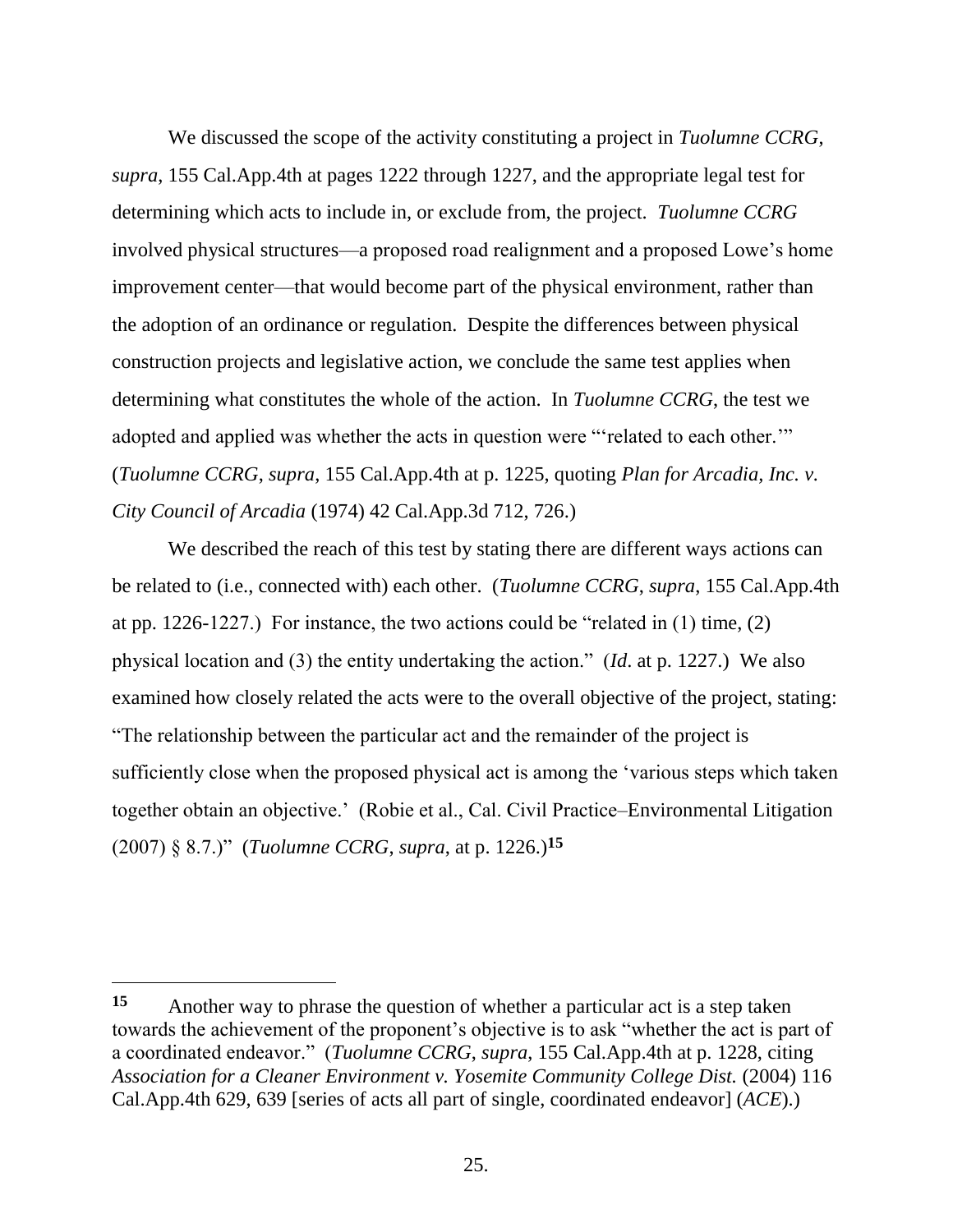In *Tuolumne CCRG*, the city had conditioned the opening of the home improvement center on the completion of the road realignment. (*Tuolumne CCRG*, *supra*, 155 Cal.App.4th at p. 1227.) Thus, the realignment was a necessary step to the achievement of Lowe's objective of opening a new store. Based on "the various connections between the road realignment and the proposed home improvement center," we concluded they were "related acts that constitute a single CEQA project." (*Ibid.*)

# *5. Application of the Test to This Case*

Application of the "'related to each other'" test adopted in *Tuolumne CCRG* to the original LCFS regulations, the 2015 LCFS regulations, and the ADF regulations is not difficult. They clearly are related to one another and that relationship is extremely close. They share the same overall objective of reducing greenhouse gases. They were adopted by the same entity, ARB, for the purpose of achieving that objective. The regulations cover activity in the same geographical area—California. They address the same subject matter—the chemical composition of transportation fuels and the chemical makeup of the emissions created by burning those fuels. The temporal connection also is close, as is demonstrated by the fact the 2015 LCFS regulations replaced the original LCFS regulations, making them sequential.

Therefore, we conclude that for purposes of CEQA the activities associated with the original LCFS regulations, the 2015 LCFS regulations, and the ADF regulations constitute a single project under the circumstances of this case. Stated another way, they constitute an "activity directly undertaken by [a] public agency" (§ 21065, subd. (a)) and are "part of a single, coordinated endeavor." (*ACE*, *supra*, 116 Cal.App.4th at p. 639.) It follows that those same activities are the "project" referred to in paragraph 3 of the writ.

## *6. Fulfilling the Writ's Purpose*

As we stated under the heading labeled "*Corrective Action*," "[s]ubdivision (a)(3) of section 21168.9 authorizes this court to 'mandate that the public agency take specific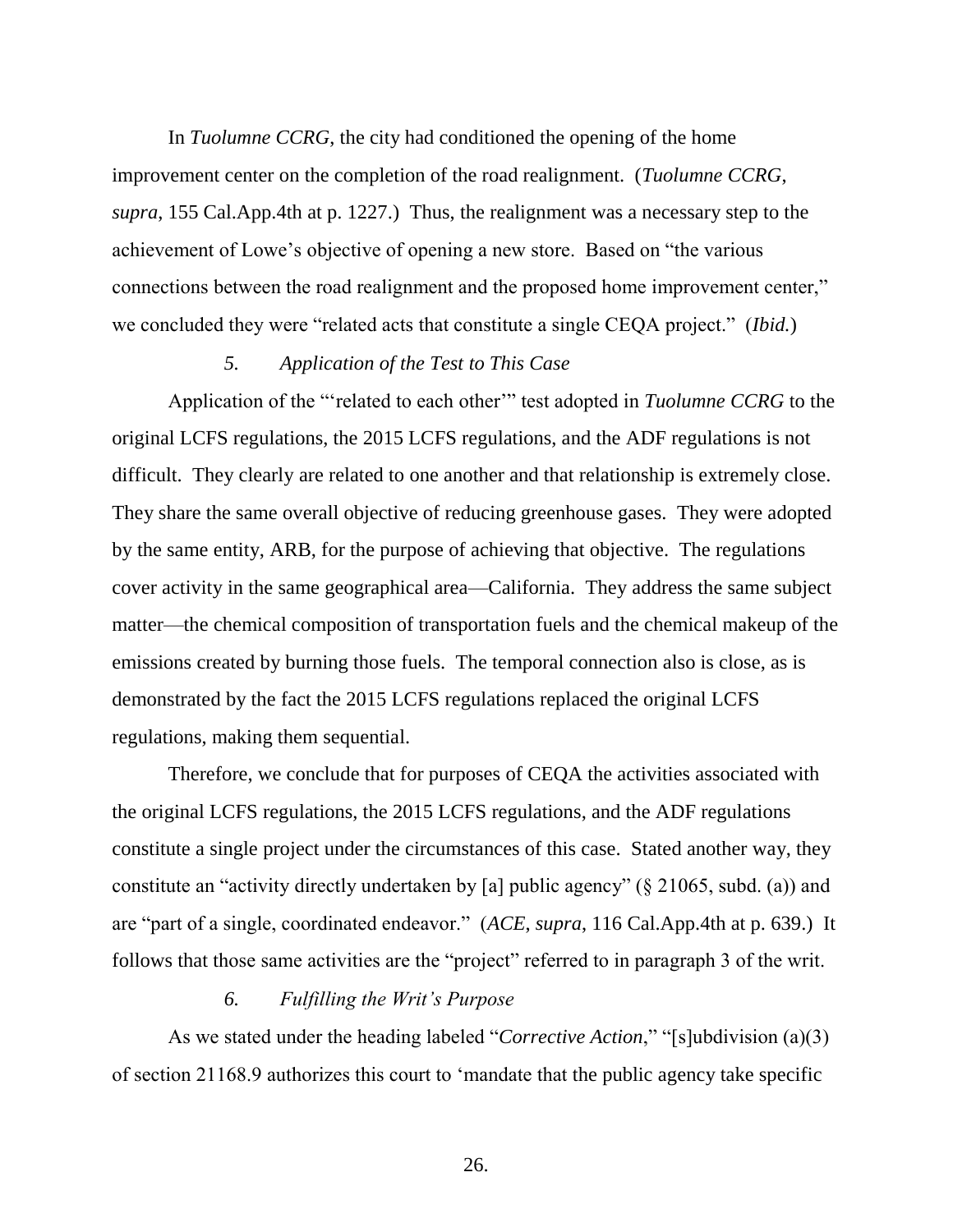action as may be necessary to bring the determination, finding, or decision into compliance with [CEQA].'" (*Poet I*, *supra*, 218 Cal.App.4th at p. 764.) Thus, paragraph 3 was the mandate for specific action necessary to bring ARB's decision to adopt the LCFS regulations into compliance with CEQA. Thus, interpreting the term "project" in paragraph 3 to include the original LCFS regulations, the 2015 LCFS regulations, and the ADF regulations is necessary to accomplish the purposes of the February 2014 writ.

A simple way to conceptualize the goal of the writ is to consider the information that would have been provided if ARB had complied with CEQA in the first place. ARB's failure to comply with CEQA meant ARB's first set of environmental disclosure documents failed to provide all of the information required by CEQA. Paragraph 3 sought to remedy that informational deficit by directing ARB to provide the missing information. From an informational prospective, the ARB's remedial actions should have placed the public and decision makers in the same positions they would have occupied if the first set of environmental disclosure documents had satisfied CEQA.

CEQAs' purpose in requiring an environmental disclosure document is "to inform decision makers and the public of any significant adverse effects a project is likely to have on the physical environment." (*Neighbors for Smart Rail v. Exposition Metro Line Construction Authority* (2013) 57 Cal.4th 439, 447 (*Neighbors for Smart Rail*).) The benefits of informed decision makers are obvious and need not be described here. The benefits of an informed public was explained over 40 years ago by this court:

"Only by requiring the [public agency] to fully comply with the letter of the law can a subversion of the important public purposes of CEQA be avoided, and only by this process will the public be able to determine the environmental and economic values of their elected and appointed officials, thus allowing for appropriate action come election day should a majority of the voters disagree." (*People v. County of Kern* (1974) 39 Cal.App.3d 830, 842; Guidelines, § 15003, subd. (e).)

Here, voters will not be informed of the environmental values of ARB and the Board if they are not informed about all of the project's impacts, including the impacts of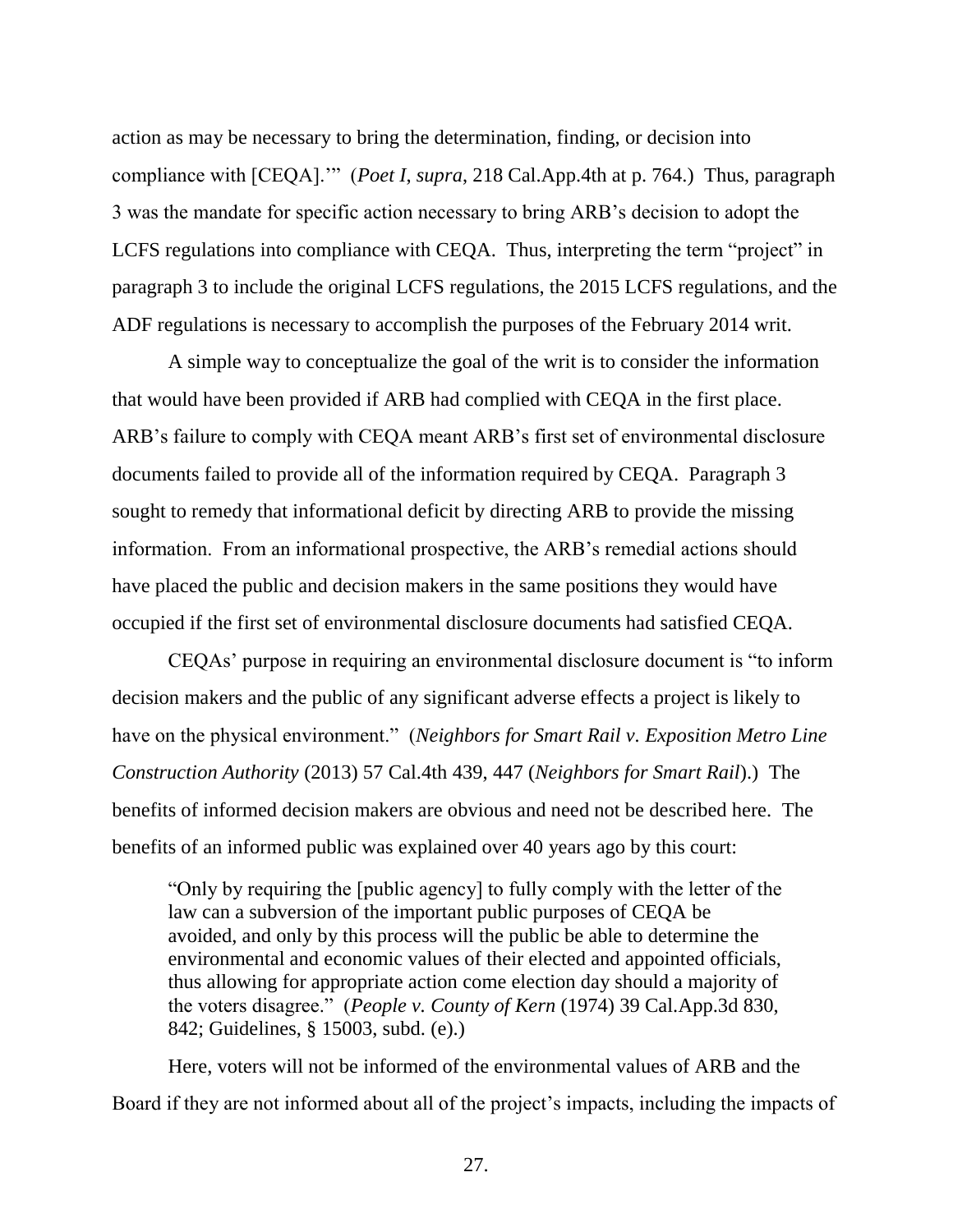the original LCFS regulations. In particular, the public is entitled to know that ARB and the Board were willing to accept the risk of higher levels of NOx emissions, with the attendant increase in smog and human health impacts, in exchange for lower overall emissions of greenhouse gases to combat global warming. This information, which provides insights into ARB's environmental values, was omitted from ARB's earlier environmental disclosure document and this deficiency must be corrected if the purpose of CEQA and the February 2014 writ is to be fulfilled.

Here, ARB has made no realistic attempt to show its narrow interpretation of the term "project" serves the purposes of CEQA and the writ. For instance, ARB makes no attempt to carefully identify the informational deficit in its earlier environmental disclosure document and then show that deficit was put right.

To summarize, interpreting paragraph 3's use of the term "project" to include the original LCFS regulations, the 2015 LCFS regulations, and the ADF regulations (1) addresses the CEQA defects that paragraph 3 was designed to correct, (2) implements the intention of this court, and (3) is how "project" would be interpreted by an objectively reasonable attorney familiar with CEQA, the Guidelines, published CEQA decisions discussing the term "project," and the CEQA violation to be remedied.

F. Baseline

# *1. Parties' Contentions*

Plaintiffs contend that the 2014 baseline for NOx emissions adopted by ARB in its analysis of the project's impact was a "regulatory sleight of hand [that] conceals the fact that California will continue to experience increased NOx emissions caused by the original LCFS regulation until at least 2021."**<sup>16</sup>** In response, ARB supports its use of the

**<sup>16</sup>** This argument is based in part on the final Environmental Analysis's prediction that biodiesel-related NOx emissions in California ultimately will decrease to 2009 levels by 2023, which logically implies that NOx emissions from biodiesel in each year before 2023 will be greater than the NOx emissions from biodiesel in 2009. Thus, plaintiffs' statement about increased NOx emissions is accurate. However, their statement that the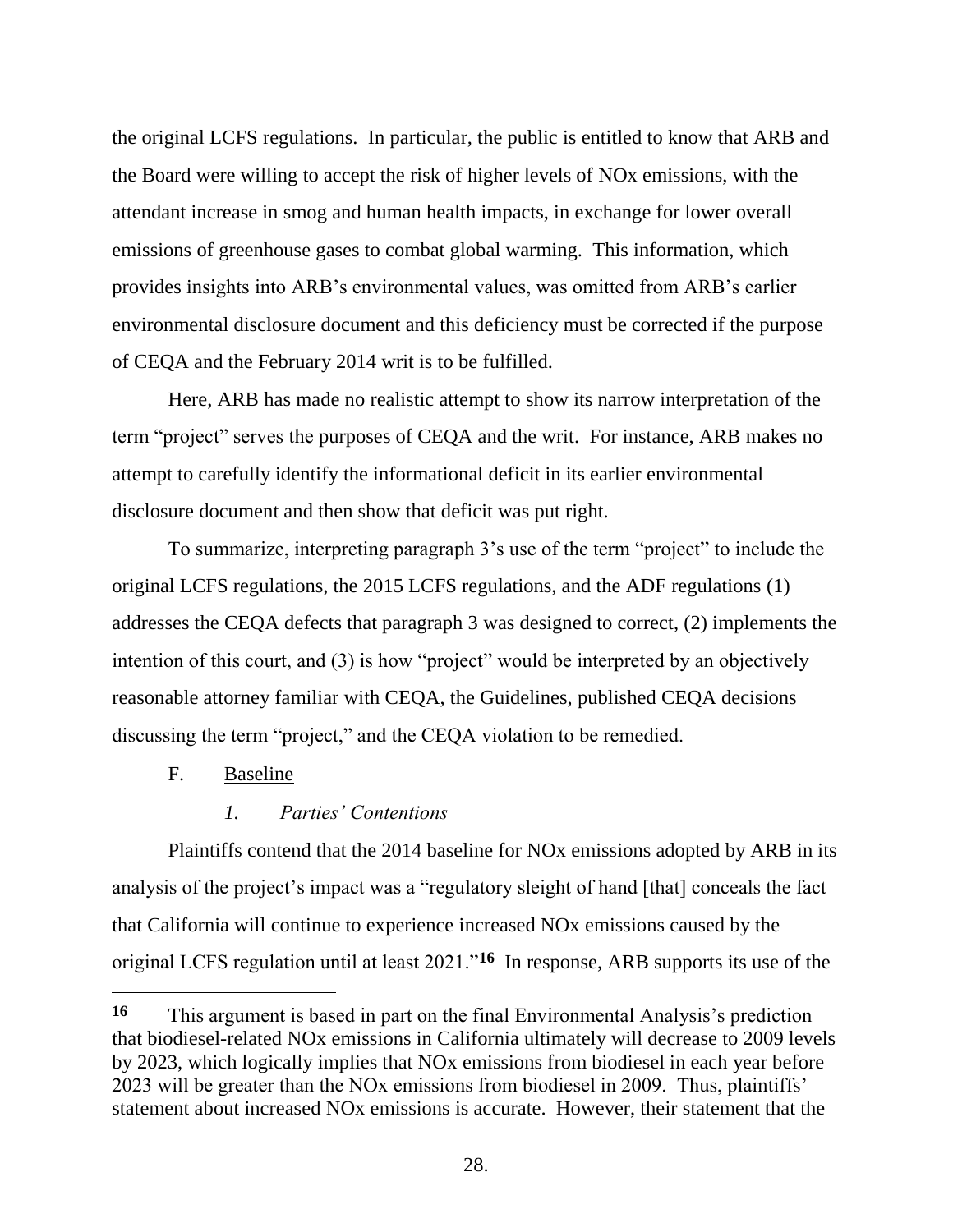2014 baselines by noting the absence of any reference in the writ to baseline requirements. ARB relies on its interpretation of the term "project" and Guidelines section 15125, subdivision (a), which states conditions existing at the time the environmental analysis is commenced normally constitute the baseline conditions used to determine whether an impact is significant.

The dispute over the appropriate baseline cannot be resolved without the proper application of the term "project" to the facts of this case. When the whole of a project is properly identified, then the conditions defining the project's baseline can be determined. Here, ARB's interpretation of "project" was too narrow and, consequently, it chose the wrong year as the conditions establishing the baseline for NOx emissions.

## *2. Principles of Law Governing Baseline Selection*

Our Supreme Court has recognized that to achieve CEQA's goal of informing decision makers and the public of any significant environmental effects a project is likely to have, the environmental disclosure document (such as an EIR) "must delineate environmental conditions prevailing absent the project, defining a baseline against which predicted effects can be described and quantified." (*Neighbors for Smart Rail, supra,* 57 Cal.4th at p. 447.) Thus, the concept of a baseline is a key component in identifying and quantifying a project's environmental effects. CEQA does not use or define the term "baseline," but Guidelines section 15125, subdivision (a) provides in part:

"An EIR must include a description of the physical environmental conditions in the vicinity of the project, as they exist at the time the notice of preparation is published, or if no notice of preparation is published, *at the time environmental analysis is commenced*, from both a local and regional perspective. This environmental setting will *normally* constitute

increases are caused by the original LCFS regulations is not accurate because it goes beyond facts and findings in the record. Specifically, ARB has yet to resolve the causation questions and how much of each year's increased NOx emissions was or will be caused by the project, rather than other factors.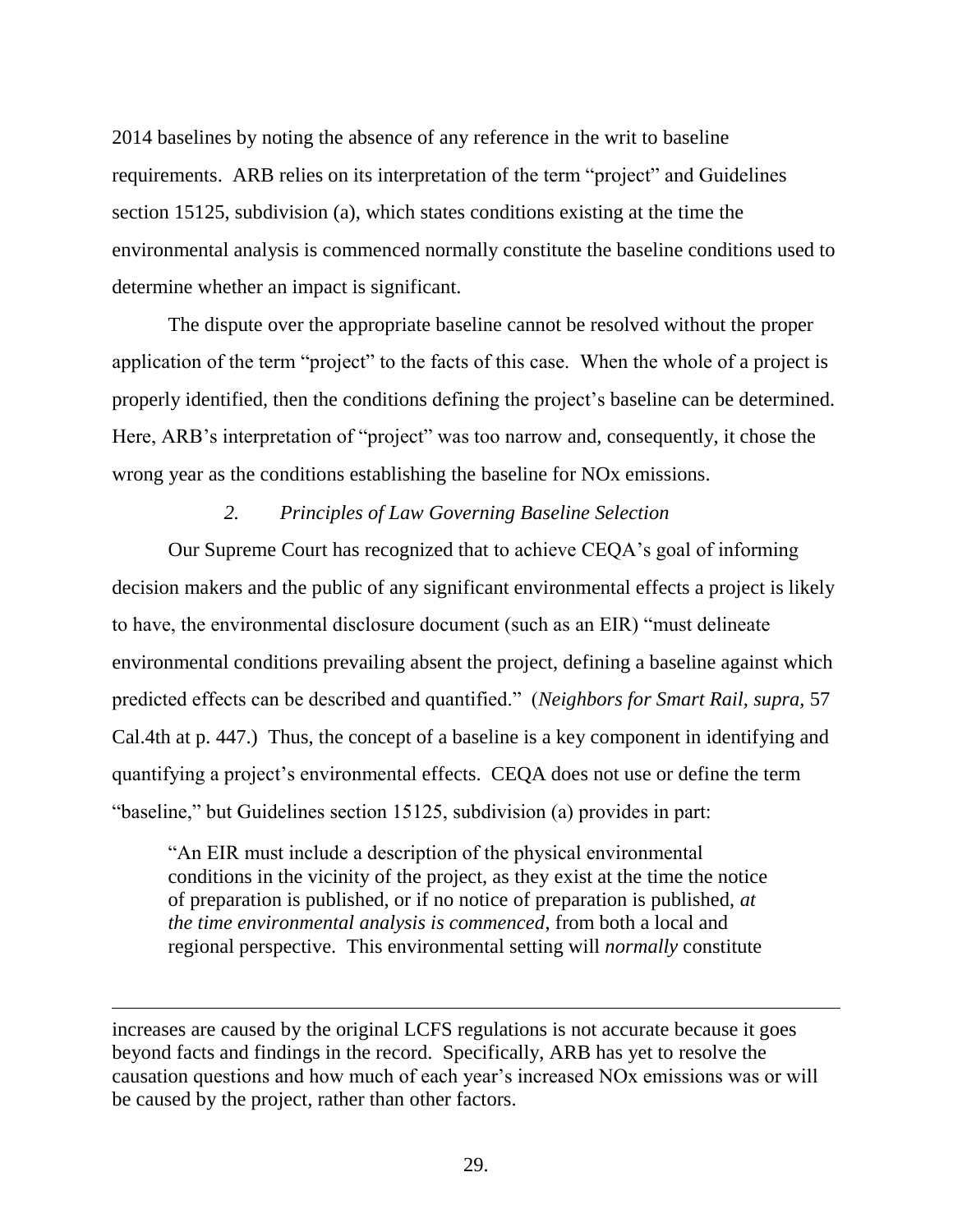the baseline physical conditions by which a lead agency determines whether an impact is significant." (Italics added.)

In *Communities for a Better Environment v. South Coast Air Quality Management Dist.* (2010) 48 Cal.4th 310, the court relied on this provision and case law "for the principle that the baseline for an agency's primary environmental analysis under CEQA must ordinarily be the *actually* existing physical conditions rather than *hypothetical* conditions that could have existed under applicable permits and regulations." (*Neighbors for Smart Rail*, *supra*, 57 Cal.4th at p. 448, citing *Communities for a Better Environment*, *supra*, at pp. 320-322.) The court addressed the problem of defining an existing conditions baseline in circumstances where the existing conditions themselves change or fluctuate over time. (*Communities for a Better Environment*, *supra*, at pp. 327-328.) The court resolved this problem by concluding a single, uniform rule for determining existing conditions was not appropriate. (*Id.* at p. 328.) Instead, the court interpreted CEQA and the Guidelines as giving the agency "the discretion to decide, in the first instance, exactly how the existing physical conditions without the project can most realistically be measured." (*Ibid*.) Thus, the court held the agency's discretion "relate[s] to the choice of a measurement technique for existing conditions, not the choice between an existing conditions baseline and one employing solely conditions projected to prevail in the distant future." (*Neighbors for Smart Rail*, *supra*, at p. 449, describing *Communities for a Better Environment*.)

*Neighbors for Smart Rail*, *supra*, 57 Cal.4th 439, is more pertinent to the baseline issues raised in this appeal. In that case, the Supreme Court extended its discussion of baselines to following question: "Is it ever appropriate for an EIR's significant impacts analysis to use conditions predicted to prevail in the more distant future, well beyond the date the project is expected to begin operation, to the exclusion of an existing conditions baseline?" (*Id*. at p. 453.) The court first concluded agencies had such discretion, observing that the norm was an existing conditions baseline and a departure from the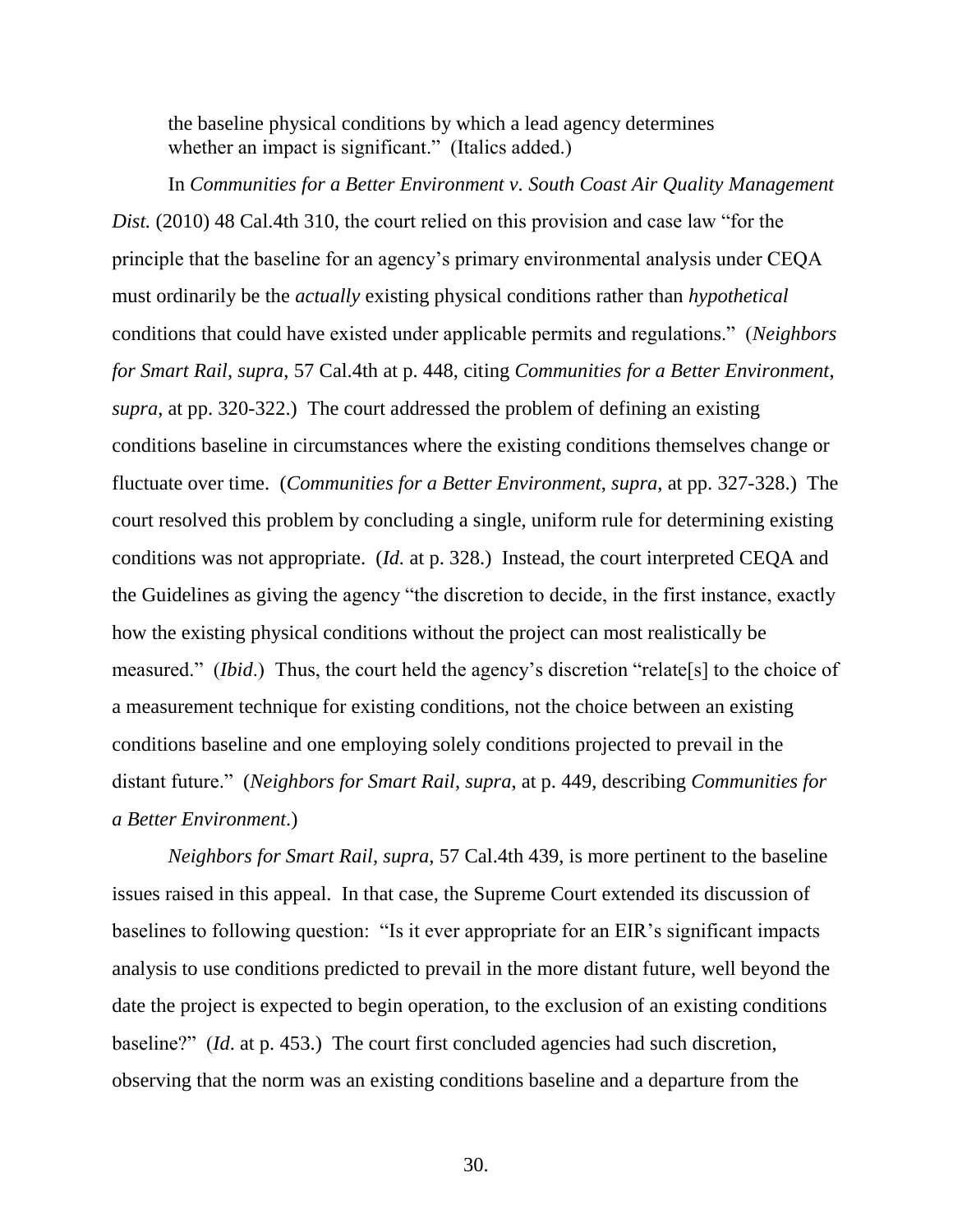norm is permitted if it "promotes public participation and more informed decisionmaking by providing a more accurate picture of a proposed project's likely impacts." (*Ibid*.) The court next concluded that when an agency chooses to forgo the existing conditions analysis and evaluate only the impacts on future conditions, it must provide a justification for that choice. (*Id*. at p. 454.)

In summary, the Guidelines and foregoing cases set forth two main principles relevant to this appeal. First, an existing conditions baseline is ordinarily used in analyzing a project's environmental impacts. Second, a lead agency has the discretion to choose to evaluate the impacts on future conditions, so long as it provides an adequate justification for omitting an existing conditions analysis. These principles serve CEQA's informational purpose by insisting the "CEQA analysis employ a realistic baseline that will give the public and decision makers the most accurate picture practically possible of the project's likely impacts." (*Neighbors for Smart Rail*, *supra*, 57 Cal.4th at p. 449.)

## *3. Application of Principles*

The project in this case includes the original LCFS regulations. Thus, the normal baseline would be the physical conditions existing at the time the environmental analysis of the original LCFS regulations commenced. (Guidelines, § 15125, subd. (a); *Neighbors for Smart Rail*, *supra*, 57 Cal.4th at p. 455 ["Guidelines establish the default of an existing conditions baseline"].) Exactly when ARB's environmental analysis commenced is not clear from the record. It probably occurred after January 2007, when Governor Schwarzenegger directed ARB to determine if a LCFS could be adopted as a discrete early action under the California Global Warming Solutions Act of 2006. (*Poet I*, *supra*, 218 Cal.App.4th at p. 700.) It might have commenced in "August 2007[ when] ARB began consulting with the public about a LCFS." (*Id*. at p. 701.) Thus, the normal, existing conditions baseline for NOx emissions might have described conditions existing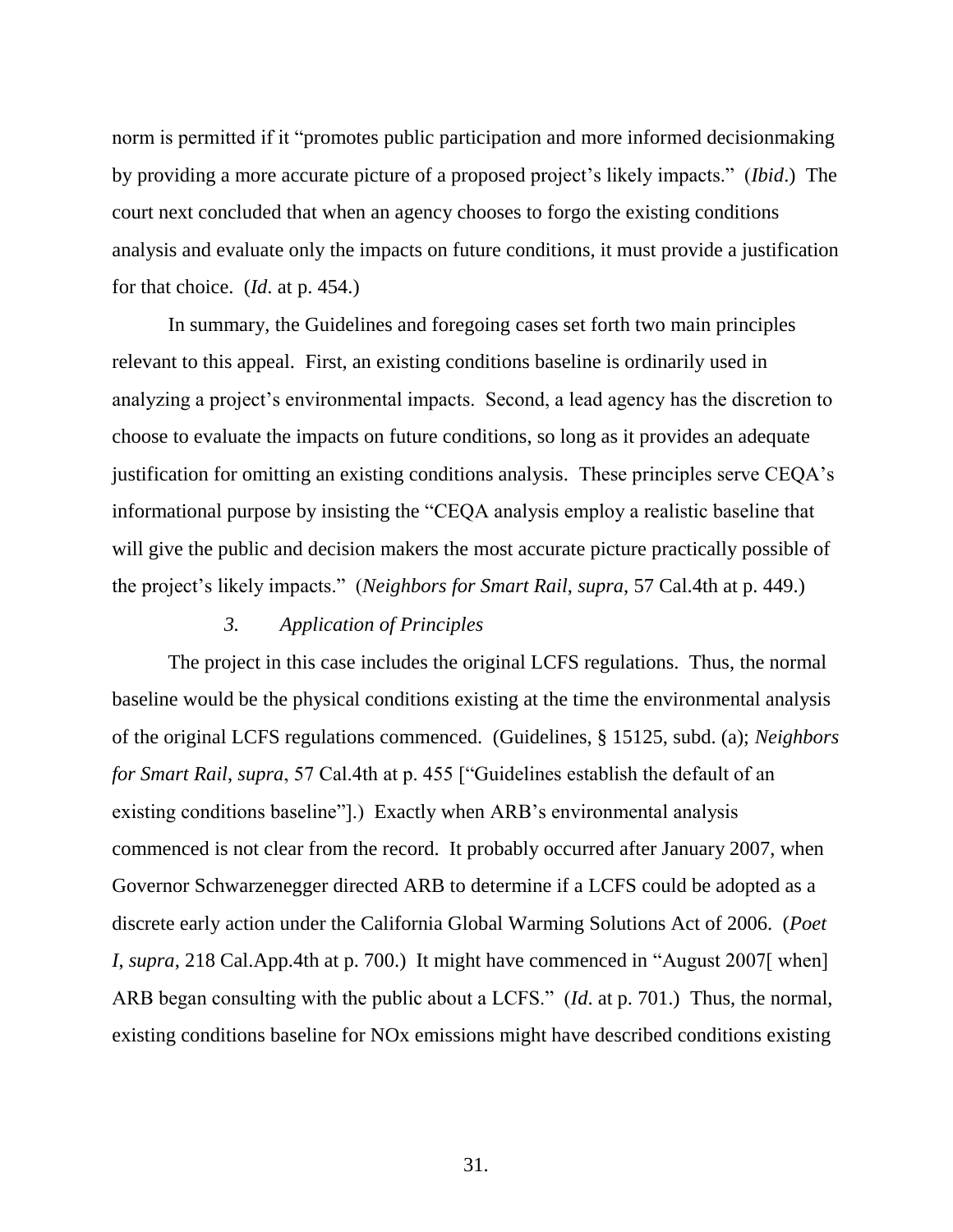in August 2007 or, if a full calendar year was used to define the baseline conditions, the NOx emissions from calendar year 2006.

ARB used a 2014 baseline and thought such a baseline described existing conditions because ARB misconstrued and misapplied the term "project." The adoption of the original LCFS regulations predates 2014 by several years and, therefore, the 2014 baseline does not describe the conditions existing when the environmental analysis of the project commenced. Nevertheless, ARB's use of a 2014 baseline contrary to the norm established by Guidelines section 15125 might be allowed under the exception to that section's general requirement that an existing conditions baseline be used. In view of this possibility, we consider whether ARB's choice of a 2014 baseline fits within that exception. An agency that deviates from the norm must provide an adequate justification for omitting an existing conditions analysis. (*Neighbors for Smart Rail*, *supra*, 57 Cal.4th at p. 454.) ARB could have justified its use of a 2014 baseline by demonstrating an existing conditions "analysis would [have been] uninformative or misleading to decision makers and the public." (*Id.* at p. 453.) Restated from the opposite perspective, ARB could have shown the 2014 baseline "promote[d] public participation and more informed decisionmaking by providing a more accurate picture of a proposed project's likely impacts." (*Ibid*.)

ARB attempted to justify the use of a 2014 baseline in the paragraph of the final Environmental Analysis that began: "In the interest of public disclosure, ARB staff examined the current and expected future emissions of NOx from biodiesel relative to the NOx emissions from biodiesel that were occurring prior to the adoption of the original LCFS (2009)." The final Environmental Analysis proceeded to make three main points. First, it stated that "[i]n 2009, ... the NO<sub>x</sub> emissions from biodiesel were minimal." Second, it stated that "since 2009, NOx emissions from biodiesel have increased with the increased use of biodiesel" and attributed the increased biodiesel use to "multiple incentives." This statement identifies the difficulty of determining causation—that is,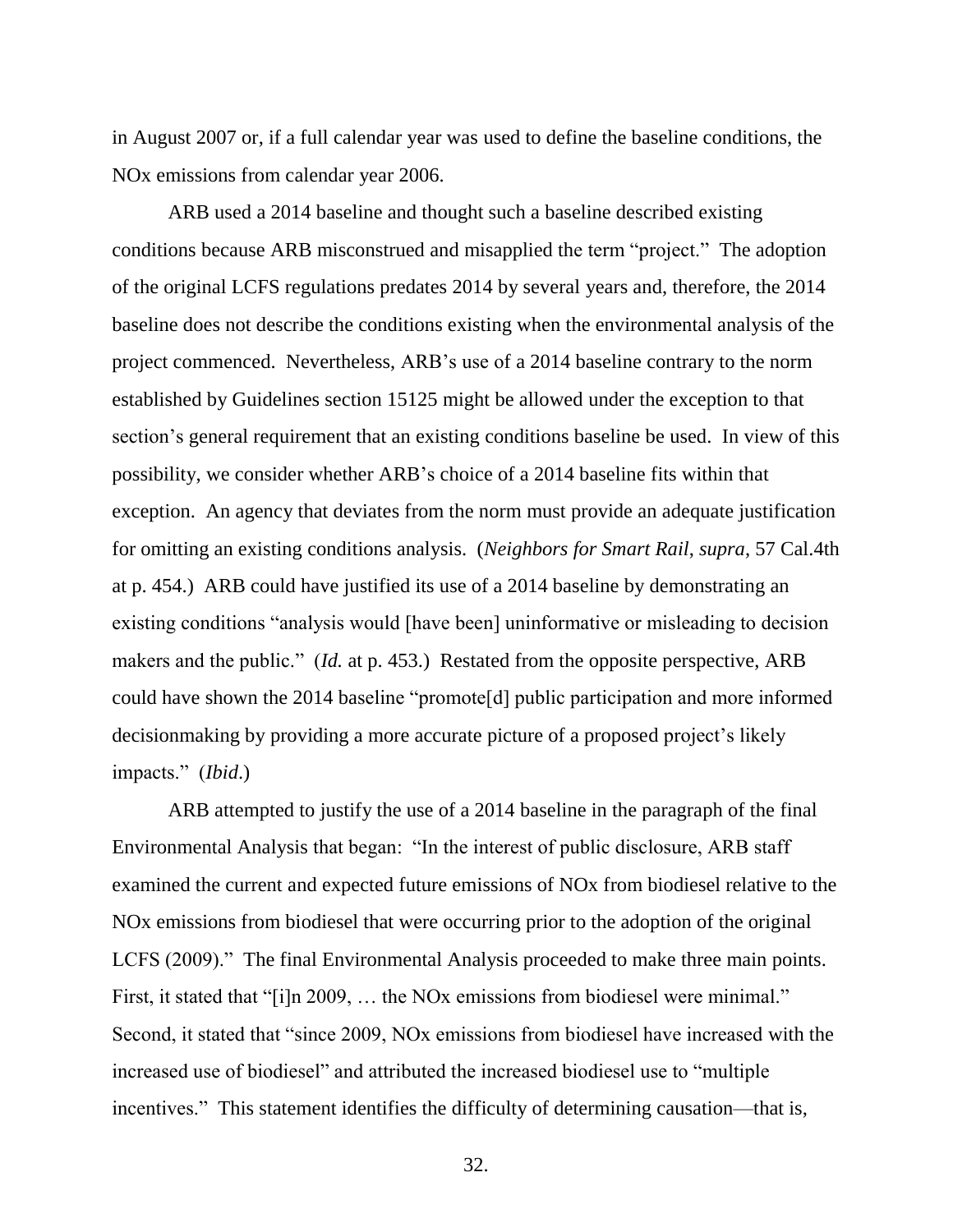apportioning the increased use of biodiesel among the factors causing the increase. Third, the final Environmental Analysis stated "it is unclear and impossible to determine what portion of the increase in use is attributable to the original LCFS." The final Environmental Analysis then discussed the federal regulations promoting biodiesel use.

ARB's defense of the 2014 baseline also included its response to a comment asserting the 2014 baseline was inappropriate. ARB stated it did not agree that an earlier "baseline would yield meaningful information for environmental analysis."

As described below, we conclude ARB has not demonstrated its "CEQA analysis employ[ed] a realistic baseline that [gave] the public and decision makers the most accurate picture practically possible of the project's likely impacts." (*Neighbors for Smart Rail*, *supra*, 57 Cal.4th at p. 449.) First, the assertion that NOx emissions from biodiesel in 2009 were minimal suggests a 2009 baseline would have been small, a fact that does not make its use uninformative or misleading. Second, the difficulty in sorting out causation among various factors does not justify ARB's avoidance of the question for the period preceding the effective date of the 2015 LCFS regulations. ARB, as the lead agency performing the environmental analysis, sits as the trier of fact and we are aware of no rule of law that allows an agency to escape that responsibility simply because the factual question is difficult. (See *Madera Oversight Coalition, Inc. v. County of Madera* (2011) 199 Cal.App.4th 48, 102, fn. 31 [public agency acts as the trier of fact].) Moreover, ARB is not expected to provide an exact or perfect answer. (Guidelines, § 15151 [perfection in evaluation of environmental effects is not required].) ARB's environmental analysis of this project has demonstrated it can make projections and estimates. Therefore, we conclude ARB can resolve the factual questions of causation based on estimates that are supported by substantial evidence. (Guidelines, §§ 15144 [forecasting], 15384 [substantial evidence].)

As to the final Environmental Analysis's statement that it would be "impossible" to apportion increases among the original LCFS regulations and other factors, counsel for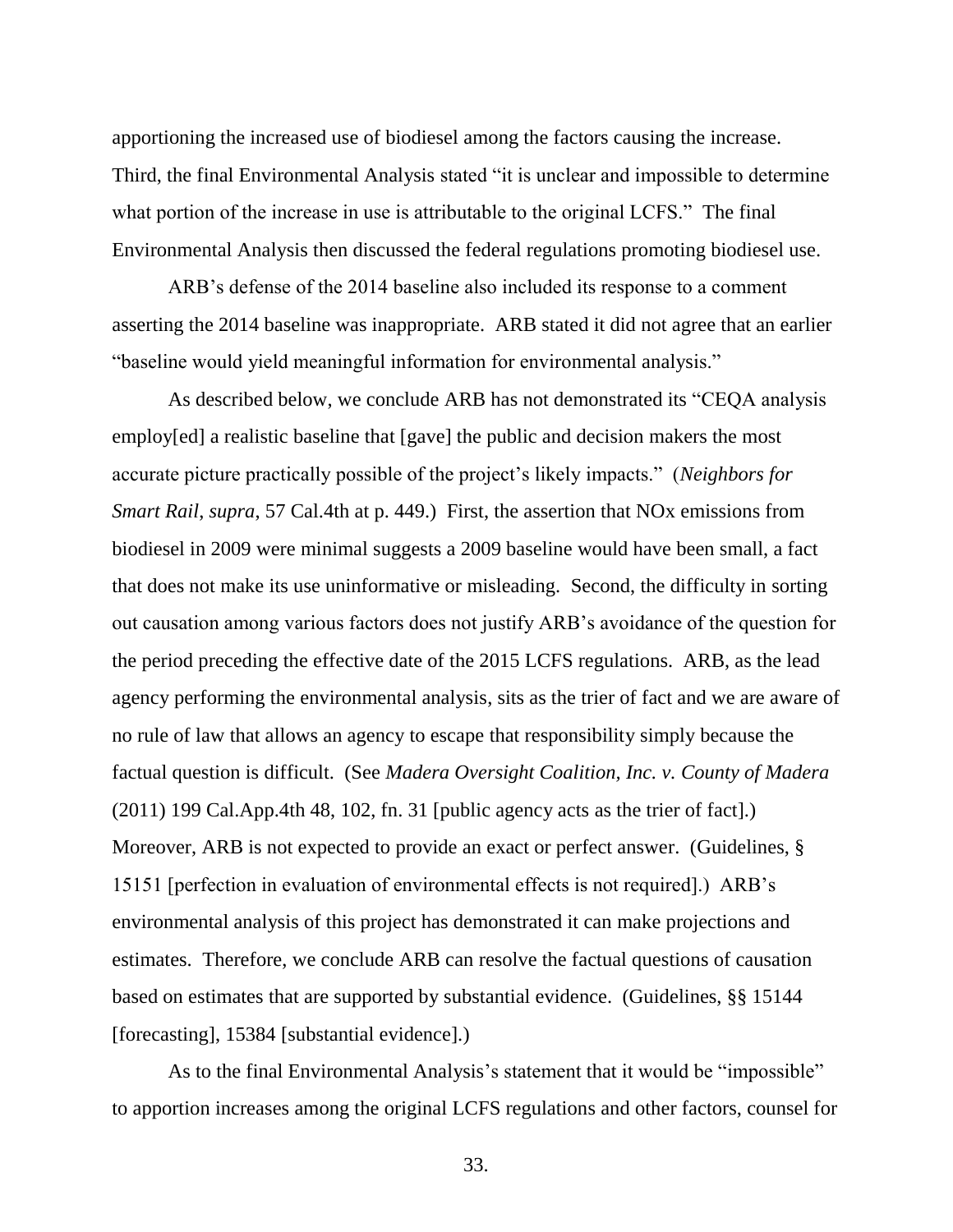ARB stated during oral argument that ARB was willing and able to decide the issues relating to causation. Thus, ARB has conceded such findings are not "impossible." Similarly, ARB's conclusory statement that use of a baseline earlier than 2014 would not yield meaningful information is unpersuasive, because it based on ARB's supposed inability to make findings of fact about the causes of increased biodiesel use.

Therefore, we conclude ARB failed to justify its use of a 2014 baseline for the project's NOx emissions and, as a result, ARB failed to comply with CEQA and paragraph 3. When this court decided to allow the original LCFS regulations to remain operative pending ARB's compliance with CEQA, we did not intend to deprive the public or decision makers of information about increased NOx emissions caused by the original LCFS regulations during that compliance period. A proper baseline would identify the conditions that existed before any impacts of the original LCFS regulations began to accrue and, thus, would provide a solid foundation for identifying those impacts. (See pt. II.G, *post* [baseline on remand].)

#### G. Meaning of the Phrase "Will Have"

The last question about the proper interpretation of paragraph 3 involves the command that ARB "[a]ddress whether the *project will have* a significant adverse effect on the environment as a result of increased NOx emissions .…" (Italics added.) ARB points to the phrase "project will have" in paragraph 3 and argues it refers to effects of the 2015 LCFS regulations "that might occur from those new regulations *in the future*." (Underlining changed to italics.) ARB's interpretation is based in large part on its incorrect view that "project" referred only to the 2015 LCFS regulations and excluded the original LCFS regulations. Nonetheless, ARB's view that paragraph 3 was concerned with future effects only is based in part on the verb phrase "will have."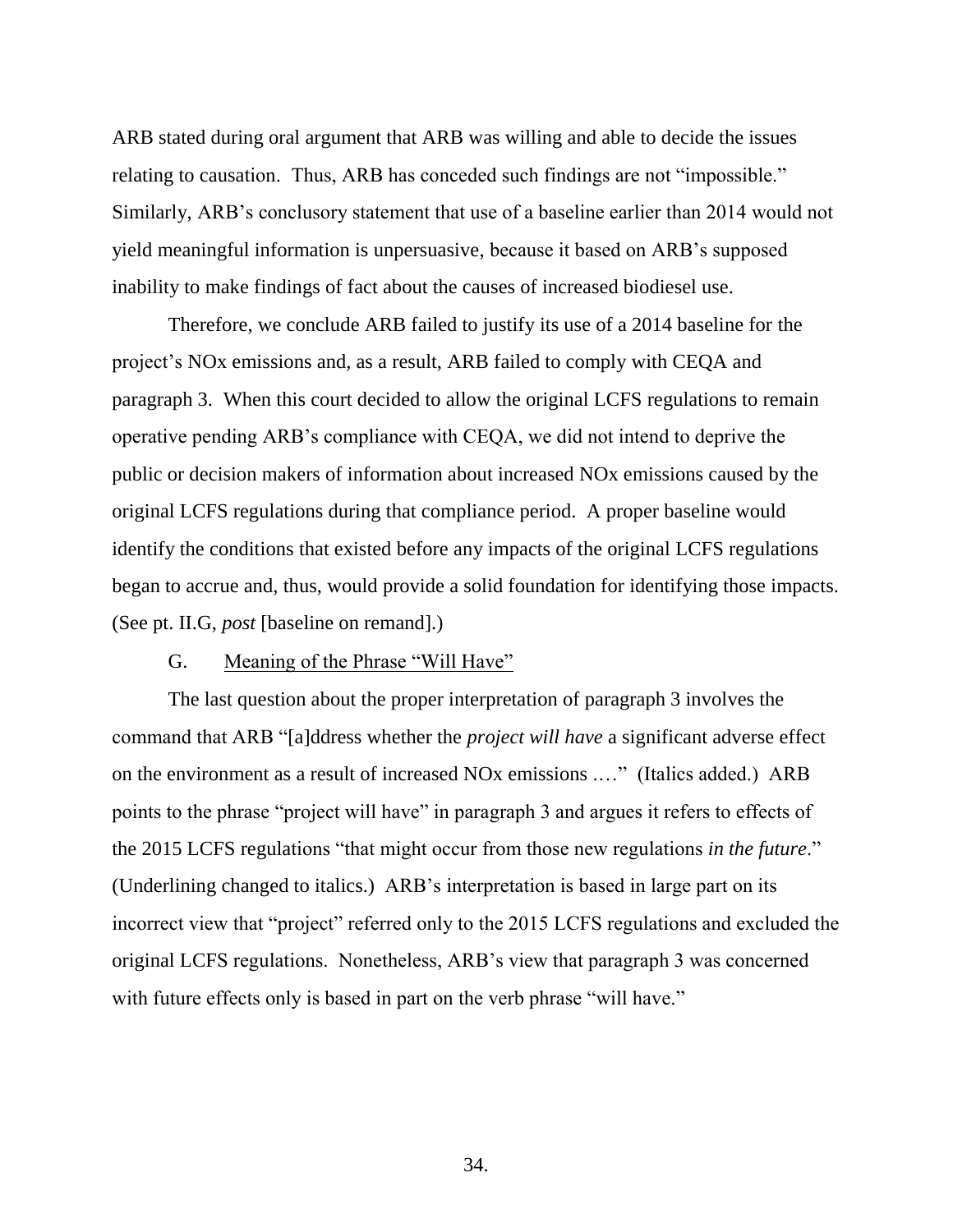Part of the background for the wording of paragraph 3 is provided in the section of our opinion addressing the CEQA violation relating to NOx emissions. In that section, we stated: "On remand, ARB may not simply assume that the LCFS regulations will not have a significant adverse impact on the environment. ARB must make a finding of fact, supported by substantial evidence, on the question whether the project will have a significant adverse effect on the environment as a result of the potential increase in NOx emissions." (*Poet I, supra,* 218 Cal.App.4th at p. 740.) We used the phrase "will have" instead of the phrase "may cause" appearing in the definition of "project" (§ 21065) for two reasons. The first was an attempt to reduce the chances that ARB would continue its avoidance of the issue (as it did with its assumption) by making alternative findings that the project might or might not cause increased NOx emissions. The second was that the phrases "may cause" or "may have" are more appropriate for the inquiry conducted at the initial-study stage of review when a lead agency applies the fair argument standard to determine whether the project *may cause* or *may have* a significant environmental impact and, thus, requires the preparation of an EIR to complete a full environmental review of that impact. (See § 21080, subd. (d) [if "project may have a significant effect on the environment, an [EIR] shall be prepared"]; Guidelines, §§ 15063, 15365.)

As to the meaning of the phrase "will have," we note the verb "will" has many definitions and there are differences within those definitions as to timing. For instance, "will" can be "used to express simple futurity" or "used to express simple action or intention without conscious reference to future time." (Webster's 3d New Internat. Dict. (1993) p. 2616, col. 3.) Also, "will" can be "used to express capability." (*Ibid*.) Here, the disposition in *Poet I* used "will have" to refer to the project's *capability* of causing adverse environmental effects due to increased NOx emissions. We intended ARB to address this capability for the project as a whole (i.e., original and modified regulations) and "make findings (supported by substantial evidence) regarding the potential adverse environmental effect of increased NOx emissions, and adopt mitigation measures in the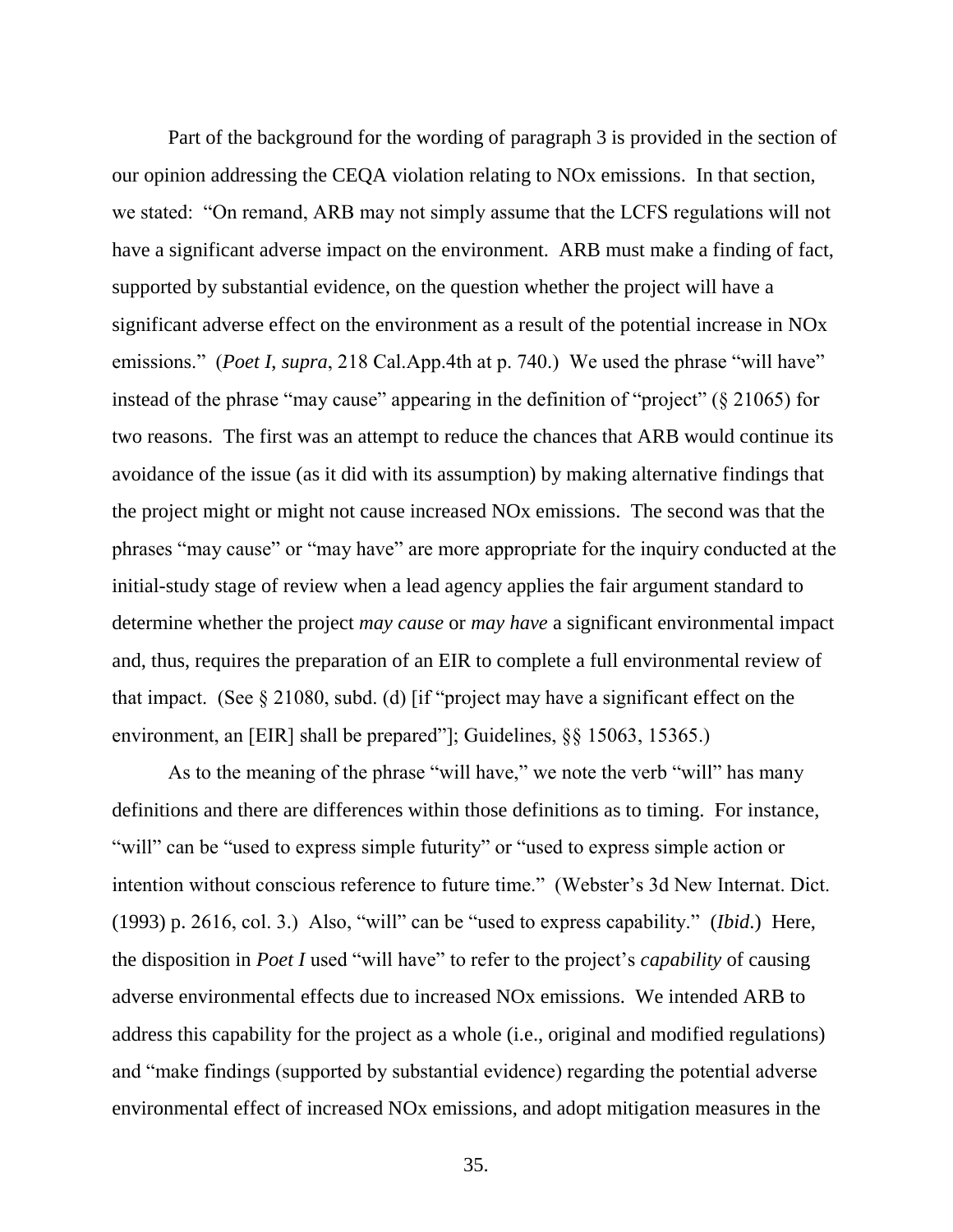event the environmental effects are found to be significant." (*Poet I, supra,* 218 Cal.App.4th at p. 767.)

In any event, the ambiguity in the phrase "will have" need not be discussed at length because ARB did not comply with paragraph 3, regardless of whether "will have" is interpreted as referring (1) to the future only or (2) to the capability to cause environmental effects, past and future. Under either interpretation of paragraph 3, ARB did not comply with the writ because ARB wrongly construed "project" and, in turn, failed to adopt a proper baseline. As explained below, these errors meant ARB's analysis of the NOx emissions understated the amount of those emissions potentially attributable to the LCFS regulations.**<sup>17</sup>**

If one assumes (as contended by ARB) that paragraph 3 was concerned only with future impacts, the relevant impacts are those occurring after the 2015 LCFS regulations went into effect on January 1, 2016. ARB has chosen to discuss impacts on a year-byyear basis, a convention that we will use in this discussion. Thus, in 2015, ARB should have addressed NOx impacts in each year from 2016 through at least 2021. That analysis, described in broad terms, includes the following three steps.

First, ARB should have predicted the amount of NOx emissions for each year and subtracted the baseline NOx emissions from that amount. Subtracting the baseline figure would have yielded the total increase in NOx emissions for each year. Second, ARB should have made findings of fact about causation and allocated the increase among the factors causing the increase, which might have included the 2015 LCFS regulations. Third, ARB should have determined whether the amount of any increase caused by the LCFS regulations was "significant" as that term is used in CEQA. (See fn. 8, *ante*.)

 $\overline{a}$ 

**<sup>17</sup>** The term "potentially" is used because the entire increase may not be caused solely by the project. The factual questions relating to causation are discussed in part I.F.3, *ante*.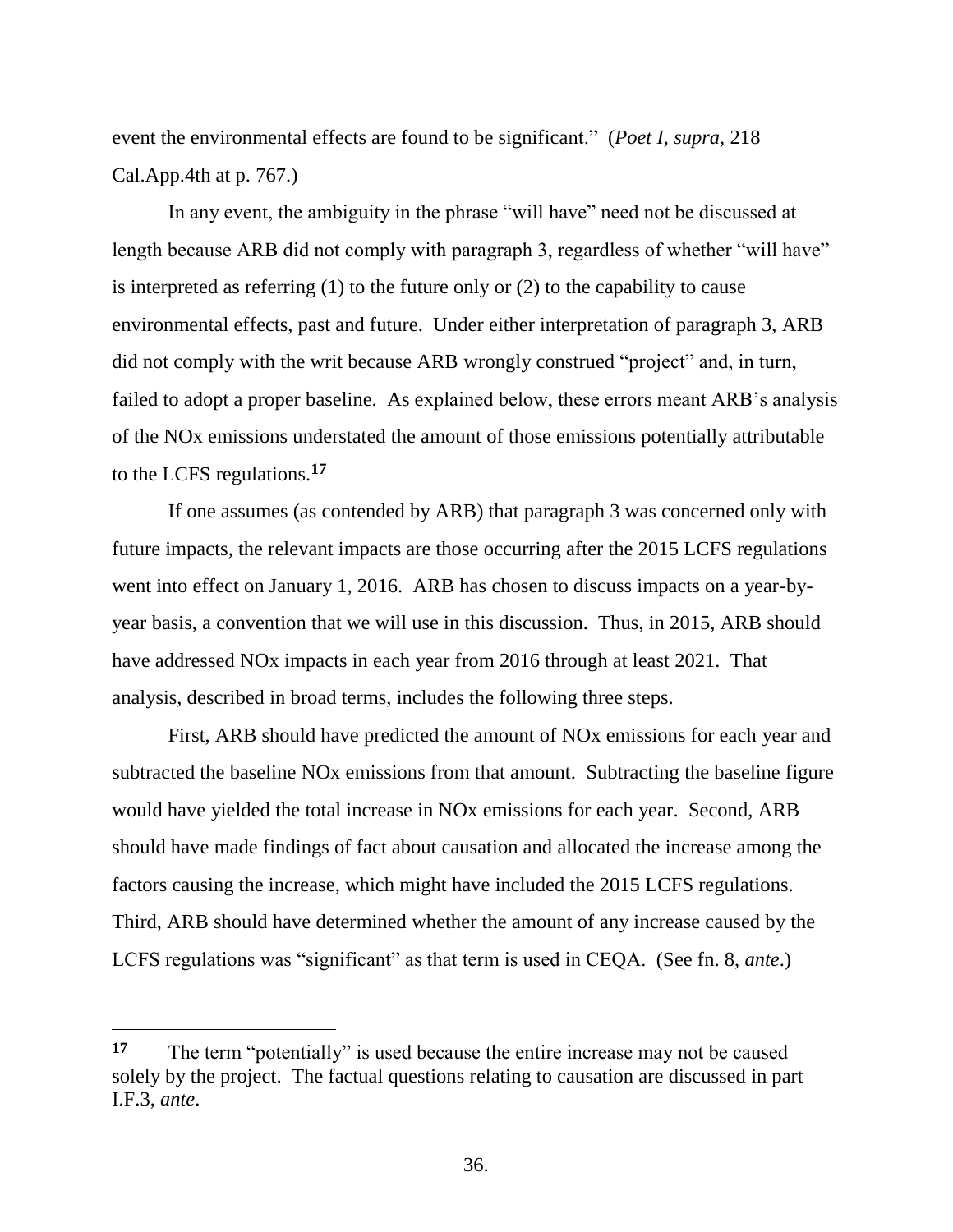ARB's use of the wrong baseline skewed the calculation performed in the first step. The resulting error was so large that ARB did not reach the second and third steps of the analysis. More specifically, NOx emissions from the combination of biodiesel and renewable diesel increased between 2009 and 2014. Use of 2014 as the baseline of NOx emissions included this increase and, thus, overstated the baseline figure. The inflated baseline had the effect of understating the increase in NOx emissions for 2016 and subsequent years. Consequently, ARB's use of an inappropriate baseline as the point of comparison for the project's NOx emissions requires reversal even if paragraph 3 were interpreted as (1) directing ARB to address only future (i.e., 2016 through 2021) NOx emissions and their causes and (2) allowing it to skip over the potential impacts from 2009 through 2015. In sum, ARB's analysis of NOx emissions was defective even if it is given the benefit of the ambiguity in paragraph 3's use of the phrase "will have."

## H. Prejudice

The last element plaintiffs must establish to obtain a reversal is prejudice. Accordingly, we consider whether ARB's failure to comply with the writ and CEQA was prejudicial. A starting point for this inquiry is the proposition that employing an incorrect baseline is not necessarily prejudicial. For example, in *Neighbors for Smart Rail*, *supra*, 57 Cal.4th 439, the Supreme Court determined the use of a wrong baseline for analyzing traffic was "an insubstantial, technical error that cannot be considered prejudicial." (*Id*. at p. 463.)

In this case, we conclude that ARB's failure to comply with paragraph 3 resulted in its environmental disclosure documents omitting information (1) required by CEQA and (2) necessary to an informed discussion. (*Citizens Opposing a Dangerous Environment v. County of Kern* (2014) 228 Cal.App.4th 360, 382 [test for prejudice].) At least two gaps in information occurred. First, ARB's disclosure did not analyze the increase in NOx emissions for the period from 2009 through the readoption of the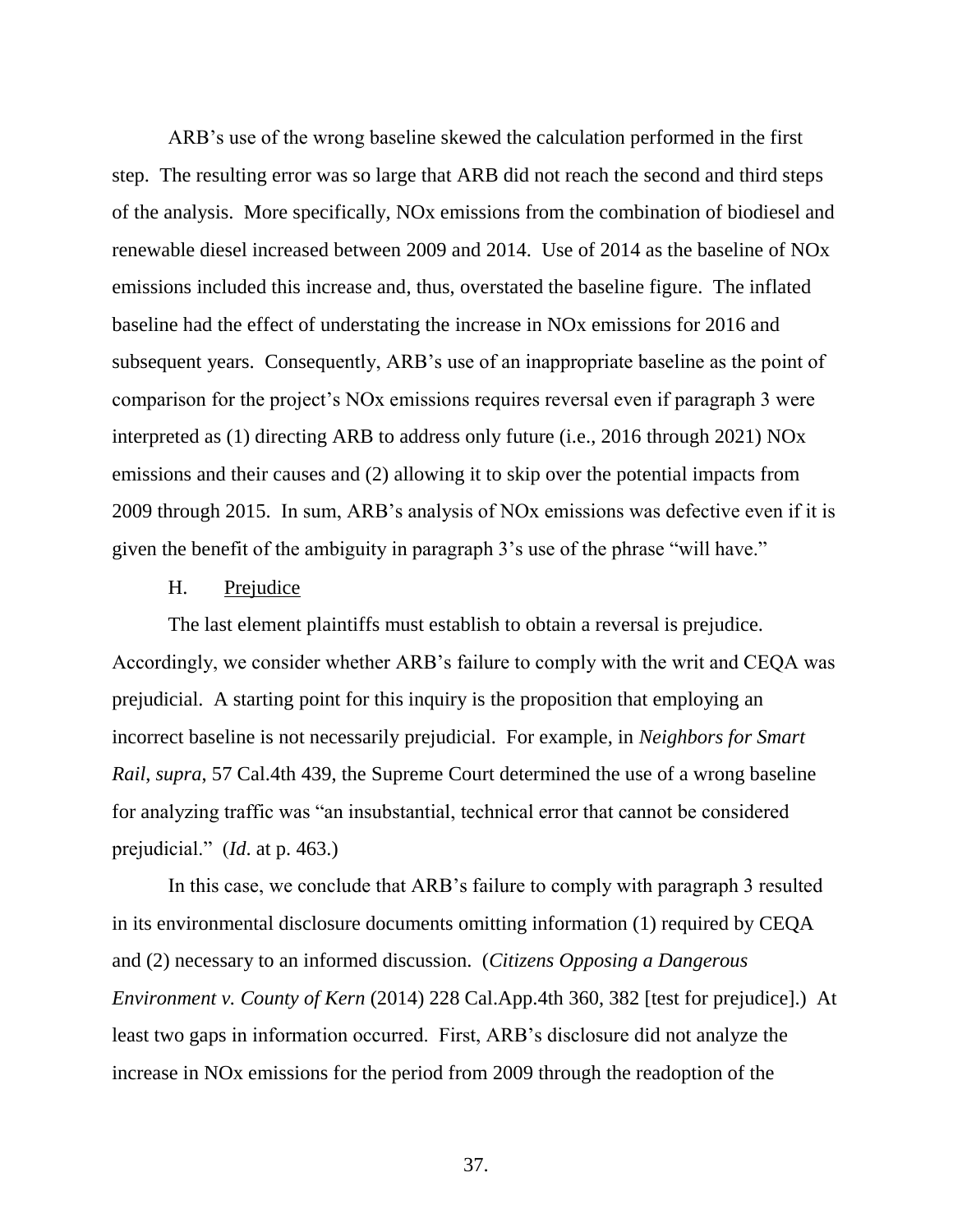regulations. Information about NOx emissions from this period was necessary to inform the public and decision makers. Second, the discussion of the NOx emissions forecast to occur after the adoption of the 2015 LCFS regulations was inaccurate because the wrong baseline was used and, as a result, the discussion misleadingly understated the increase in NOx emissions for 2016 and the years following. This understatement allowed ARB to conclude NOx emissions would decrease and to avoid (1) making findings of fact allocating the increased emissions among the various causes and (2) determining whether the amount of the increased emissions caused by the project was significant. These gaps in information are at the heart of the analysis used to determine whether a project is likely to have a significant adverse environmental impact and, thus, cannot be regarded as insubstantial, technical errors. Consequently, we conclude plaintiffs have shown the failure to comply with paragraph 3 was prejudicial to CEQA's informational goals.

#### II. REMEDY

ARB's prejudicial failure to comply with paragraph 3 is more than a failure by a public agency to fulfill the terms of a writ of mandate. The February 2014 writ was issued to remedy violations of CEQA. Thus, ARB's failure to comply with paragraph 3 also constitutes a violation of CEQA. In other words, since 2009, ARB has been in violation of CEQA because its environmental disclosure documents have not provided the public and decision makers with statutorily required information about the project's NOx emissions. As a result, ARB's corrective action taken in reliance on those environmental disclosure documents did not comply with CEQA.

Accordingly, the appellate relief granted in this case is shaped by the fact that ARB's actions failed to comply with the writ and violated CEQA. The relief granted must remedy the dual nature of ARB's wrong. Our discussion of the appropriate remedy begins with the general principles governing the judicial relief available for a failure to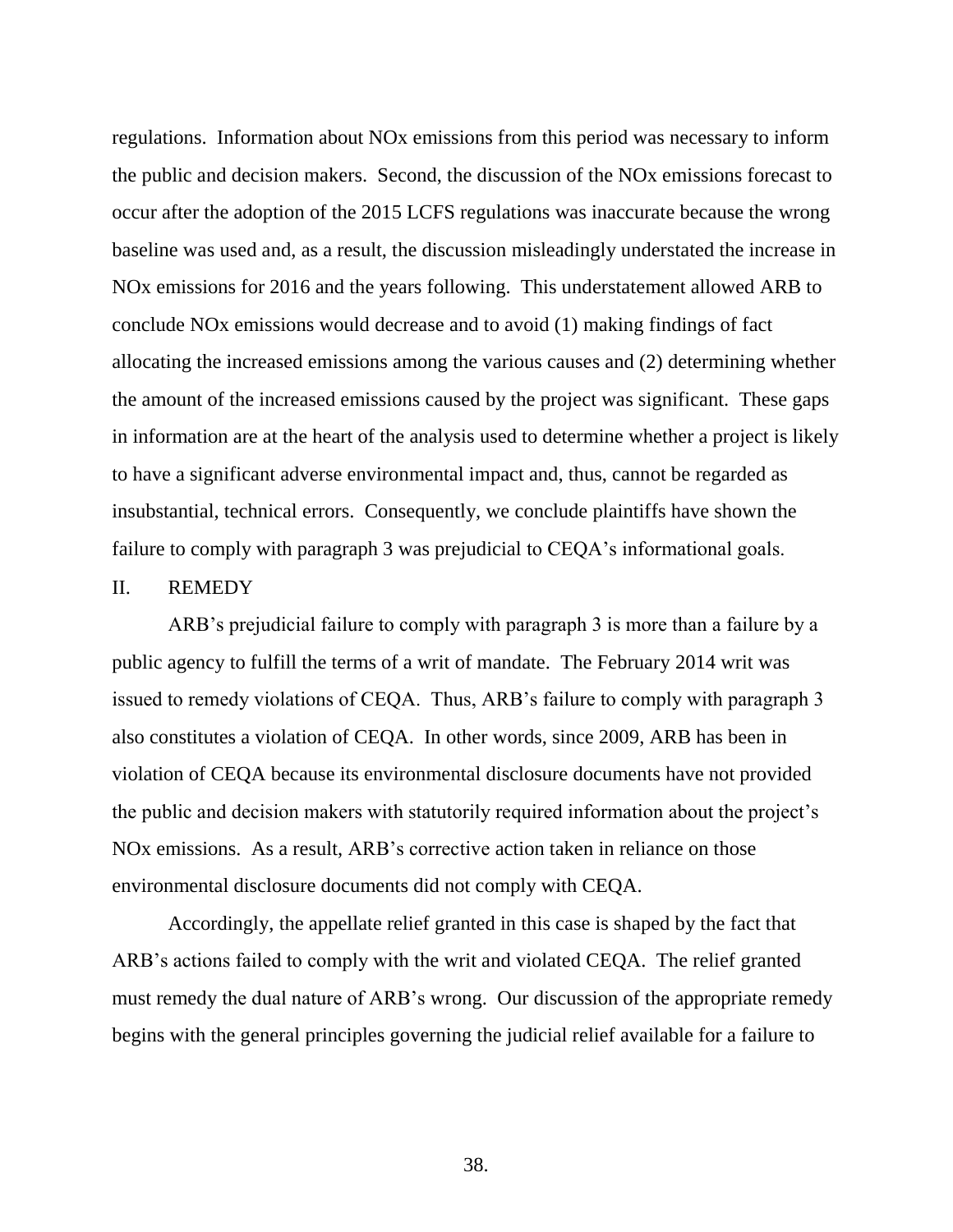comply with the terms of a writ of mandate and then addresses CEQA's influence on the relief available.

#### A. Failure to Comply with the Writ

#### *1. Basic Principles*

No statute specifically defines the appellate relief available when a trial court erroneously discharges a writ of mandate. Code of Civil Procedure section 906 sets forth the general authority of appellate courts to provide relief. Consequently, that section provides the statutory foundation for the appellate relief available in cases of erroneously discharged writs. Code of Civil Procedure section 906 states that an appellate court reviewing an appealable order "may affirm, reverse or modify" the order. The appellate court also "may direct the proper … order to be entered, and may, if necessary or proper, direct ... further proceedings to be had." (Code Civ. Proc., § 906.) The express statutory authority to direct further proceedings that are necessary and proper fits with an appellate court's "inherent power to decide any issue deemed necessary for a proper disposition of the case." (*Canal-Randolph Anaheim, Inc. v. Wilkoski* (1978) 78 Cal.App.3d 477, 495.)

Reported decisions provide few examples of relief granted after an appellate court determines an order discharging a writ of mandate was granted in error. The first and obvious type of relief is the reversal of the trial court's order discharging the writ. (See *Sanders v. City of Los Angeles* (1970) 3 Cal.3d 252, 261-262 [Court of Appeal's reversal of order discharging the writ affirmed] (*Sanders*); *Lewis v. Steifel* (1950) 98 Cal.App.2d 648, 652 ["order discharging and vacating writ is reversed"].) In addition, the appellate court may expand upon the reversal by directing the trial court to order defendants to comply with the writ. (*Sanders*, *supra*, at p. 256; see *Sanders v. City of Los Angeles* (1967) 252 Cal.App.2d 488, 495 ["the court is directed to order all defendants to comply with the writ of mandate"].) The appellate court also may direct the trial court to issue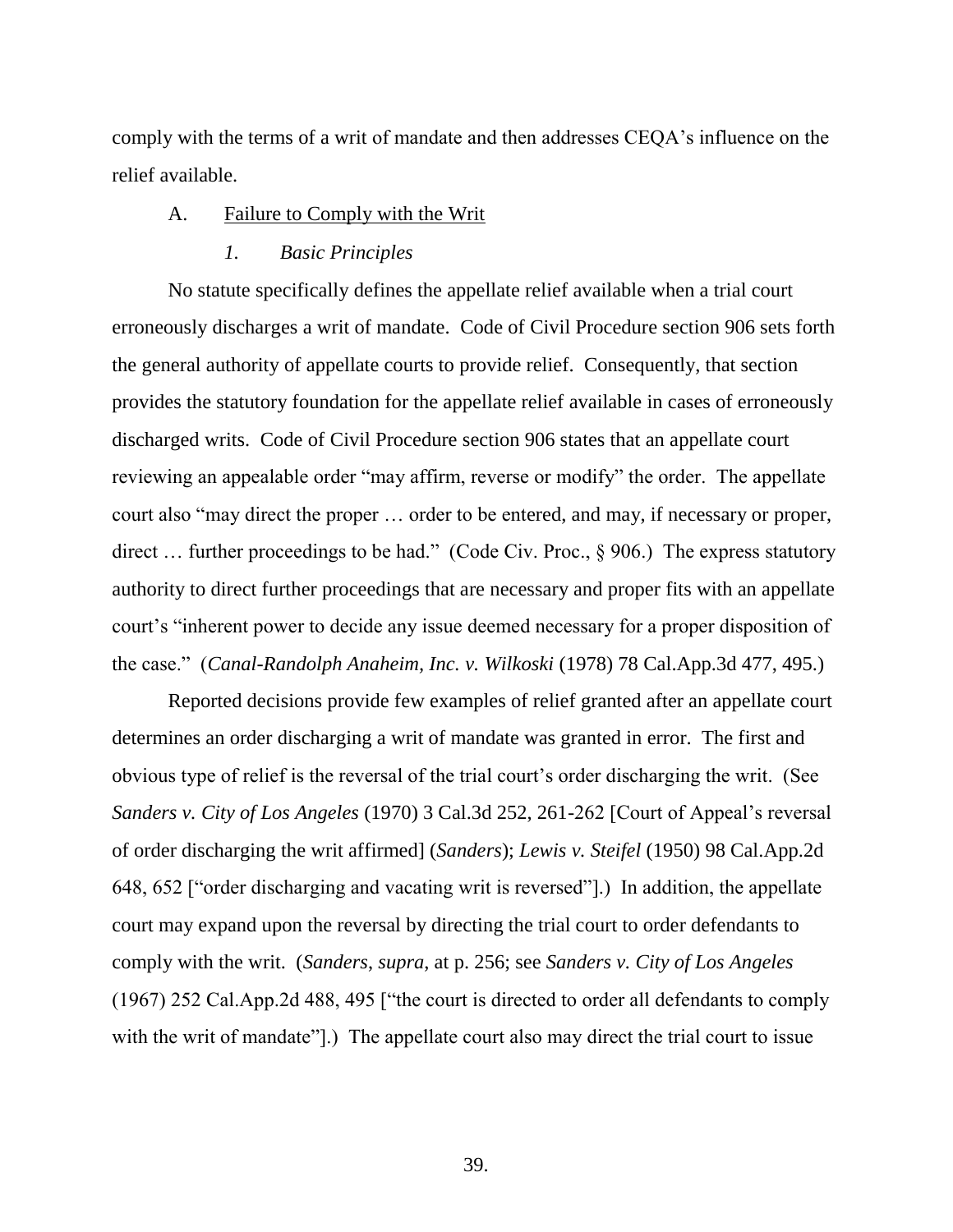"'any further appropriate orders to compel obedience to the writ.'" (*Sanders*, *supra*, at p. 262.)

To summarize, when an appellate court determines a public official or agency has failed to comply with a writ of mandate, the basic components of appellate relief are (1) reversal of the order discharging the writ and (2) instructions to the trial court to issue (a) an order directing the public official or agency to comply with the writ and (b) any further appropriate orders to compel obedience to the writ.

## *2. Determining What Further Orders are Appropriate*

The principle that a court may issue "'further appropriate orders to compel obedience to the writ'" (*Sanders*, *supra*, 3 Cal.3d at p. 262) gives rise to the question of how a court determines what is *appropriate* in a particular case. We have located, and the parties have cited, no case law explicitly addressing this question in a CEQA case. We conclude that, where a CEQA violation was addressed by the underlying writ of mandate, the determination of what further orders are *appropriate* to compel obedience with the writ is controlled and guided by CEQA's requirements, principles and policies. Consequently, a further order generally will be deemed *appropriate* if (1) the required action is among the types of relief permitted by CEQA and (2) it promotes the goal of compliance with CEQA, which is why the writ was issued in the first place. Restated in the negative, a further order is *not appropriate* in a CEQA proceeding if (1) the order contradicts express limitations on relief set forth in section 21168.9 or (2) the order is inconsistent with the purposes of CEQA.

#### *3. Discretionary Authority under CEQA to Fashion a Remedy*

The role of CEQA in guiding the determination of what further orders are appropriate in this appeal returns us to *Poet I*'s discussion of the provisions that may be included in a peremptory writ of mandate issued to remedy CEQA violations. (*Poet I*, *supra*, 218 Cal.App.4th at pp. 756-766.) We stated section 21168.9 provides that the writ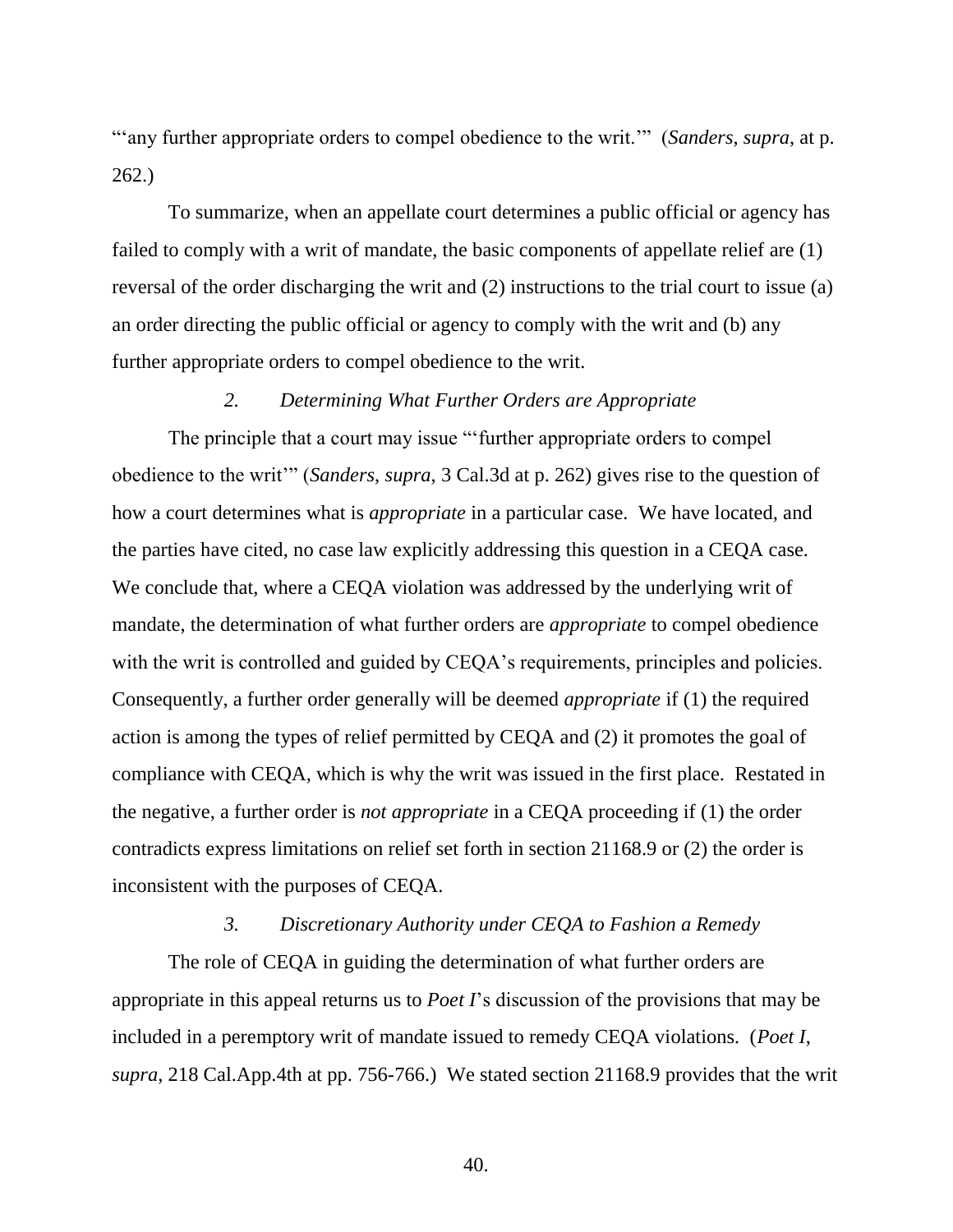may direct the agency "(1) to void, in whole or in part, a determination, finding or decision, (2) to 'suspend any or all specific project activity or activities' if certain conditions exist, or (3) to take specific action necessary to bring the determination, finding or decision tainted by the CEQA violation into compliance with CEQA." (*Poet I*, *supra*, at p. 757, fn. omitted; see § 21168.9, subd. (a)(1)-(3).) We concluded these categories of relief remain relevant to deciding what further orders may be appropriate in this appeal.

Also, section 21168.9 supplements its affirmative statement of available relief with provisions explicitly limiting the remedial action that courts may include in the writ of mandate. (*Poet I*, *supra*, 218 Cal.App.4th at p. 758; see § 21168.9, subds. (b)-(c).) Those *express* statutory limitations are not set forth here because our discussion of those limitations already is published in *Poet I*, *supra*, at page 758 and severance is discussed in part II.F, *post*. As to specific *implied* limitations, none exist because subdivision (c) of section 21168.9 states: "Except as expressly provided in this section, nothing in this section is intended to limit the equitable powers of the court." (*Poet I*, *supra*, 218 Cal.App.4th at p. 758.)

Therefore, we conclude our authority to grant appellate relief in this case is derived from (1) the general provisions in Code of Civil Procedure section 906 and (2) CEQA's provisions governing remedies.

### B. ARB's Claims of Unavailable Appellate Relief

ARB has not identified the statutory basis for this court's power to grant appellate relief, yet ARB contends our jurisdiction in this appeal is limited. Specifically, ARB claims the appellate relief available in this case cannot attempt to remedy errors in the way ARB adopted the 2015 LCFS regulations because "the court with jurisdiction over those questions is the superior court handling [plaintiffs'] direct challenge to the new regulation."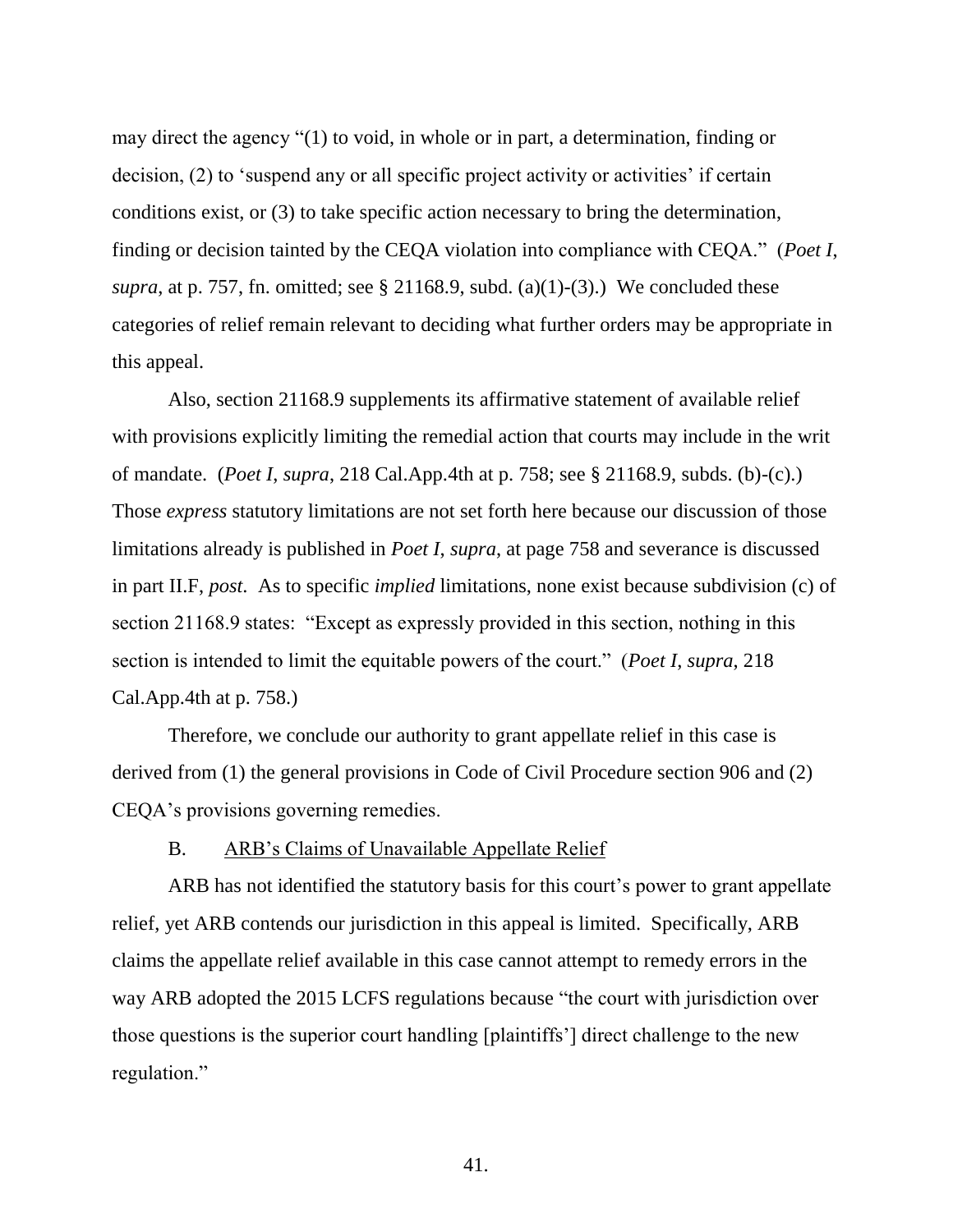ARB also addresses the possibility that this court might enter relief affecting the 2015 LCFS regulations under the theory that the relief is preliminary in nature. ARB contends plaintiffs have not shown the requisite elements for preliminary relief—namely, the likelihood of success on the merits and irreparable injury absent relief.

We reject ARB's argument that we lack the jurisdiction or authority to suspend the 2015 LCFS regulations. First, ARB has cited no statutory authority for such a jurisdictional limitation on the general authority granted by Code of Civil Procedure section 906. Second, ARB has cited no case law recognizing such a limitation on the authority of an appellate court. Third, this court has not limited or surrendered the authority to remedy failures to comply with the February 2014 writ or enforce our disposition in *Poet I.* For instance, *Poet I* contains no provision surrendering or otherwise limiting our authority in subsequent appeals. Therefore, we conclude the analysis set forth in part II.A, *ante* defines our authority to enter relief in this appeal, which is limited to ARB's failure to comply with the writ and the related violation of CEQA pertaining to NOx emissions.**<sup>18</sup>**

As to ARB's specific argument about our lack of *authority to suspend* the 2015 LCFS regulations, we note that ARB adopted the 2015 LCFS regulations as part of its attempt to comply with paragraph 3 of the February 2014 writ. That attempt did not comply and, as a result, the initial violation of CEQA remains uncorrected and taints the 2015 enactment. To remedy the continuing CEQA violation, we conclude the further appropriate orders in this case might include suspending the 2015 LCFS regulations because suspension is a type of relief expressly authorized by subdivision (a)(2) of

 $\overline{a}$ 

**<sup>18</sup>** In other words, we are not asserting any authority (i.e., jurisdiction) to remedy CEQA violations alleged in another lawsuit, only the authority to remedy a CEQA violation that has been a part of this lawsuit since the complaint was filed in December 2009.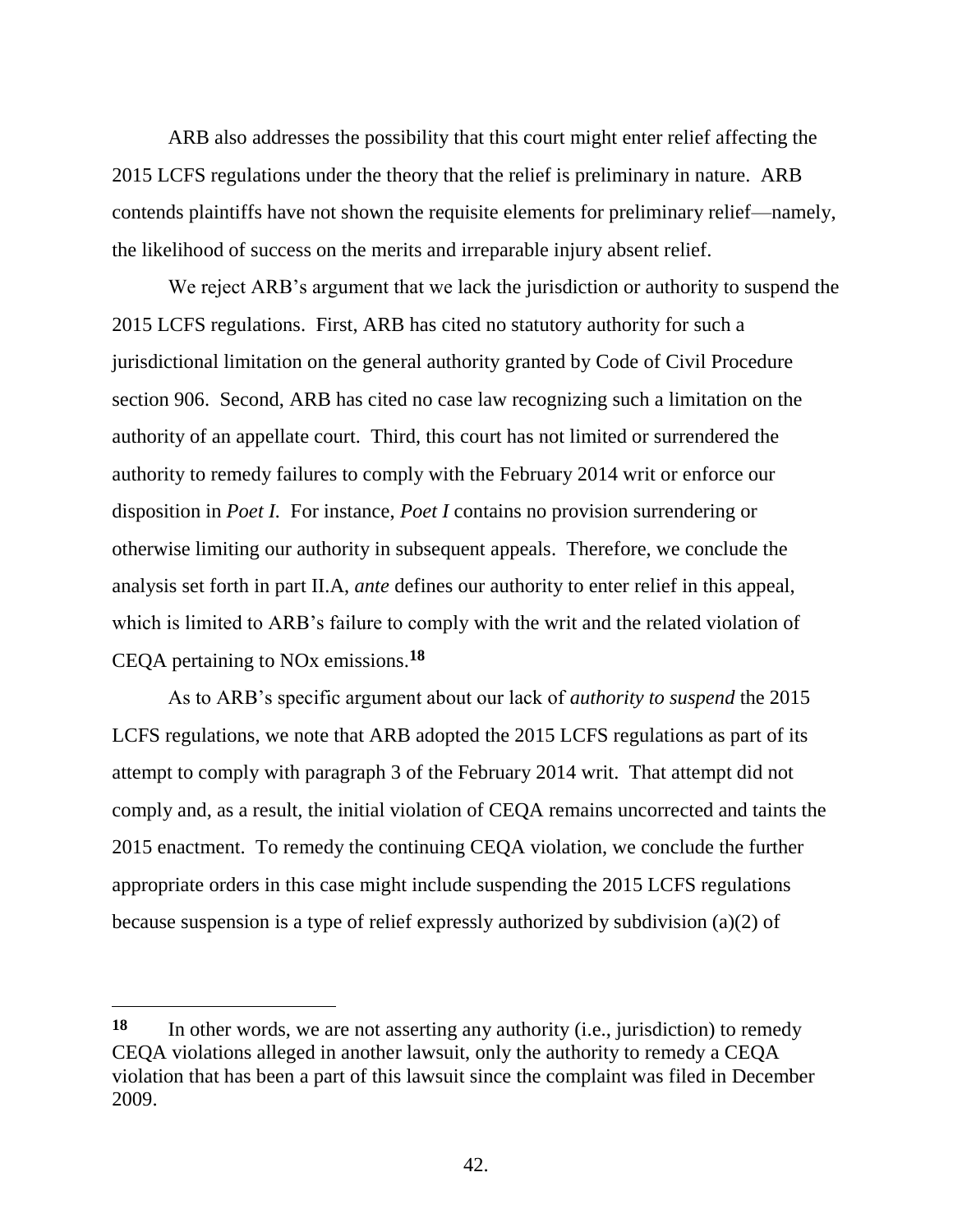section 21168.9. In other words, suspension of the 2015 LCFS regulations might be a "necessary or proper" order under Code of Civil Procedure section 906.

To the extent ARB's argument implies plaintiffs' current request for suspension of the 2015 LCFS regulations is an improper collateral attack on the regulations, we disagree. The challenges raised by plaintiffs in this appeal are limited to issues previously raised in *Poet I* and dealt with by the February 2014 writ. Thus, the challenges considered in this appeal are not collateral in nature. The directness of the challenges is illustrated by, among other things, their satisfaction of the issue exhaustion requirement set forth in section 21177, subdivision (b) throughout this litigation.

## C. Reversal with a Generic Order to Comply with the Writ

Here, the parties impliedly accept the conclusion that the order discharging the writ should be reversed if the order was granted in error. Such a reversal would require further proceedings on remand so ARB could comply with the writ and obtain an order discharging the writ. Consequently, we consider whether our disposition should simply (1) reverse the order discharging the writ and (2) instruct the trial court to issue a generic order directing ARB to comply with the writ.

This theoretically possible disposition would have the effect of reinstating all provisions of the writ. Reinstatement, however, would give rise to disputes between the parties over how the writ's provisions should be applied to the further proceedings. The potential disputes described below demonstrate (1) a simple reversal with directions for ARB to comply with the writ is not appropriate and (2) further orders are needed to clarify matters.

## *1. Paragraph 6 and the Status Quo*

Reinstating the February 2014 writ would reinstate paragraph 6, which stated ARB shall continue "to adhere to the LCFS regulations standards in effect for 2013 until the corrective action is completed." (*Poet I*, *supra*, 218 Cal.App.4th at p. 767.) Paragraph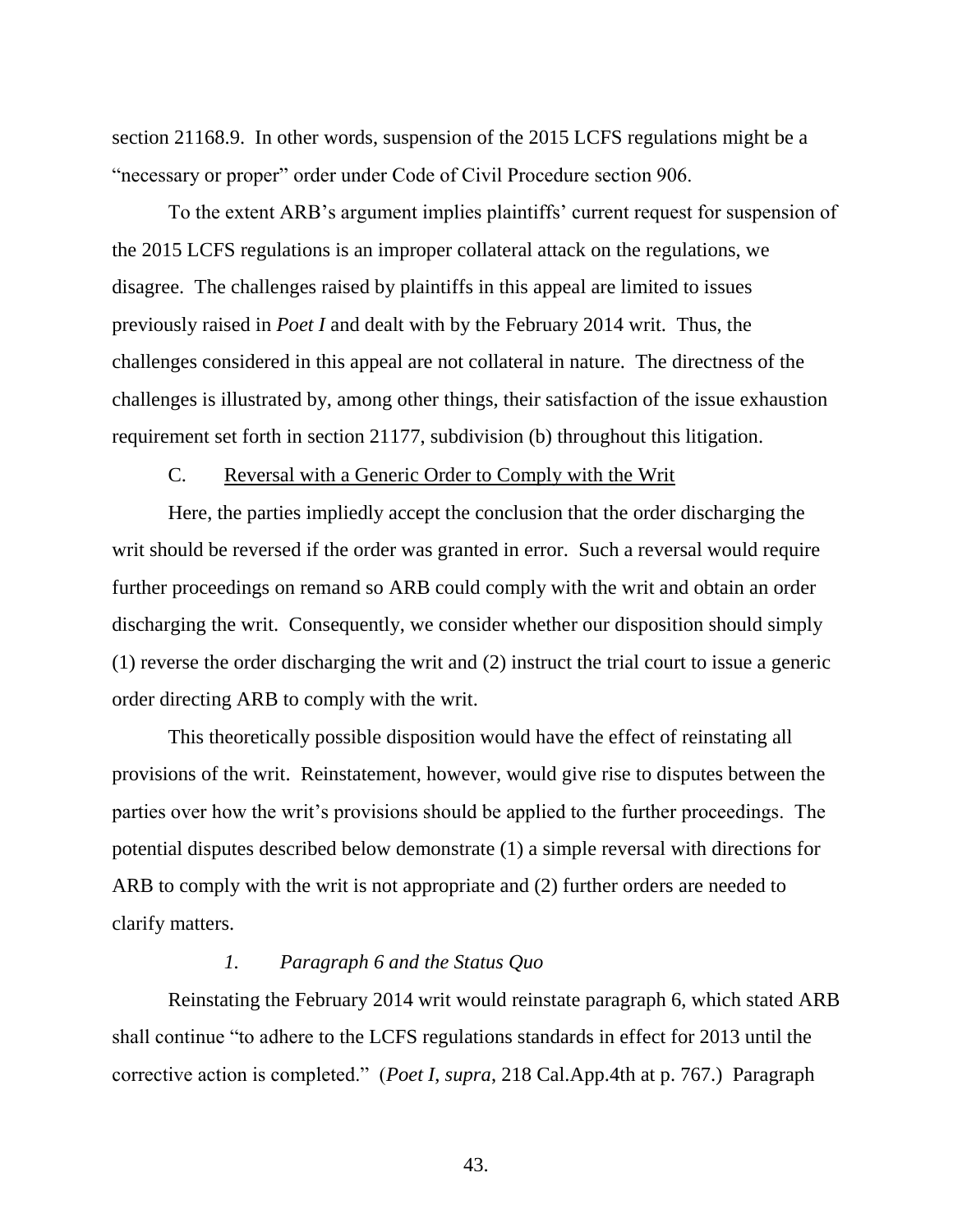6's purpose was to preserve the status quo until ARB had complied with the writ and remedied its CEQA violations. (*Ibid*.) The parties' appellate briefing shows they do not agree on paragraph 6's continuing role, if any, after remand.

The parties have adopted different interpretations of paragraph 6's phrase "until the corrective action is completed." ARB has interpreted "is completed" to refer to the point where it finished the administrative steps in its environmental review and reapproval process. This agency-centric interpretation differs from our court-centric intent. We intended ARB's corrective action to be regarded as "completed" when that corrective action was approved by the trial court after ARB filed its return to the writ.

Under our view of when ARB's corrective action would have been completed, a reversal of the discharge order would mean that ARB's corrective action would not be regarded as "completed" for purposes of paragraph 6. Thus, paragraph 6 would continue to require ARB "to adhere to the LCFS regulations standards in effect for 2013." (*Poet I*, *supra*, 218 Cal.App.4th at p. 767.) In contrast, under ARB's interpretation, its corrective action was completed no matter what happened subsequently in court and, thus, reinstating the writ would not revive paragraph 6 or the 2013 standards. Under ARB's view, the applicable fuel standards on remand would be determined by the 2015 LCFS regulations because that version of the regulations is currently in effect.

These differing interpretations have had no effect on how this case has proceeded so far. However, these conflicting interpretations could generate uncertainty in subsequent proceedings if further orders do not clarify paragraph 6's role on remand.

### *2. Paragraphs 6 and 11: Suspending the 2013 Standards*

Assuming the parties agreed with our interpretation of the phrase "is completed" and agreed paragraph 6 of the February 2014 writ would be reinstated on remand, a dispute would arise involving the last clause of paragraph 6. That clause states that "the LCFS regulations shall remain in operation and shall be enforceable *unless its operation*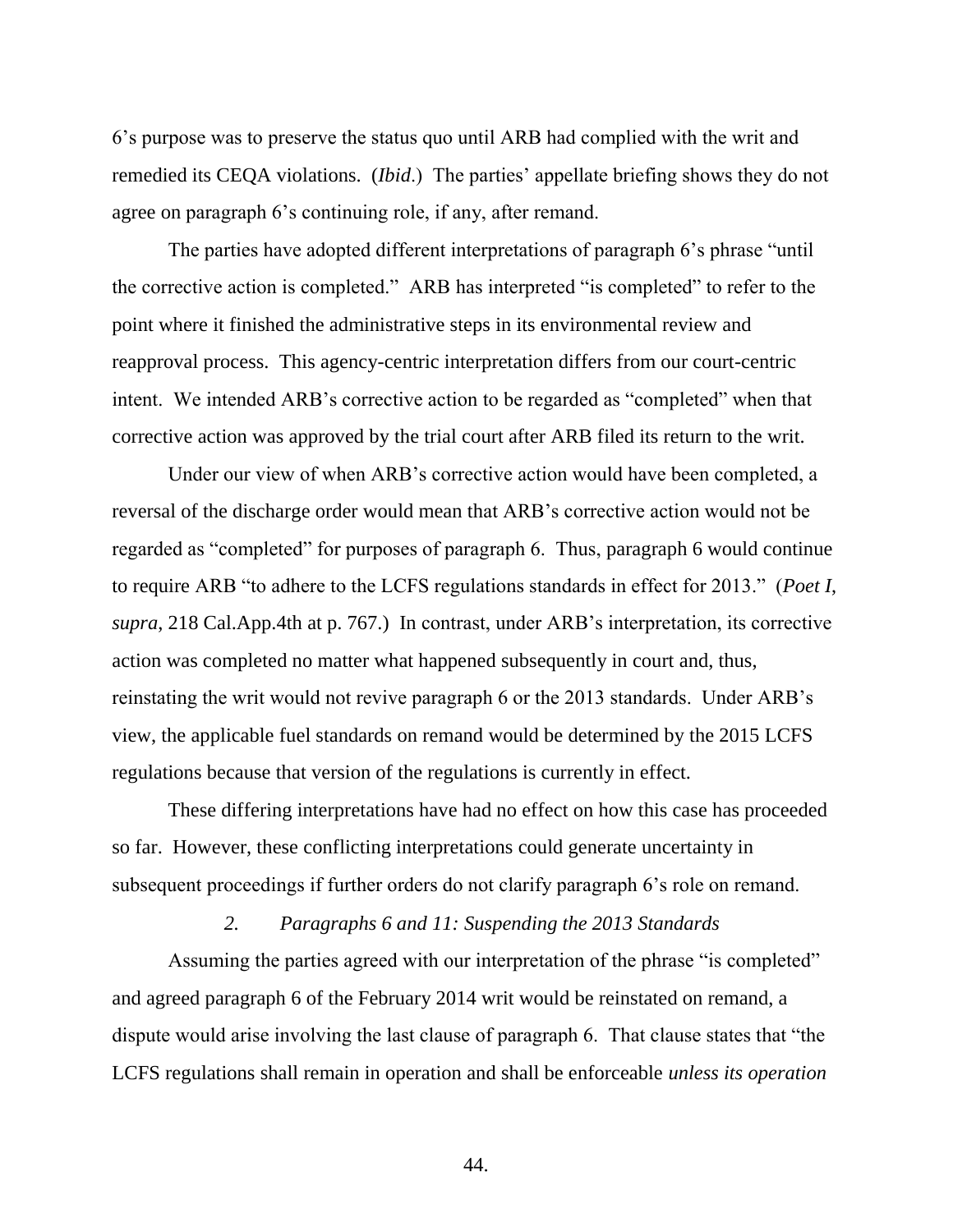*is suspended as provided below*." (*Poet I*, *supra*, 218 Cal.App.4th at p. 767, italics added.) The phrase "as provided below" refers to a provision in *Poet I*'s disposition that became paragraph 11 of the February 2014 writ. Paragraph 11 states in full:

"ARB shall proceed in good faith without delay. In the event ARB fails to proceed in good faith with diligence, this [trial] Court immediately shall vacate Paragraph 6 of this writ, which preserves the status quo and shall direct ARB to set aside the LCFS regulations (i.e., suspend the operation and enforcement of the regulations)."

Plaintiffs contend ARB did not act in good faith and, therefore, whatever version of the LCFS regulations ARB believes would be in effect on remand should be suspended until ARB actually has complied with paragraph 3. In response, ARB argues it acted in good faith and, moreover, interprets paragraphs 6 and 11 in a manner that gives them no ongoing effect, thus rendering them irrelevant to any proceedings on remand. These arguments demonstrate that additional uncertainty would arise on remand if further orders do not resolve the parties' disputes involving paragraphs 6 and 11 of the February 2014 writ.

## D. Who Determines the Content of the Further Appropriate Orders

The need for "further appropriate orders" raises the question of which court should determine the content of those orders—this court or the trial court? There are three possible answers. First, we could remand to the trial court with generic directions for that court "to order defendants to comply with the writ and to make any further appropriate orders to compel obedience thereto." (*Sanders*, *supra*, 3 Cal.3d at p. 256.) Second, we could draft the further appropriate orders ourselves and direct the trial court to issue those orders on remand. Third, we could divide the drafting responsibility, addressing some of the issues in our disposition and directing the trial court to draft provisions addressing other issues.

The choice among these three possibilities lies within the discretionary authority of the appellate court. Code of Civil Procedure section 906 provides that an appellate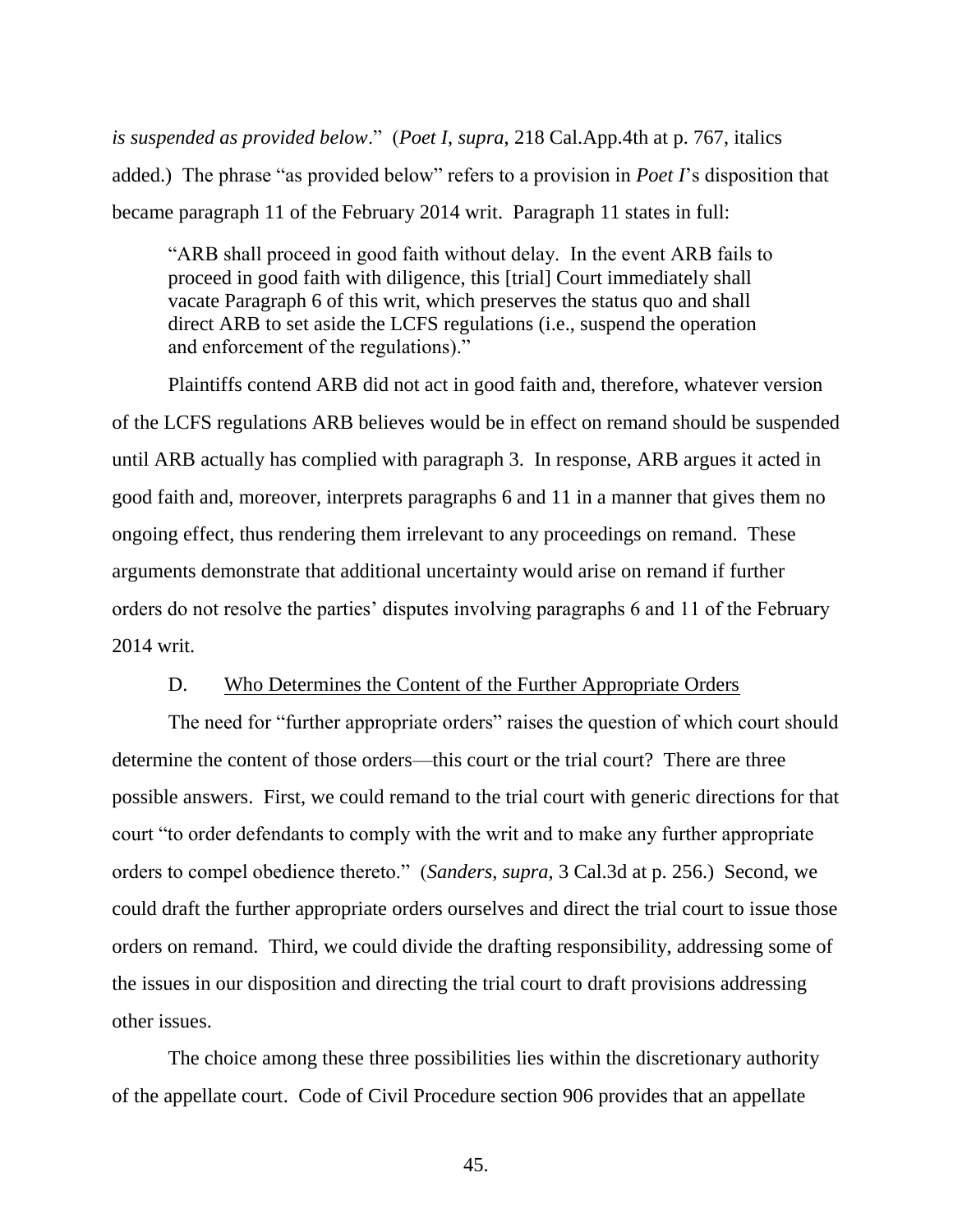court "*may* direct the proper … order to be entered, and *may*, if necessary or proper, direct … further proceedings to be had." We interpret the statute's use of "may" as signaling the grant of discretionary authority. (*Wells Fargo Bank, N.A. v. 6354 Figarden General Partnership* (2015) 238 Cal.App.4th 370, 384 [generally, a statute using "may" grants discretion].)

In this case, we choose to exercise our discretionary authority by preparing the terms of the order to be issued on remand. Our choice is based on the fact that this court (1) identified the original CEQA violations, (2) drafted the terms of the February 2014 writ designed to remedy those violations, (3) identified ARB's failure to comply with paragraph 3, and (4) is familiar with the purpose of paragraph 3 and the CEQA policies it sought to promote. Also, the present case is a CEQA proceeding and, consequently, this court occupies nearly the same position as the trial court —that is, each court sits as a court of review considering the agency's action. (*Vineyard*, *supra*, 40 Cal.4th at p. 427.) This similarity of position, coupled with the trial court's workload, supports our decision to prepare the terms of the order issued on remand.

#### E. Reinstate the 2013 Standards?

The further orders we direct to be issued on remand should clarify whether the 2013 standards contained in the original LCFS regulations are reinstated and will be the operative standards pending discharge of the writ. (See pt. II.C, *ante*.) We conclude 2013 standards should not be reinstated and the February 2014 writ should be modified to prevent such a reinstatement.

We conclude that reinstating the 2013 standards would not fulfill the original purpose of paragraph 6—preservation of the status quo. *Poet I* was filed in July 2013 when the 2013 standards applied to persons subject to the LCFS regulation. Since then, circumstances have changed. On January 1, 2016, the 2015 LCFS regulations and the standards set forth in those regulations went into effect. During 2016, persons subject to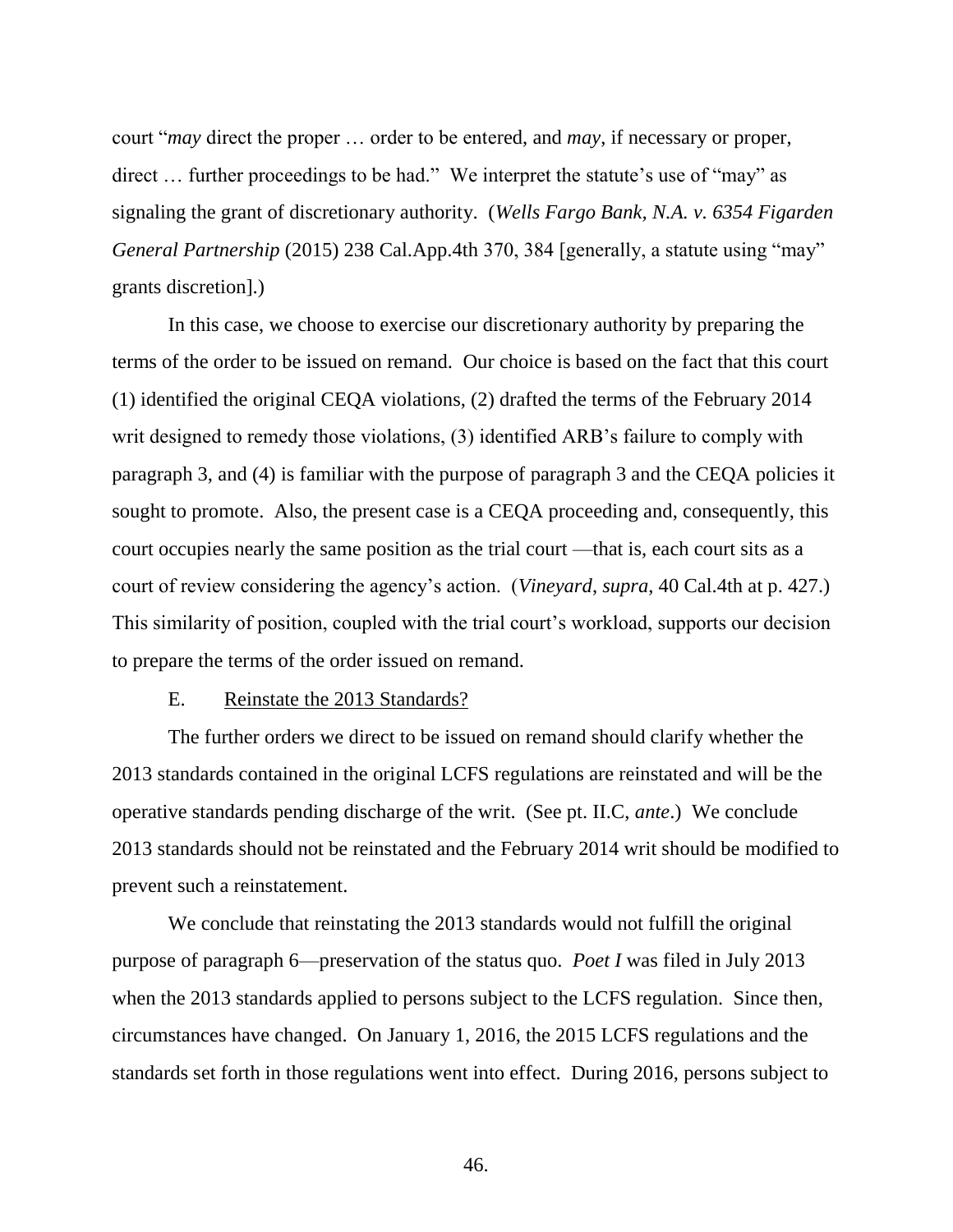the 2015 LCFS regulations filed their quarterly reports using the standards contained in the 2015 LCFS regulations. (See Cal. Code Regs., tit. 17, § 95491, subd. (a) [reporting requirements].) They also will use those standards when they will file their annual compliance report for 2016, which is due by April 30, 2017. (*Id*., subd. (a)(1)(B).) As a result, returning to the 2013 standards would be disruptive.

Therefore, we conclude the 2013 standards should not be reinstated. The further orders contained in our disposition will modify the terms of the February 2014 writ to implement this conclusion about the 2013 standards.

# F. Voiding and Suspending?

If the 2013 standards are not reinstated, should we adopt plaintiffs' position and suspend operation of the regulations or, alternatively, should we adopt ARB's position and allow the 2015 LCFS regulations and ADF regulations to remain in effect? As the 2015 LCFS regulations and ADF regulations currently are in effect, the question is whether to invalidate (i.e., suspend) those regulations in whole or in part.

#### *1. Basic Principles*

Section 21168.9 states that a writ of mandate addressing a failure to comply with CEQA may direct "the determination, finding, or decision be voided by the public agency, in whole or in part" and, when certain conditions exist, may direct the public agency and real parties in interest to "suspend any or all specific project activity or activities."  $(\S 21168.9, \text{subd. (a)}(1)-(2))$ . The phrases "in whole or in part" and "any or all" raise the possibility of severing some part of the approvals and the project from other parts and then invalidating or suspending only the severed parts. Indeed, CEQA makes the consideration of severance mandatory by stating: "Any order pursuant to subdivision (a) shall include only those mandates which are necessary to achieve compliance with [CEQA] and only those specific project activities in noncompliance with [CEQA]." (§ 21168.9, subd. (b); see § 15 [shall is mandatory].) However, a suspension limited to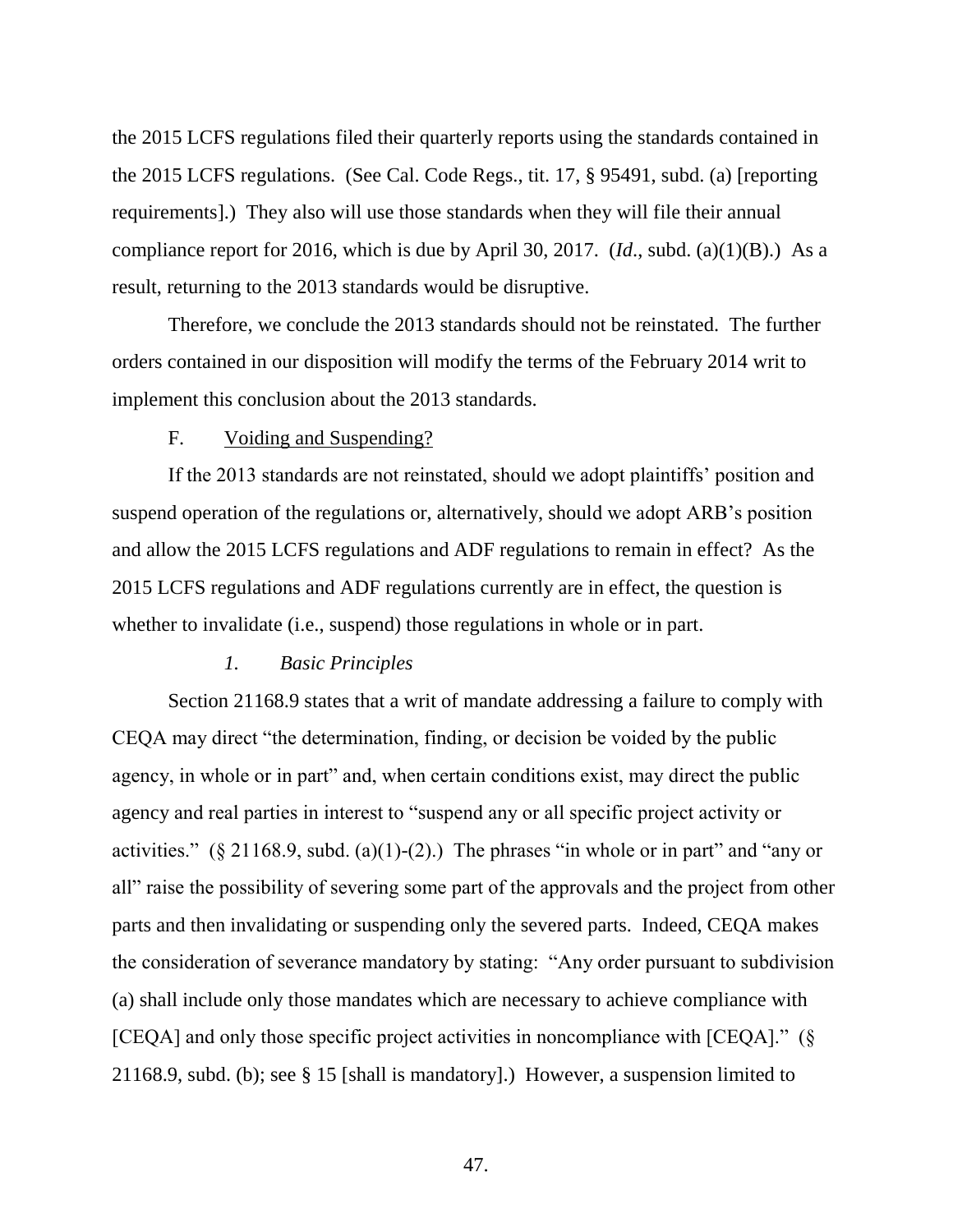noncompliant project activities is allowed "only if a court finds that (1) the portion or specific project activity or activities are severable, (2) severance will not prejudice complete and full compliance with [CEQA], and (3) the court has not found the remainder of the project to be in noncompliance with [CEQA]." (§ 21168.9, subd. (b).)

# *2. Principles Governing Severance*

The statute directs courts to consider whether "the portion or specific project activity or activities are severable" (§ 21168.9, subd. (b)), but does not set forth a test for severability. Consequently, we turn to the analysis of severability adopted by our Supreme Court.

The first step of that analysis is to look for any severability clauses in the enactment. (*California Redevelopment Assn. v. Matosantos* (2011) 53 Cal.4th 231, 270 (*Matosantos*).) ARB included severability clauses in the ADF regulations and the 2015 LCFS regulations. (Cal. Code of Regs., tit. 13, § 2293.9 [ADF regulations]; *Id*., tit. 17, § 95497 [2015 LCFS regulations].) These clauses establish a presumption in favor of severance, but are not conclusive. (*Matosantos*, *supra*, at p. 270; *Verner, Hilby and Dunn v. City of Monte Sereno* (1966) 245 Cal.App.2d 29, 35 [invalid licensing requirements in ordinance materially affected remainder of regulatory scheme; entire ordinance held void despite severability clause].)

Determining whether the presumption holds or is negated involves an evaluation of the three judicially prescribed "criteria for severability: the invalid provision must be grammatically, functionally, and volitionally separable." (*Calfarm Ins. Co. v. Deukmejian* (1989) 48 Cal.3d 805, 821.) Grammatical (i.e., mechanical) separability exist when the invalid parts can be removed as a whole without affecting the wording or coherence of the remaining parts. (*Matosantos*, *supra*, 53 Cal.4th at p. 271.) Functional separability addresses how the enactment would operate without the invalid provision and is present when severance does not destroy the regulatory scheme or the utility of the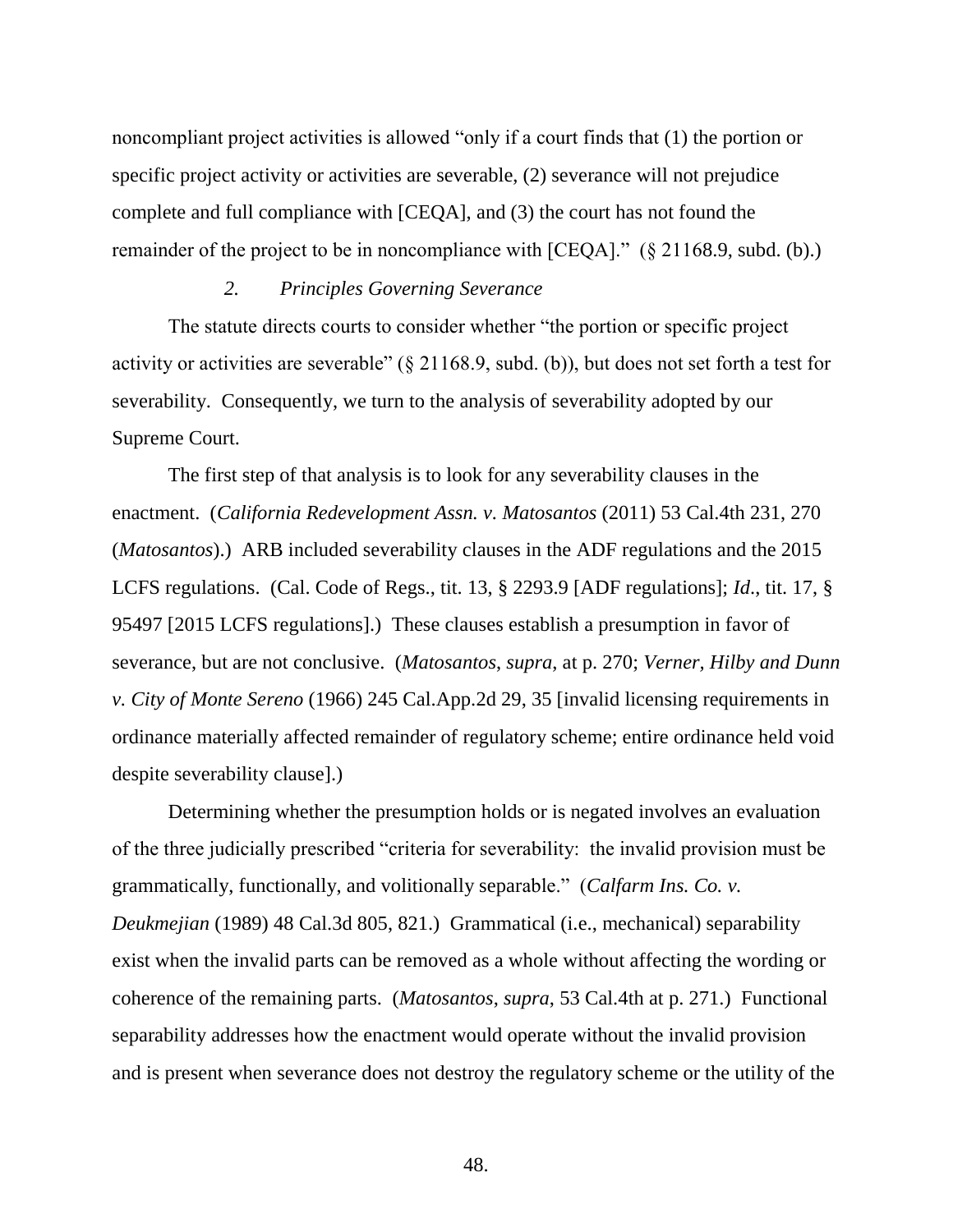remainder. (*Calfarm*, *supra*, at p. 822; *Blumenthal v. Board of Medical Examiners* (1962) 57 Cal.2d 228, 238.) In other words, functional separability depends on whether the remainder of the enactment is complete in itself and can be implemented without the continuation of the invalid provision. (*Matosantos*, *supra*, at p. 271.) Volitional separability exists when the legislative body would have adopted the remainder had it foreseen the partial invalidation of the enactment. (*Ibid*.)

## *3. The ADF Regulations Will Remain in Effect*

The parties agree that the ADF regulations and the 2015 LCFS regulations can be severed from one another. Our own analysis leads us to conclude that the ADF regulations meet the all the requirements for severance set forth in section 21168.9, subdivision (b). Based on that analysis (which confirms the position taken by the parties), we need not discuss the severability of the ADF regulations in detail. Furthermore, our conclusion that the ADF regulations were not tainted by the continuing CEQA violation leads us to conclude that the ADF regulations shall remain in effect on remand. Accordingly, the relief granted in this appeal will allow the ADF regulations to continue to operate while ARB attempts to address NOx emissions from biodiesel in a way that complies the writ and CEQA.

## *4. Severability of Portions of the LCFS Regulations*

Next, we consider whether severing and suspending only a part of the 2015 LCFS regulations is permissible under section 21168.9, subdivision (b). There are many ways to divide the provisions of the 2015 LCFS regulations. For instance, as the CEQA violation concerns only NOx emissions from biodiesel, severance and suspension might be limited to (1) the provisions relating to biodiesel; (2) the provisions addressing all substitutes for conventional diesel, which substitutes include biodiesel and renewable diesel; or (3) the provisions addressing all types of diesel fuel, conventional or otherwise.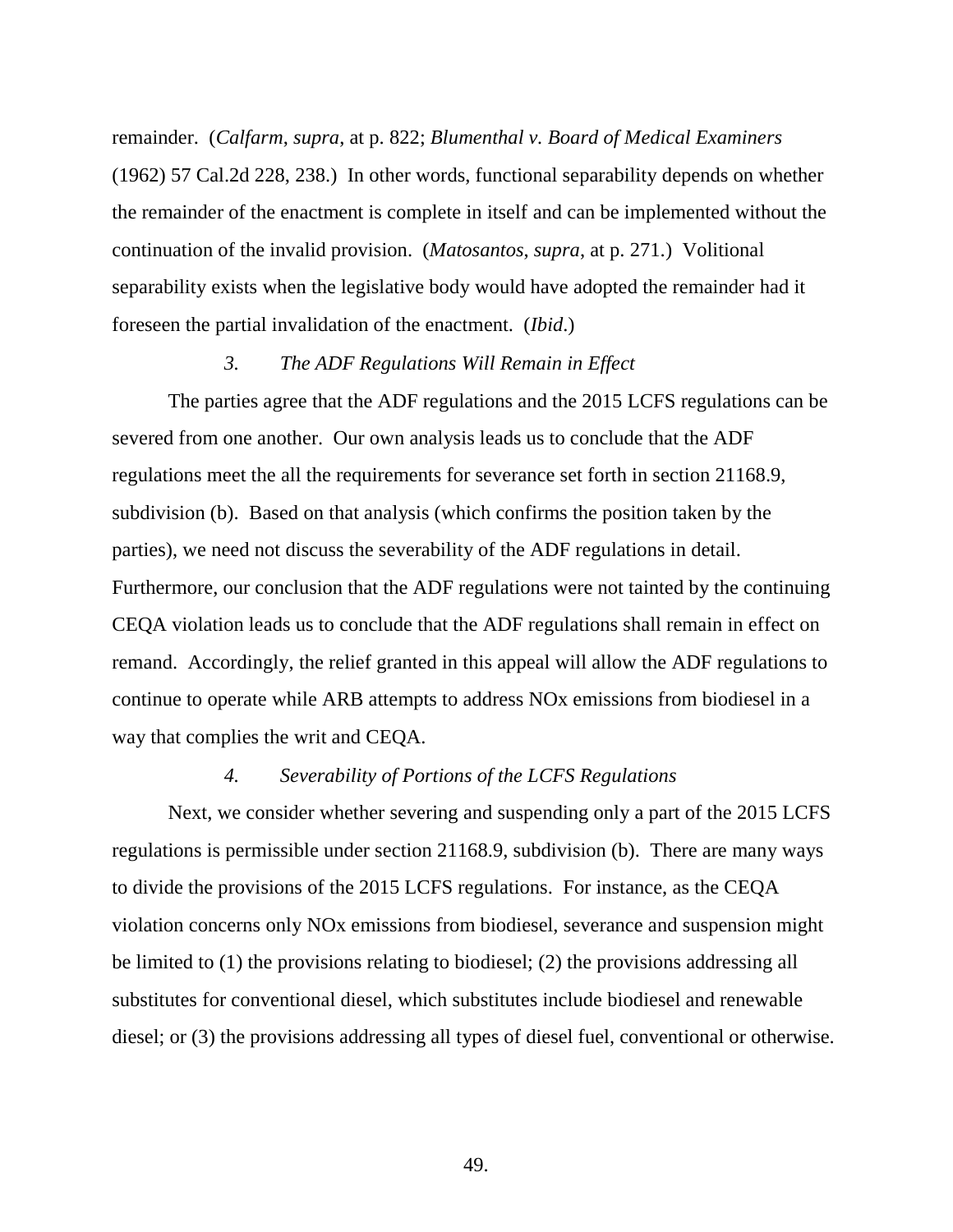As to the first possibility, plaintiffs and ARB both suggest in their supplemental letter briefs that the biodiesel provisions in the LCFS regulations could be severed from the remainder of the LCFS regulations. They contend that severing and suspending the biodiesel provisions would increase the price of credits, which would have the beneficial impact of stimulating the production of fuels with lower carbon intensity values.

Despite the agreement of the parties, we reject a severance of the biodiesel provisions from the remainder of the LCFS regulations. Such a severance would place a disproportionate share of the financial burden of the increase in credit costs on the reporting entities that relied most heavily on biodiesel to bring down the average carbon intensity of the fuels they handled. This shift in the way the costs of the LCFS regulation are borne leads us to conclude the provisions relating to biodiesel are not functionally separable from the remainder of the regulation. The shift in costs would materially affect the operation of the regulatory scheme as to diesel such that the diesel portion of the scheme could no longer be regarded as functioning like the original scheme. (*Matosantos*, *supra*, 53 Cal.4th at p. 271.) In other words, the scheme as to diesel fuel and its substitutes would no longer be complete in itself.

The provisions involving biodiesel are intertwined with the provisions regulating the entire category of diesel fuels. For instance, the compliance schedule (stated in terms of average carbon intensity) addresses "Diesel Fuel and Fuels used as a Substitute for Diesel Fuel" as a single category for the years 2011 to 2020. (Cal. Code of Regs., tit. 17, § 95484, subd. (c).) As result, severing the biodiesel provisions would alter how reporting entities (i.e., fuel blenders, producers, importers and providers) meet the compliance schedule and that alteration would significantly change how the regulatory scheme functions as to diesel. In particular, reporting entities that had relied on biodiesel to reduce the carbon content of their conventional diesel fuel would have to rely on alternate strategies, such as buying and retiring carbon intensity credits or replacing the biodiesel with renewable diesel. As noted by ARB, California already uses more than its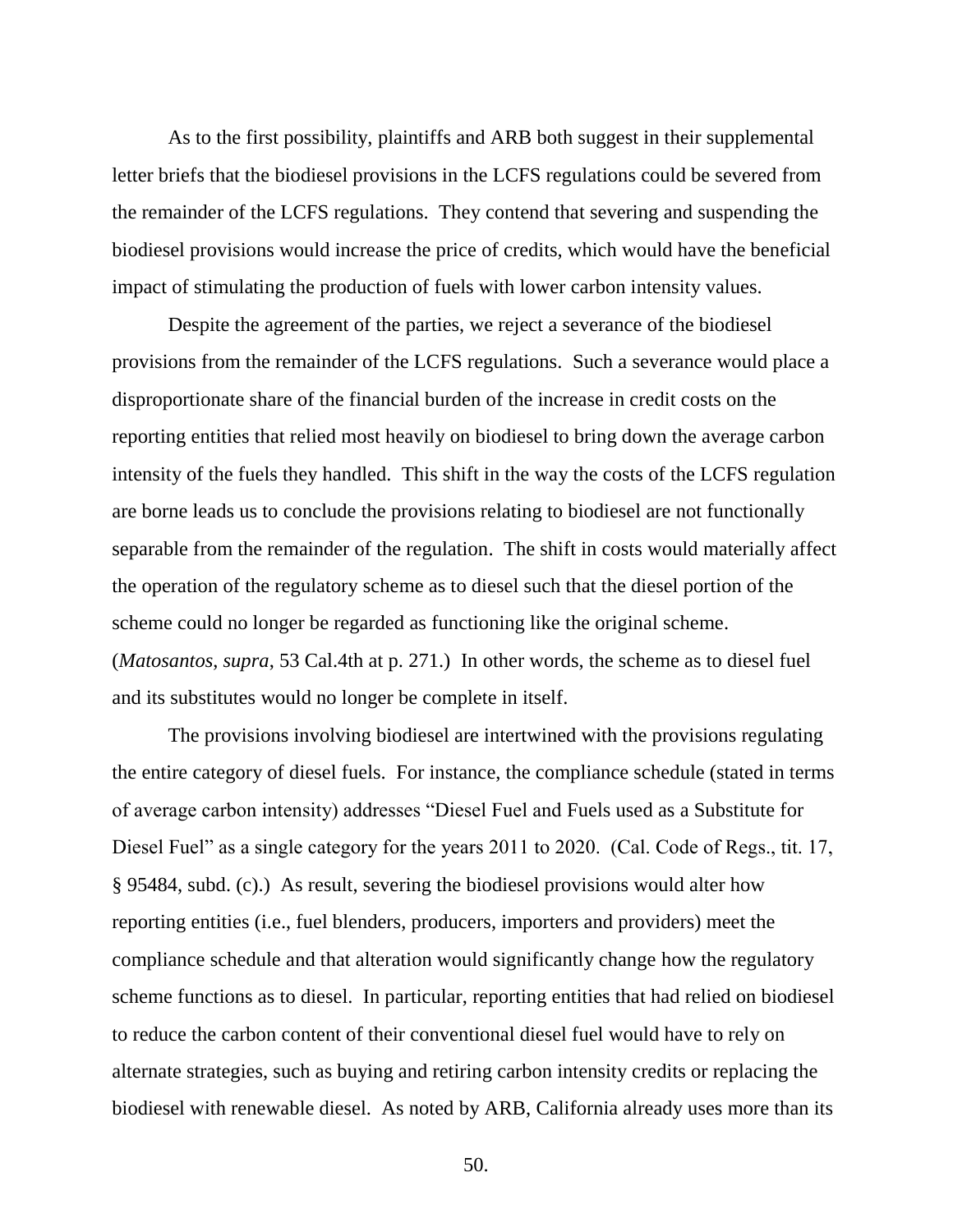proportionate share of the nation's renewable diesel and that share would have to increase if reporting entities substituted renewable diesel for biodiesel to achieve the requisite average carbon content. Thus, invalidating only the biodiesel provisions would disrupt the market for diesel fuel substitutes by making biodiesel less valuable while making renewable diesel and credits more expensive.

As to the second possibility, broadening the severance and suspension to include the provisions relating to all substitutes for conventional diesel would not solve the foregoing problem. Under a scenario where neither biodiesel nor renewable diesel could be reported to reduce the average carbon content of the conventional diesel fuel handled by a reporting entity, the entity would have even more difficultly in meeting the compliance schedule. Therefore, we conclude neither the provisions relating solely to biodiesel nor the provisions relating to all substitutes for conventional diesel should be severed from the remainder of the 2015 LCFS regulations.

The third possibility involves severing the provisions relating to conventional diesel fuel and all its substitutes from the remainder of the 2015 LCFS regulations. This possibility, unlike the two possibilities previously discussed, was explicitly discussed by ARB as one of three possible alternatives to the project addressed in the final Environmental Analysis. That alternative project "would remove the diesel standard from the proposed LCFS regulation" and would address only gasoline and gasoline substitutes. ARB's consideration of this alternative demonstrates that it is feasible to sever the diesel provisions from the remaining provisions of the LCFS regulations. (Guidelines, §§ 15126.6, subd. (a), 15364 [definition of feasible].) This gasoline-only alternative was not rejected on the ground it would destroy the regulatory scheme or its utility. Instead, it was rejected because ARB determined greenhouse gas emissions could be more effectively reduced by including diesel in the regulation. The test for functional separability does not consider if the entire regulation is more effective, it considers whether the remainder is complete in itself and retains its utility. Here, the LCFS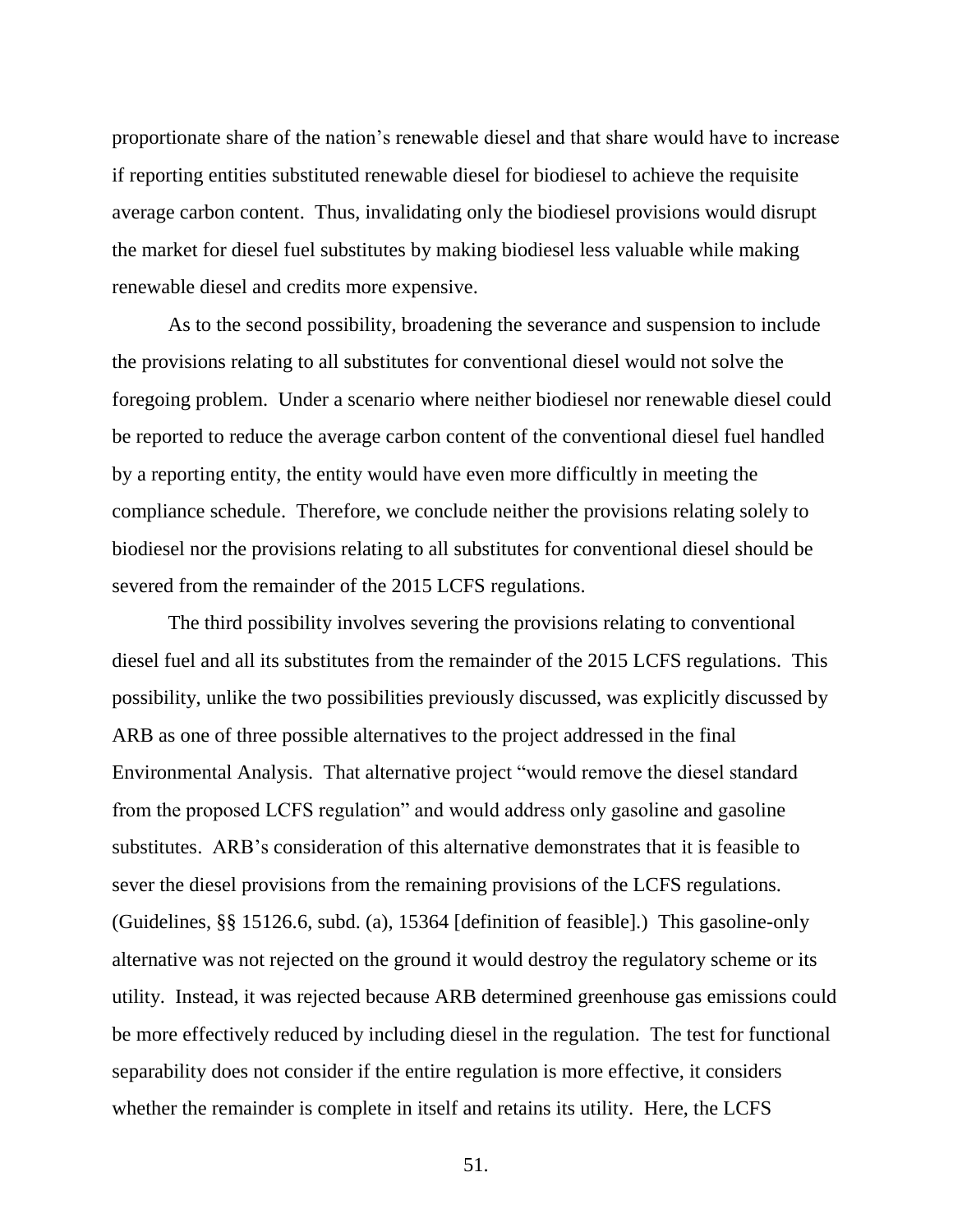regulations would retain some utility if the diesel provisions were excluded because the gasoline provisions would continue to operate and reduce greenhouse gases. Furthermore, this type of severance would not place the financial burden of ARB's failure to comply with the writ on those reporting entities who handled diesel and previously relied on biodiesel to lower their average carbon intensity.

Severing the provisions of the LCFS regulations relating to all diesel fuels also meets the two other criteria in section 21168.9, subdivision (b). The provisions of the LCFS regulations addressing gasoline are in compliance with CEQA because the CEQA violation involving the analysis of NOx emissions from biodiesel did not affect the provisions addressing gasoline. (§ 21168.9, subd. (b).) Also, the record and arguments presented do not show that severing the provisions of the LCFS regulations relating to gasoline and allowing those provisions to remain in effect would prejudice ARB's complete and full compliance with CEQA in connection with NOx emissions from biodiesel. (*Ibid*.)

Therefore, we conclude that the portion of the LCFS regulations that address fuels other than diesel fuel and its substitutes involve project activities that do not need to be suspended for ARB to achieve compliance with CEQA on remand. The possibility of severing and suspending the portion of the LCFS regulations addressing diesel fuel and its substitutes leads us to the more specific question of whether suspension of those provisions is an appropriate remedy in this appeal.

# *5. Suspending the Diesel Portions of the LCFS Regulations*

In *Poet I*, the CEQA violations relating to the decision maker tainted the approval of the entire project and, thus, we did not consider suspending only a portion of the regulations. Instead, we considered whether to suspend the LCFS regulations in their entirety, which was a remedy within the discretionary authority granted by section 21168.9. (*Poet I*, *supra*, 218 Cal.App.4th at p. 761.) We stated that the potential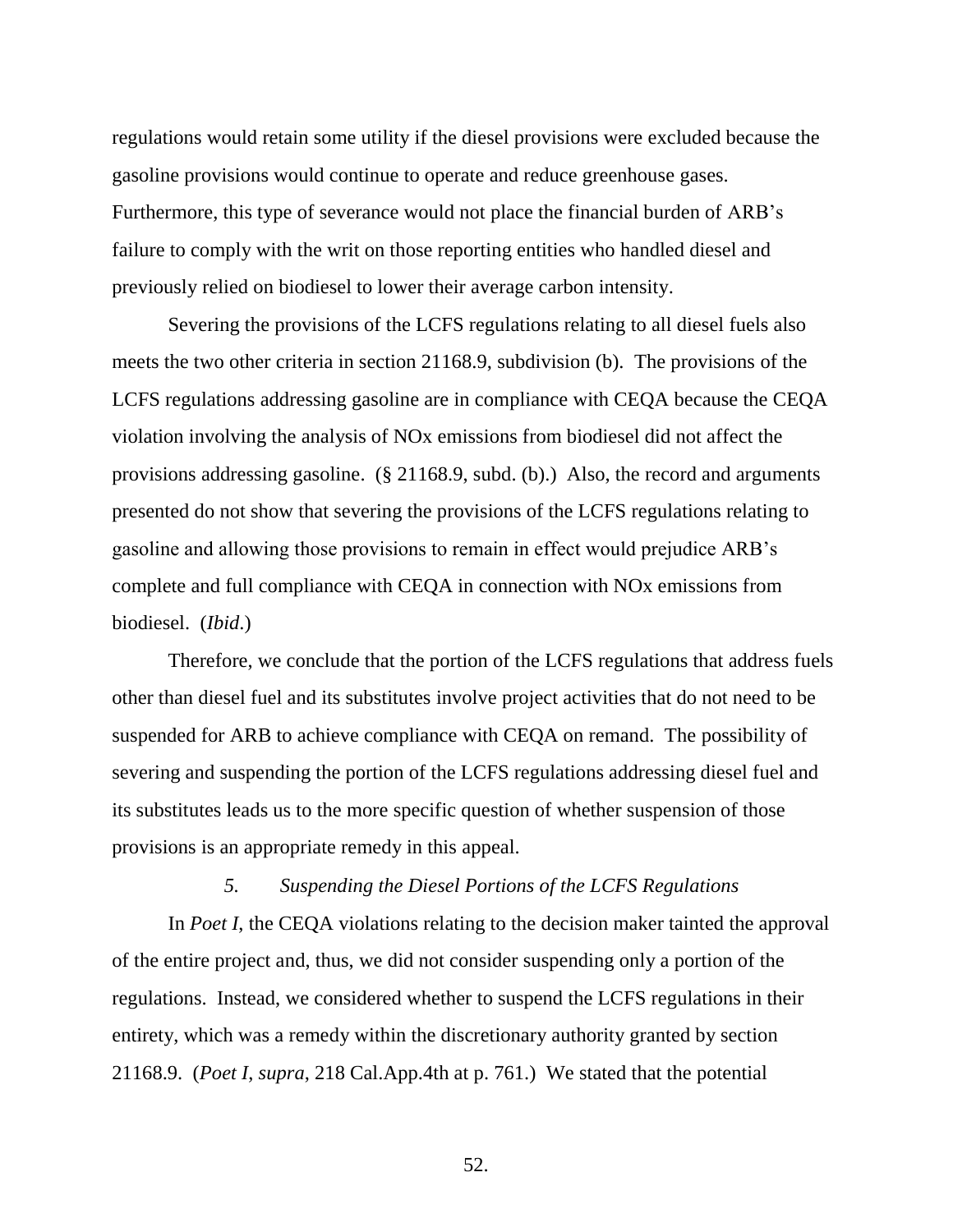suspension of the LCFS regulations was "the most controversial issue regarding judicial relief presented in this appeal." (*Ibid*.) We identified two CEQA provisions addressing whether suspension is appropriate:

"First, suspension requires a finding 'that a specific project activity or activities will prejudice the consideration or implementation of particular mitigation measures or alternatives to the project ....' (§ 21168.9, subd.  $(a)(2)$ .) Second, the suspension appears to be limited to project activity 'that could result in an adverse change or alteration to the physical environment .…' (§ 21168.9, subd. (a)(2).)" (*Poet I*, *supra*, 218 Cal.App.4th at p. 761.)

We applied these two provisions to the record and arguments presented in *Poet I* and reached the unusual conclusion of allowing the LCFS regulations to remain in operation while ARB undertook its corrective action. (*Poet I*, *supra*, 218 Cal.App.4th at pp. 762-763.) These same statutory provisions must be considered here in analyzing whether to suspend the portion of the LCFS regulations addressing diesel fuel and its substitutes.

Our first inquiry addresses whether allowing the portion of the LCFS regulations addressing diesel fuel and its substitutes to remain in effect would "prejudice the consideration or implementation of particular mitigation measures or alternatives to the project." (§ 21168.9, subd. (a)(2).) In *Poet I*, we concluded that leaving the written standards in the original LCFS regulations in place instead of suspending them would not affect ARB's consideration of mitigations measures and alternatives. (*Poet I*, *supra*, 218 Cal.App.4th at p. 762.) Plaintiffs argue we should not reach the same conclusion here because they have "demonstrated that, so long as the LCFS regulation remains in place, [ARB] will cut analytical corners, and refuse to consider alternatives and mitigation—all to the detriment of communities affected by criteria pollutants such as NOx—simply to defend the continuing existence of the LCFS program." Plaintiffs refer to ARB's analysis of alternatives after the issuance of the February 2014 writ, noting that ARB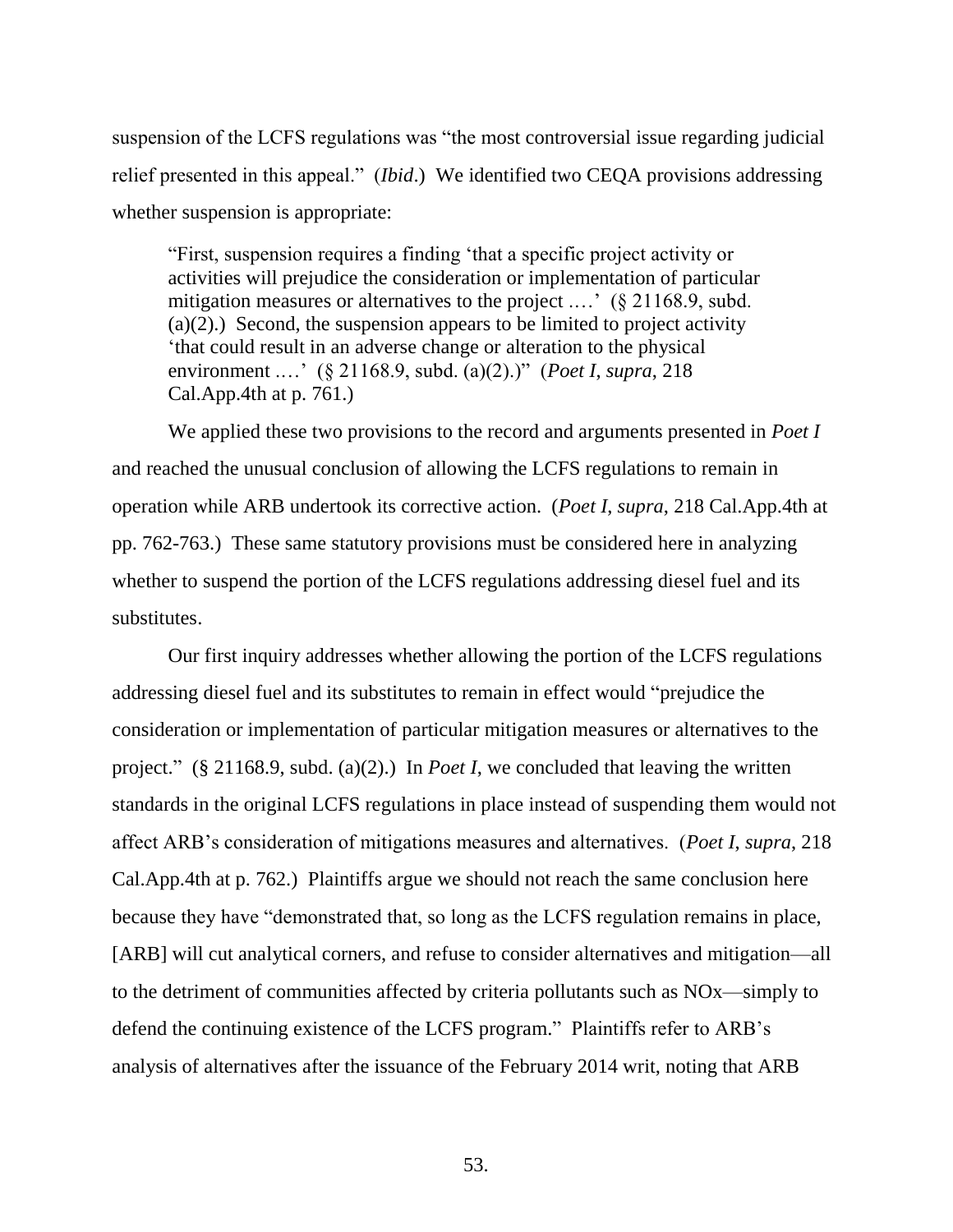considered only a "no project" alternative and various iterations of the LCFS regulation and declined to consider feasible alternatives presented by the public.

Plaintiffs' arguments about bureaucratic momentum are realistic and have some merit. However, those arguments must be placed in the context of this case, which involves CEQA violations on a narrow topic (i.e., NOx emissions from biodiesel) and not CEQA violations that taint the entire project. Furthermore, any lack of discussion about alternatives geared to biodiesel makes sense because alternatives are considered only after a significant environmental effect has been identified. (See Guidelines, § 15126.6 [consideration of alternatives].) Here, ARB's flawed analysis of biodiesel ended before it decided (1) how much, if any, increase in biodiesel use was attributable to the LCFS regulations and (2) whether the NOx emissions associated with that increase in biodiesel use, if any, constituted a significant environmental effect. Consequently, any previous lack of discussion of alternatives to the biodiesel provisions was understandable, considering the order in which CEQA issues are addressed. Therefore, we conclude ARB's recalcitrance on other matters does not show it is unwilling to consider alternatives to the biodiesel provisions, in the event those provisions are found to cause a significant environmental impact.

Next, we consider the question of prejudice from the point of view of what would happen if the LCFS regulations addressing diesel fuel and its substitutes were suspended. Specifically, would "suspending the operation of [that portion] of the LCFS regulations … open for consideration mitigation measures and alternatives that would have been infeasible without the suspension"? (*Poet I*, *supra*, 218 Cal.App.4th at p. 762.) Here, we are not able to identify alternatives or mitigation measures that are infeasible without suspension and become feasible with the suspension of the operation of the provisions in the LCFS regulations addressing diesel fuel and its substitutes. Consequently, we cannot affirmatively find "that a specific project activity or activities will prejudice the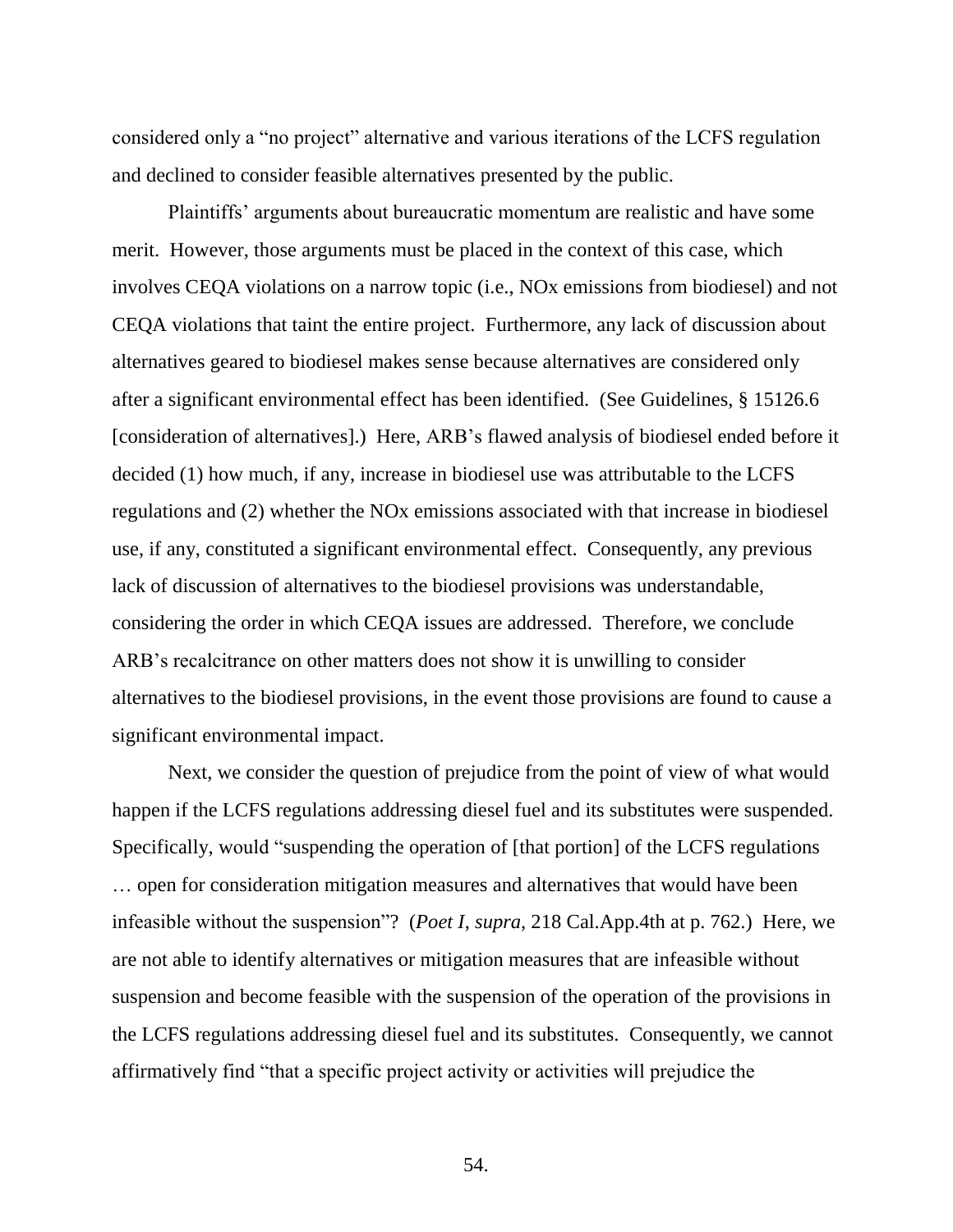consideration or implementation of *particular* mitigation measures or alternatives to the project."  $(\S$  21168.9, subd. (a)(2), italics added.)

Our second inquiry under subdivision (a)(2) of section 21168.9 relates to whether suspension of the portion of the LCFS regulations addressing diesel fuel and its substitutes is warranted because that portion of the project activity "could result in an *adverse* change or alteration to the physical environment." (Italics added.) This inquiry includes distinct questions of fact. First, could the provisions in the LCFS regulations addressing diesel fuel cause an increase in biodiesel usage in California? Second, could any increase in biodiesel use attributable to the LCFS standards cause an increase in NOx emissions? Third, if increased NOx emissions have or will be caused, is the adverse change to the physical environment attributable to that increase outweighed by the reduction in other pollutants caused by leaving the portion of the LCFS regulations addressing diesel fuel and its substitutes in place? (See *Poet I*, *supra*, 218 Cal.App.4th at p. 762; see fn. 6, *ante* [baby-with-the-bathwater problem].)

The levels of certainty required to resolve these factual questions is addressed by the statutory phrase "could result."  $(\S$  21168.9, subd. (a)(2).) In this context, "could" refers to future events. Consequently, "could" was not used as the past tense of "can," which refers to past ability. (*Quinones v. Pin* (2009) 298 S.W.3d 806, 816.) In reference to future events, "could" is used to indicate possibility, meaning essentially the same thing as "might." (*Ibid*.; *Dorrin v. Union Electric Co.* (1979) 581 S.W.2d 852, 859 ["could" denotes mere capability and often is used as meaning "might"].) In this context, the most likely interpretation of the ambiguous phrase "could result" is that it denotes the level of certainty contained in the fair argument standard. Thus, suspension of a project activity pending compliance with CEQA may be an appropriate remedy when there is a fair argument that the project activity might result in an adverse environmental impact. Conversely, suspension of a project activity is not appropriate when the possibility of an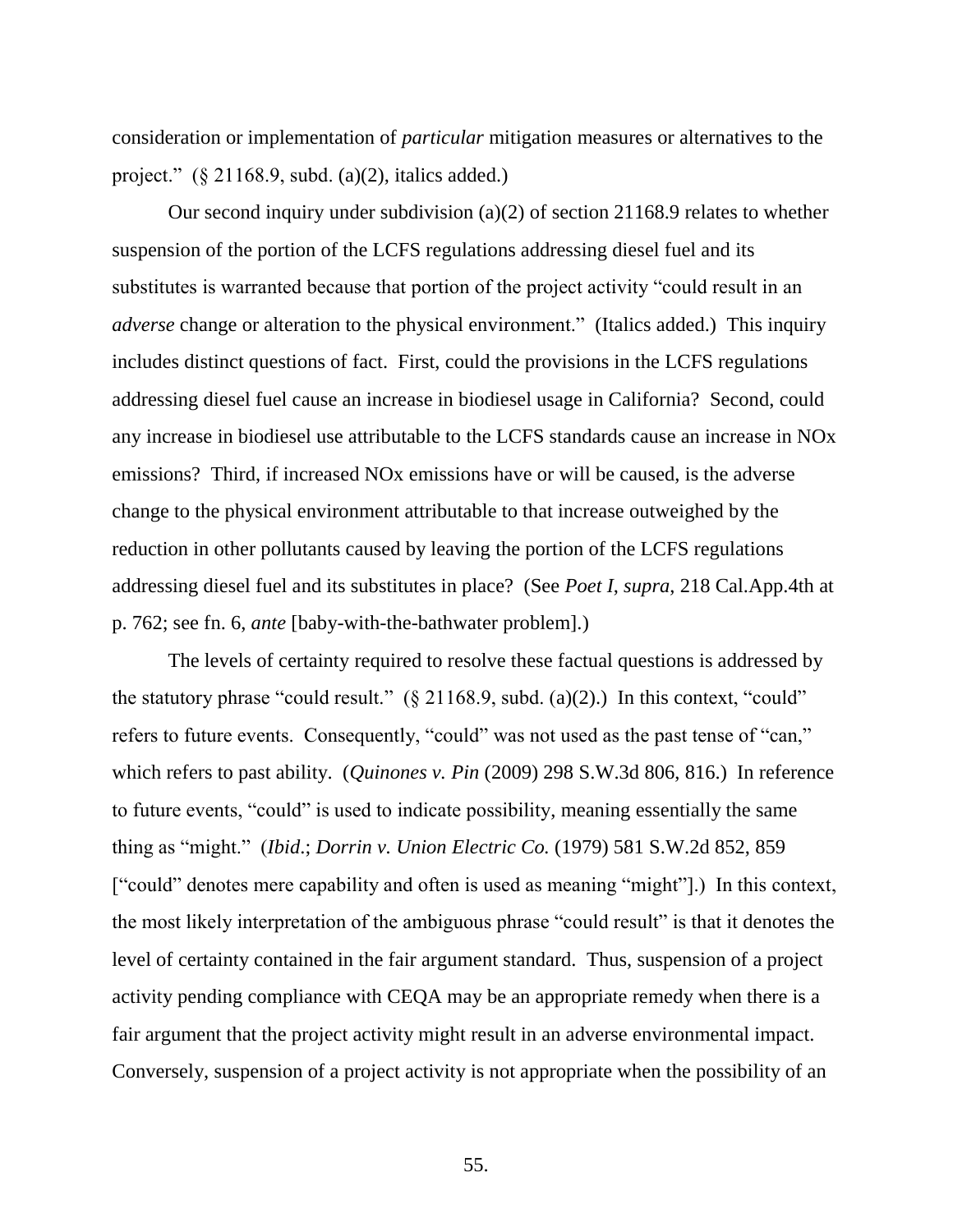adverse environmental impact resulting from that activity falls below the fair argument standard.

The parties dispute whether the LCFS regulations are and will be a cause in fact of increased usage of biodiesel. The final Environmental Analysis does not include a definitive finding. It states that, given the federal fuel regulations, the federal tax incentives, and other factors, "it is certainly possible that biodiesel use in California would continue at or near existing levels—or even increase—in the absence of the LCFS regulation." Plaintiffs refer to the statement in the final Environmental Analysis that biodiesel "has been incentivized under the existing LCFS Regulation beginning in 2009." (Underlining omitted.)**<sup>19</sup>** The foregoing statements leaves open the possibility that some of the increase in California's use of biodiesel may be caused by the provisions of the LCFS regulations that address diesel fuels and its substitutes. Accordingly, we conclude those provisions "could result in" increased usage of biodiesel in the future. (§ 21168.9, subd.  $(a)(2)$ .)

If the provisions of the LCFS regulations that address diesel fuels and its substitutes increase biodiesel usage, could that increased usage cause an increase in NOx emissions? We conclude that it could because using biodiesel results in more NOx emissions than using replacement fuels. Specifically, conventional diesel and renewable diesel result in lower NOx emissions. Therefore, if the diesel provisions in the LCFS regulations "could result in" an increase in biodiesel use, they also "could result in" an increase in NO<sub>x</sub> emissions.  $(\S$  21168.9, subd. (a)(2).)

Our inquiry into whether suspension of the diesel provisions in the LCFS regulations "could result in an adverse change or alteration to the physical environment"  $(\S 21168.9, \text{subd.} (a)(2))$  leads us to conclude that the provisions "could result in an

 $\overline{a}$ 

<sup>19</sup> Referring to the creation of incentives does not equate to finding those incentives actually changed the behavior of reporting entities.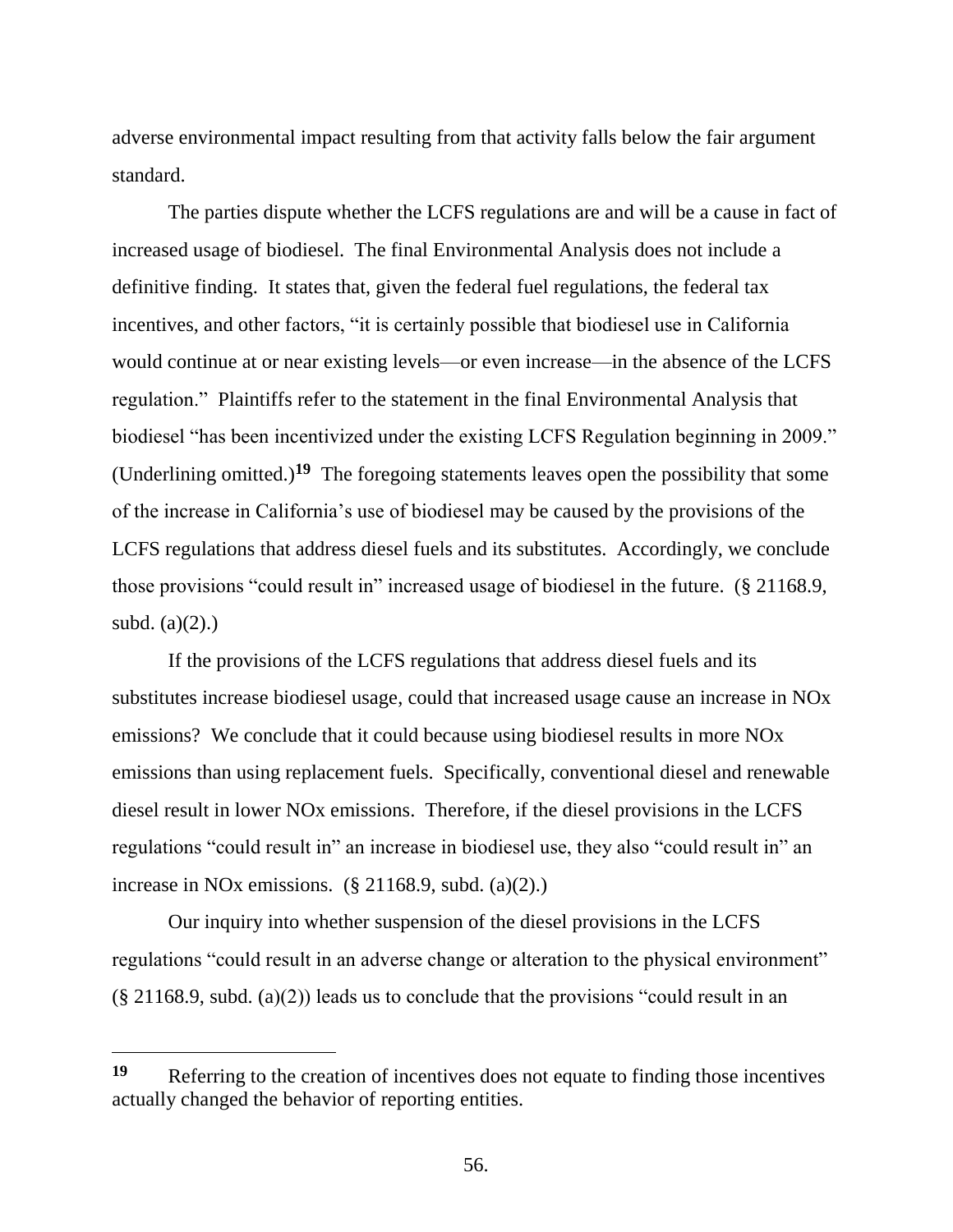adverse change" due to increased NOx emissions. This conclusion lends support to suspending the diesel provisions of the LCFS regulations pending ARB's compliance with CEQA. However, such an exercise of our discretionary authority involves further considerations—particularly, the overall environmental impact of suspension and plaintiffs' argument that ARB did not act in good faith.

Considerations of the overall environmental impact prevented this court from suspending the entire LCFS regulations to remedy the CEQA violations found in *Poet I*. (*Poet I*, *supra*, 218 Cal.App.4th at pp. 762-763.) We stated that the LCFS regulations "impact on a wide range of air pollutants is not easily quantified" and that "the emissions of greenhouse gases will be less if the LCFS regulations are allowed to remain in effect." (*Id*. at p. 762.) The situation is the same in this appeal. The impact of the diesel provisions in the LCFS regulations is difficult to quantify, but suspending all of those provisions *might* reduce the NOx emissions from biodiesel while increasing the emissions of greenhouse gases. In other words, leaving the category of diesel fuel and its substitutes unregulated by the LCFS regulations would mean reporting entities would not need to lower the average carbon content of those fuels. As a result, we conclude that suspending the diesel provisions of the LCFS regulations would result in adverse environmental impacts due to the increased emissions of greenhouse gases. Weighing this actual increase against a potential reduction in NOx emissions favors not suspending the diesel provisions of the LCFS regulations.

# *6. Suspension and the Lack of Good Faith*

The last factor we consider in exercising our discretionary authority to fashion a remedy in this appeal is plaintiffs' claim that ARB failed to act in good faith in addressing NOx emissions from biodiesel. Paragraph 11 of the February 2014 writ stated "ARB shall proceed in good faith and without delay" and a failure to proceed would cause the trial court to immediately suspend the operation of the LCFS regulations and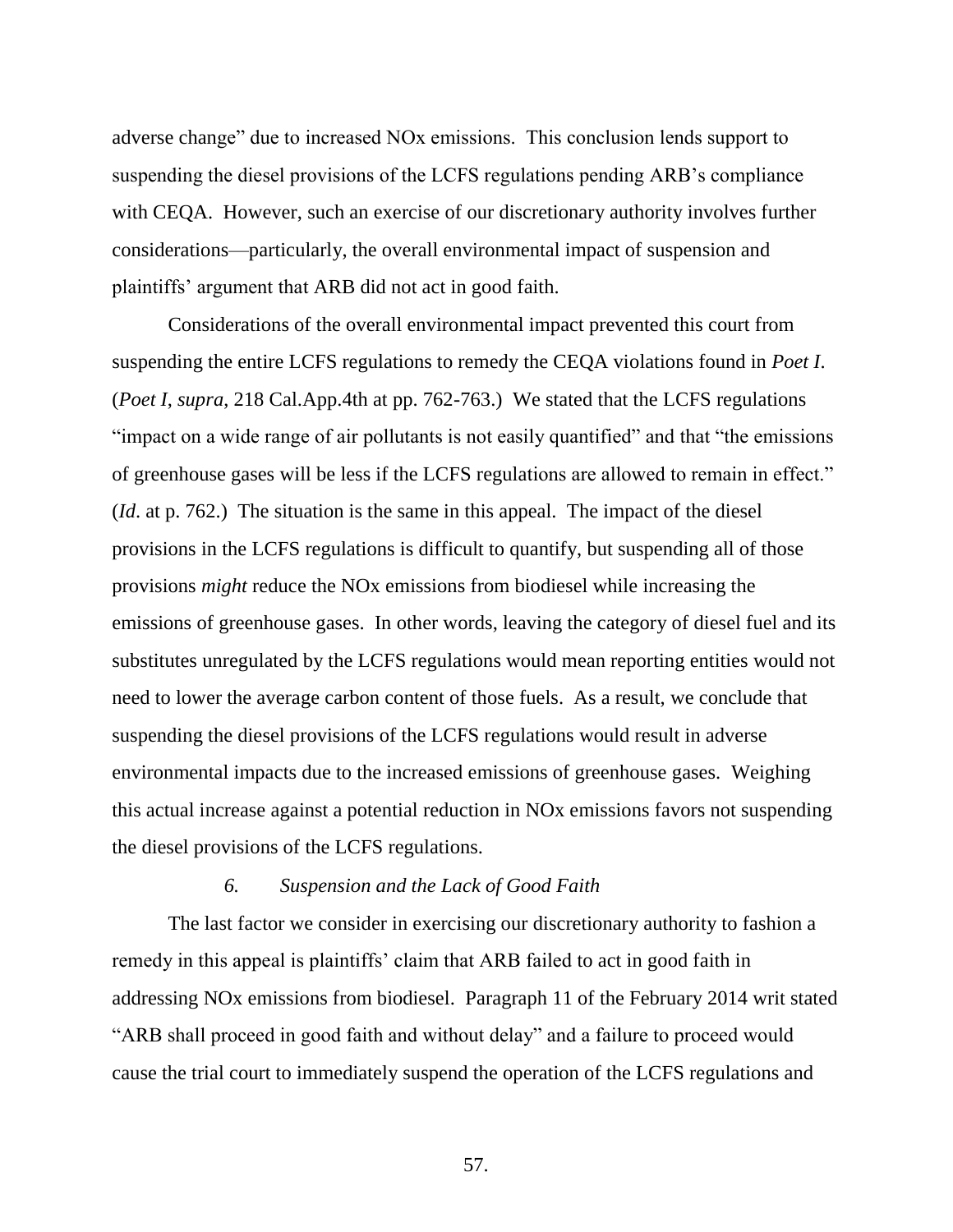vacate the part of the writ that preserved the status quo. Plaintiffs contend the language in paragraph 11 should influence the remedy adopted in this appeal.

Initially, we define what the term "good faith" meant. "In ordinary usage, the phrase 'good faith' is commonly understood as referring to a subjective state of mind." (*Ceja v. Rudolph & Sletten, Inc.* (2013) 56 Cal.4th 1113, 1120.) A subjective good faith standard is satisfied by a state of mind denoting honesty of purpose and freedom from intention to mislead or defraud. (*Ibid*.; *Madera Oversight Coalition, Inc. v. County of Madera, supra,* 199 Cal.App.4th at p. 103, fn. 32; see *People v. Accredited Surety Casualty Company* (2014) 230 Cal.App.4th 548, 560, fn. 9 [defining subjective good faith].) This court used the term "good faith" in the disposition of *Poet I* with the expectation that the parties and trial court would adopt the common understanding and treat the term as imposing a subjective standard.

Next, we apply the subjective good faith standard to the facts presented and consider whether ARB's remedial action was taken without honesty of purpose or sincerity of intentions. ARB's remedial action was multifaceted and some of that action complied with February 2014 writ and cured the corresponding CEQA and APA violations. Only ARB's evaluation of NOx emissions from biodiesel failed to comply. Therefore, plaintiffs' claim that ARB did not act in good faith is limited to ARB's evaluation of NOx emissions from biodiesel.

When ARB addressed NOx emissions from biodiesel pursuant to paragraph 3, ARB misconstrued the term "project" and wrongly determined the original LCFS regulations were not part of the "project." ARB's erroneous view of the "project" also provided its justification for choosing the wrong baseline. At the end of part I.E.6, *ante*, we concluded that an objectively reasonable attorney familiar with CEQA, the Guidelines, published CEQA decisions discussing the term "project," and the CEQA violation to be remedied would have interpreted paragraph 3's use of the term "project" to include the original LCFS regulations, the 2015 LCFS regulations, and the ADF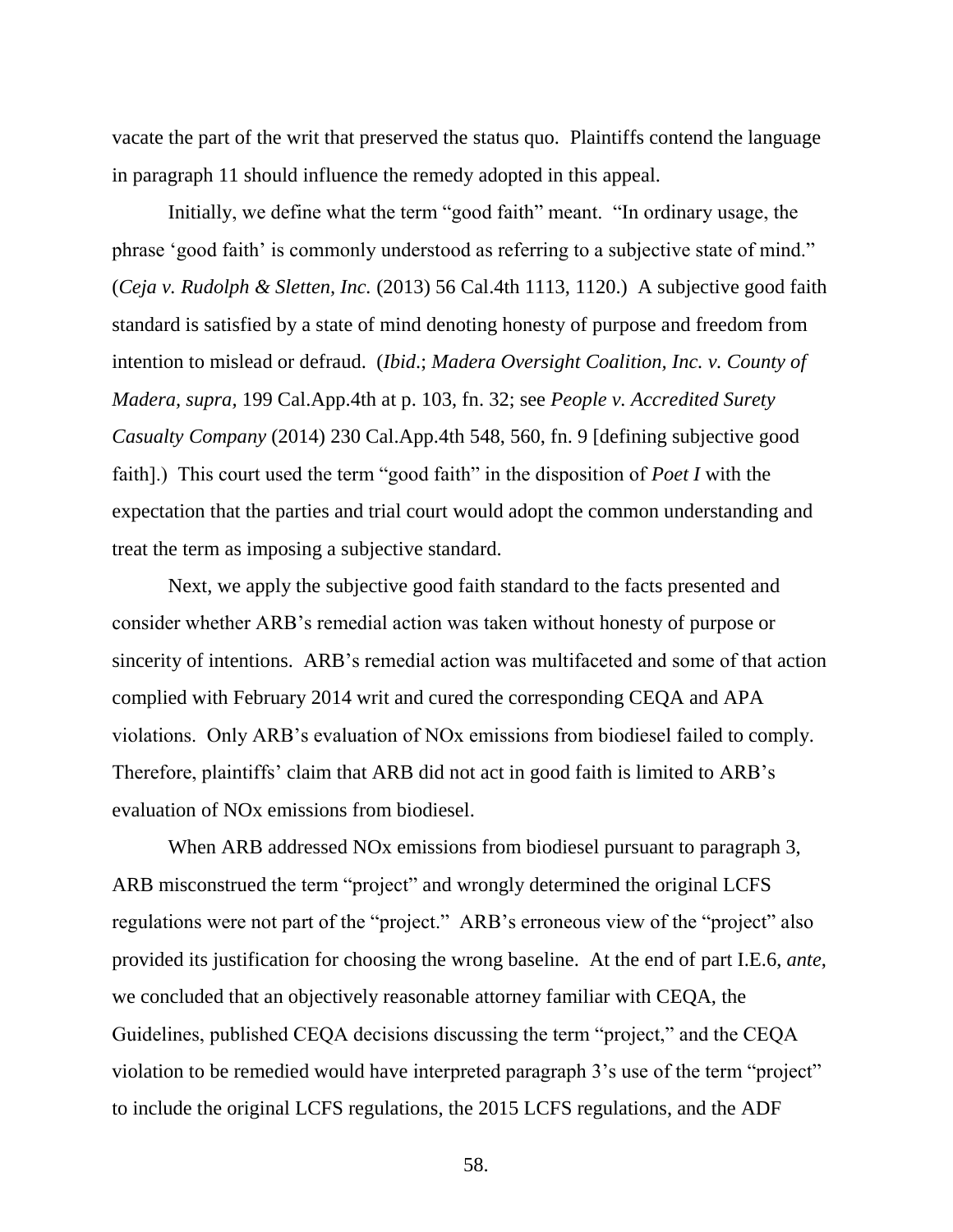regulations. In other words, ARB's misinterpretation of the term "project" was not objectively reasonable. Furthermore, ARB's actions do not appear to be a sincere attempt to provide the public and decision makers with the information required by CEQA. Rather, it appears as though ARB was attempting to avoid its disclosure and fact finding responsibilities because, among other things, its incorrect interpretation of "project" allowed it to skip over the adverse consequences that might have accrued while the original LCFS regulations were in effect. Therefore, we conclude most of ARB's corrective action in response to the February 2014 writ satisfied a subjective good faith standard, but infer the part of ARB's corrective action addressing NOx emissions from biodiesel did not.

At oral argument, ARB's counsel argued ARB acted in good faith, maintaining that under *Friends of the College of San Mateo Gardens v. San Mateo County Community College Dist.* (2016) 1 Cal.5th 937, project definitions are left to the agency's discretion and are based largely on whether the definition adopted allows accurate information to be disclosed to the public. This argument further illustrates ARB's willingness to ignore the weight of authority to grasp the slenderest of reeds to justify misreading the writ. (Cf. fn. 17, *ante*.) Of the many reasons why ARB's reliance on *San Mateo Gardens* is misplaced, we mention only two. First, *San Mateo Gardens* addressed whether section 21166's requirement for a subsequent or supplemental EIR applied to the facts presented. (*San Mateo Gardens*, *supra*, at pp. 943-944.) In contrast, this appeal does not involve section 21166 or a determination by ARB whether a supplemental EIR is required. Second, the Supreme Court did not overturn, explicitly or by implication, this court's conclusion that the question of which acts make up the whole of the action constituting the CEQA project is a question of law (i.e., is not a discretionary determination) resolved without deference to the agency's determination. (*Tuolumne CCRG*, *supra*, 155 Cal.App.4th at p. 1224.)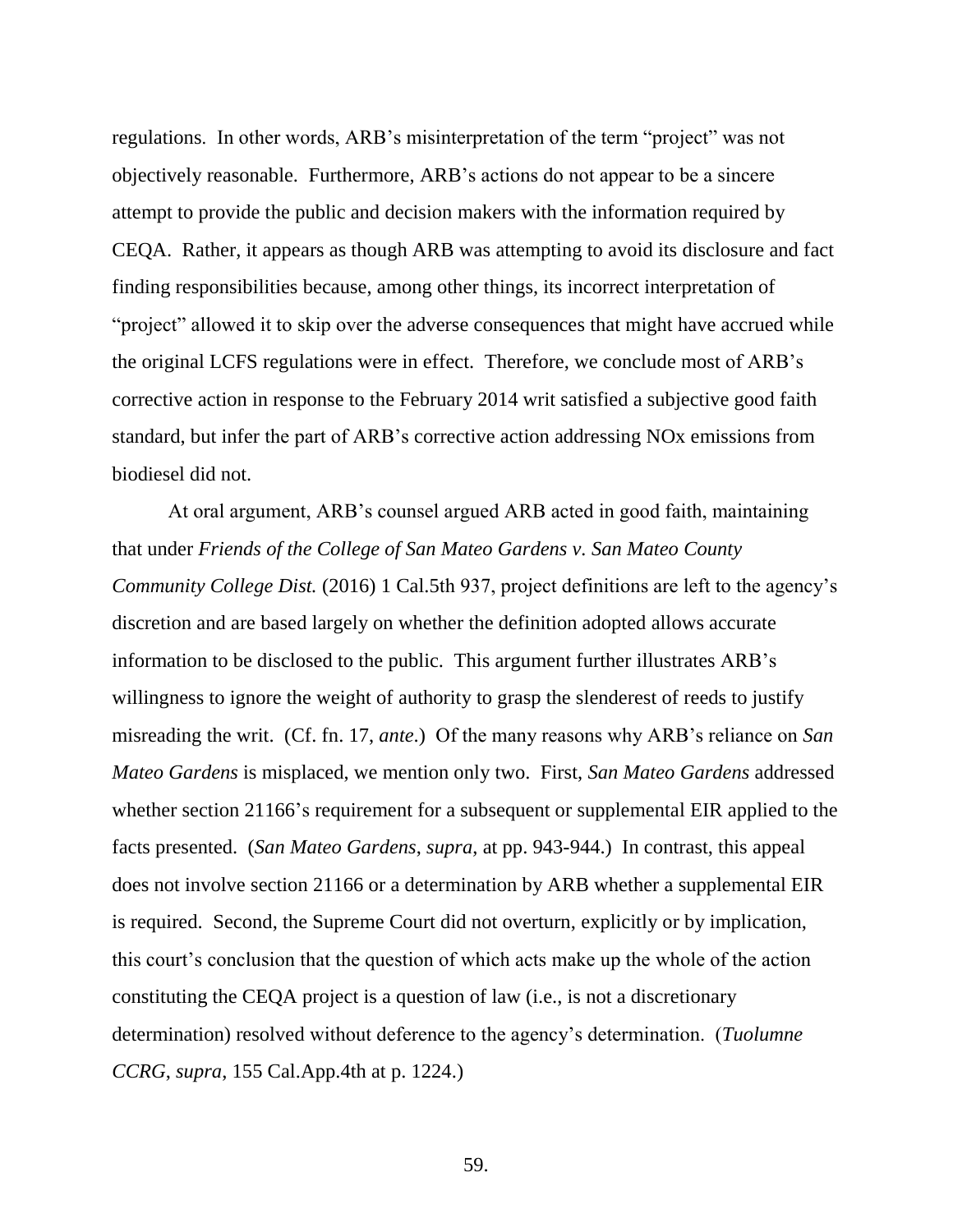Having decided ARB did not act in good faith, we address the role ARB's lack of good faith should have in determining the appropriate relief in this appeal. The agency's good faith is not a factor identified in section 21168.9, but we consider it relevant to the exercise of our discretionary authority to fashion appropriate appellate relief in this case.**<sup>20</sup>** Nonetheless, the tail should not wag the dog and the goals of CEQA should not be compromised to punish agency bad faith. In other words, the relief granted in this appeal should serve the public interest by protecting the environment and providing information to the public and decision makers. Conversely, the relief granted should not harm the environment in order to punish an agency. The only way to justify such relief would be if the benefits derived from deterring future agency misconduct clearly outweighed the adverse environmental effects of that relief. Here, the possible deterrence benefit does not meet this test.

Based on our consideration of all the factors relevant to suspending project activity—including the limited scope of ARB's lack of good faith in taking corrective action—we conclude that the provisions in the LCFS regulations addressing diesel fuel and its substitutes, though severable, should not be suspended while ARB makes another attempt at analyzing NOx emissions from biodiesel in a manner that complies with CEQA and the writ.

# *7. Maintaining the Status Quo*

The final question about the relief granted in this appeal relates to whether we should include a provision preserving the status quo pending ARB's compliance with the

**<sup>20</sup>** Also, our disposition in *Poet I* directed ARB to proceed in good faith without delay in taking its corrective action and stated a failure to proceed in good faith would result in vacating the provisions in paragraph 6 of the writ that preserved the status quo and suspending the operation of the original LCFS regulations. (*Poet I*, *supra*, 218 Cal.App.4th at p. 767; see pt. II.C.2, *ante*.) Thus, we considered ARB's good faith as a factor affecting the remedy imposed in *Poet I* and we continue to adhere to that general principle in this appeal.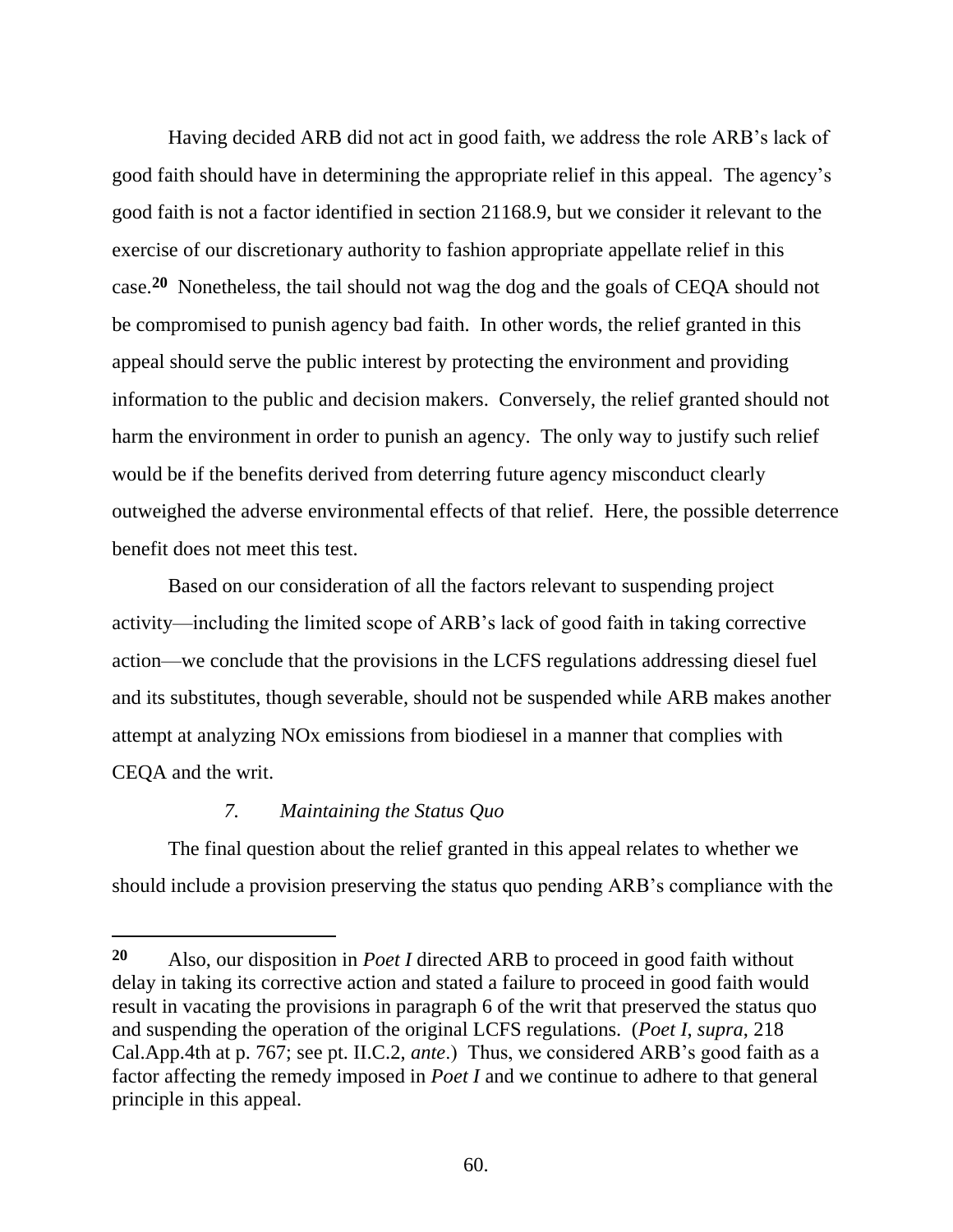writ and CEQA. Freezing the standards contained throughout the 2015 LCFS regulations is not appropriate because the ongoing CEQA violation involves only NOx emissions from biodiesel. Therefore, the status quo provisions in paragraph 6 of the February 2014 writ will be modified.

Any preservation of the status quo should be limited to the provisions (1) tainted by the CEQA violation and (2) severable from the remainder of the LCFS regulations. Those provisions of the LCFS regulations govern diesel fuel and its substitutes. (See pt. II.F.5, *ante*.; Cal. Code Regs., tit. 17, § 95484, subd. (c).) Freezing these standards would create an incentive for ARB to complete the required environmental disclosures and make the findings about NOx emissions and, if required, mitigation measures and alternatives. The other provisions would not be affected because they are not tainted by an ongoing CEQA violation.

On balance, we conclude it would be appropriate to freeze the standard for the severable portion of the regulations—specifically, the standards applicable to diesel fuel and its substitutes. Accordingly, the 2017 standards applicable to diesel fuel and its substitutes shall remain the operative standards until ARB has obtained a discharge of the writ from the trial court.

## G. Guidance as to the Baseline on Remand

 $\overline{a}$ 

ARB has requested, in effect, that we endorse its use of a 2010 baseline on remand. ARB's theory for use of a 2010 baseline is grounded on the fact that 2010 was a reporting year**<sup>21</sup>** only and the carbon intensity requirements in the original LCFS regulations did not take effect until January 1, 2011. Thus, ARB reasons that the project could not have caused any changes in biodiesel use during 2010.

**<sup>21</sup>** Under the original LCFS regulations, only the reporting, recordkeeping and auditing provisions applied during 2010, while the carbon intensity and other requirements started applying January 1, 2011. (Cal. Code of Regs., tit. 17, former § 95480.1, subd. (a).)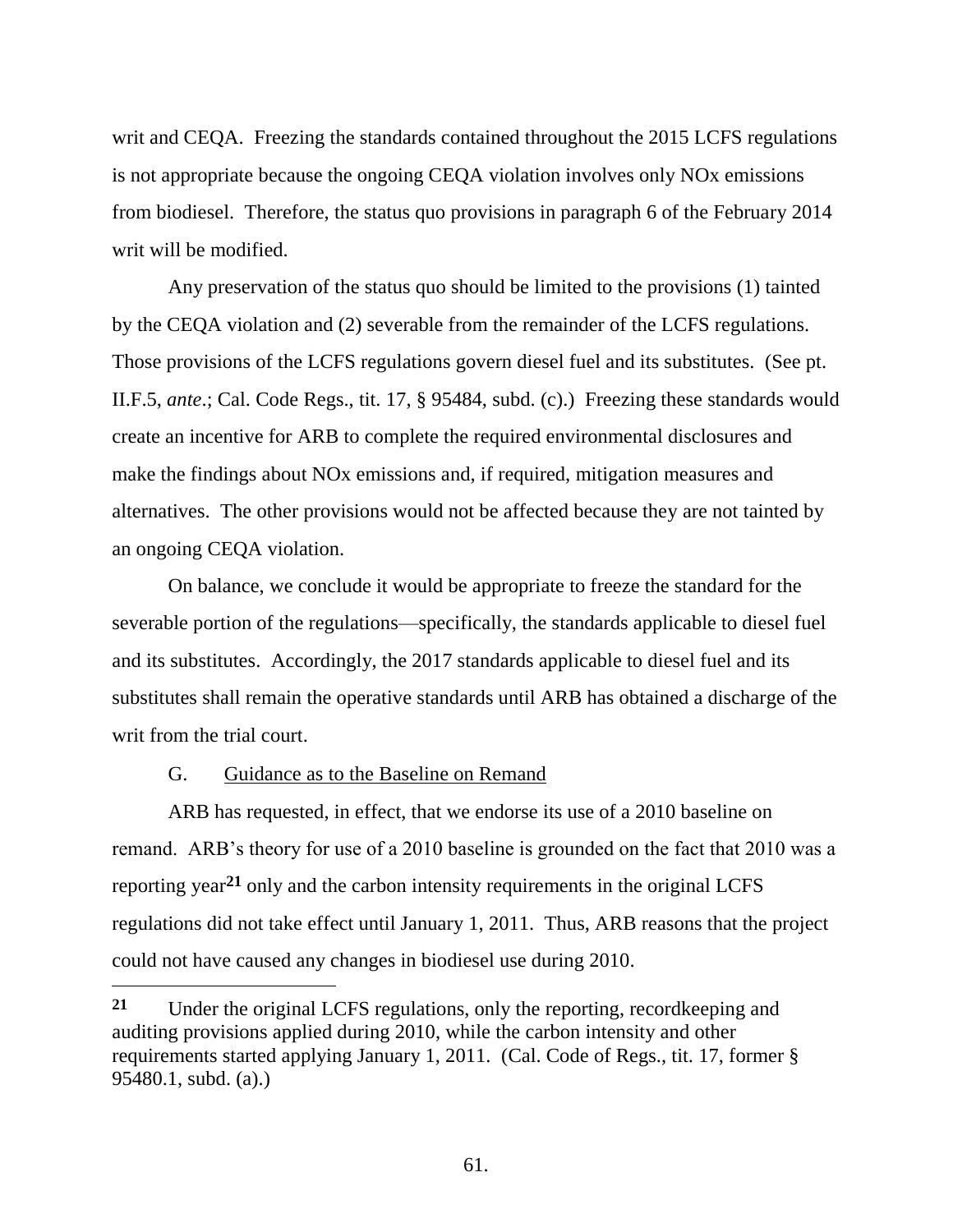Approving the use a 2010 baseline is inappropriate for a number of reasons, three of which we discuss here. First, Guidelines section 15125, subdivision (a) normally requires the use of an existing conditions baseline, which means the conditions "as they exist … at the time environmental analysis is commenced." The ISOR published on March 5, 2009, contained an environmental disclosure document, which demonstrates that the environmental analysis conducted by ARB commenced before that date. It follows that a 2010 baseline would not be an existing conditions baseline for purposes of Guidelines section 15125, subdivision (a). Consequently, if ARB wishes to use a 2010 baseline on remand, it must justify that departure from the norm and support that justification with substantial evidence. (*Neighbors for Smart Rail*, *supra*, 57 Cal.4th at p. 448 [departure justified "when necessary to prevent misinforming or misleading the public and decision makers"].)

Second, ARB's argument is oblivious to the possibility that reporting entities began adapting to the new regulation (i.e., modifying their behavior) prior to the effective date of the carbon intensity requirements contained in the original LCFS regulations. ARB previously recognized this possibility in its final Environmental Analysis, which stated that biodiesel "has been incentivized under the existing LCFS Regulation *beginning in 2009*." (Underlining omitted, italics added.) At a minimum, this statement suggests that reporting entities began modifying their behavior by increasing production and imports of biodiesel in 2009, effectively gearing up for the carbon intensity requirements that would be applied at a later date. Whether or not reporting entities did, and whether the volume of biodiesel used in 2009 or 2010 increased because of the consideration or adoption of the original LCFS regulations present questions of fact that must be decided by the agency in the first instance.**<sup>22</sup>**

 $\overline{a}$ 

**<sup>22</sup>** ARB's failure to recognize the factual issues underlying the choice of a NOx baseline means it has cited no evidence tending to prove biodiesel producers only reacted to the original LCFS regulations and began producing more biodiesel after the carbon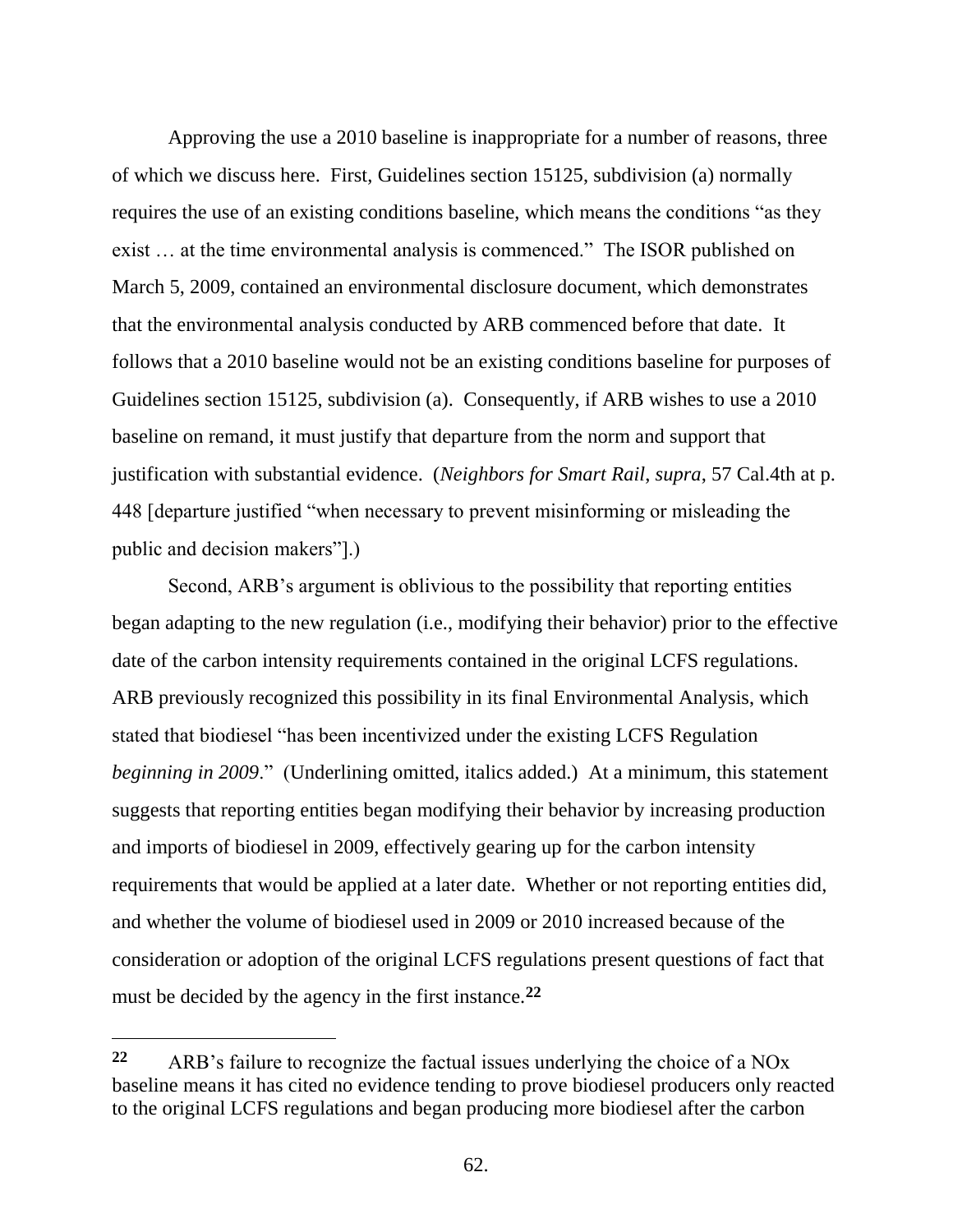Third, the issue of whether using NOx emissions in 2010 would comply with CEQA is not properly before this court because the hypothetical use of a 2010 baseline on remand is not one of the "grounds for noncompliance" which CEQA alleged in this appeal. (See § 21005, subd. (c).) Here, a ground for noncompliance was ARB's use of a 2014 baseline. Furthermore, the issue is not an "actual controversy" for purposes of Code of Civil Procedure section 1060 and any conclusions reached by us would be merely an advisory opinion. (See *Stonehouse Homes LLC v. City of Sierra Madre* (2008) 167 Cal.App.4th 531, 542 [court declined to issue an advisory opinion on a controversy that did not yet exist].)

Accordingly, we will not decide whether a 2010 baseline is appropriate for use on remand. Furthermore, we limit our informal guidance on the choice of baseline to the following observations. First, ARB should determine when it commenced its environmental analysis of the original LCFS regulations. Second, if ARB chooses to adopt a baseline other than the normal, existing conditions baseline, it must provide an adequate justification for that choice and support that justification with substantial evidence. For instance, a conclusory statement that an existing conditions baseline would be misleading is not an adequate justification. Third, the choice of an existing conditions baseline would avoid challenges to that choice based on the argument that baseline chosen includes increases in biodiesel use because reporting entities already had begun modifying their behavior in anticipation of the adoption or implementation of the original LCFS regulations.

### **DISPOSITION**

The order discharging the peremptory writ of mandate is reversed. The superior court is directed to vacate that order and enter a new order (1) stating the Air Resources

intensity requirements kicked in at the start of 2011. ARB's failure to recognize the underlying factual issues also indicates a misunderstanding of, or an unwillingness to apply, the limits CEQA and the Guidelines place on its selection of a baseline.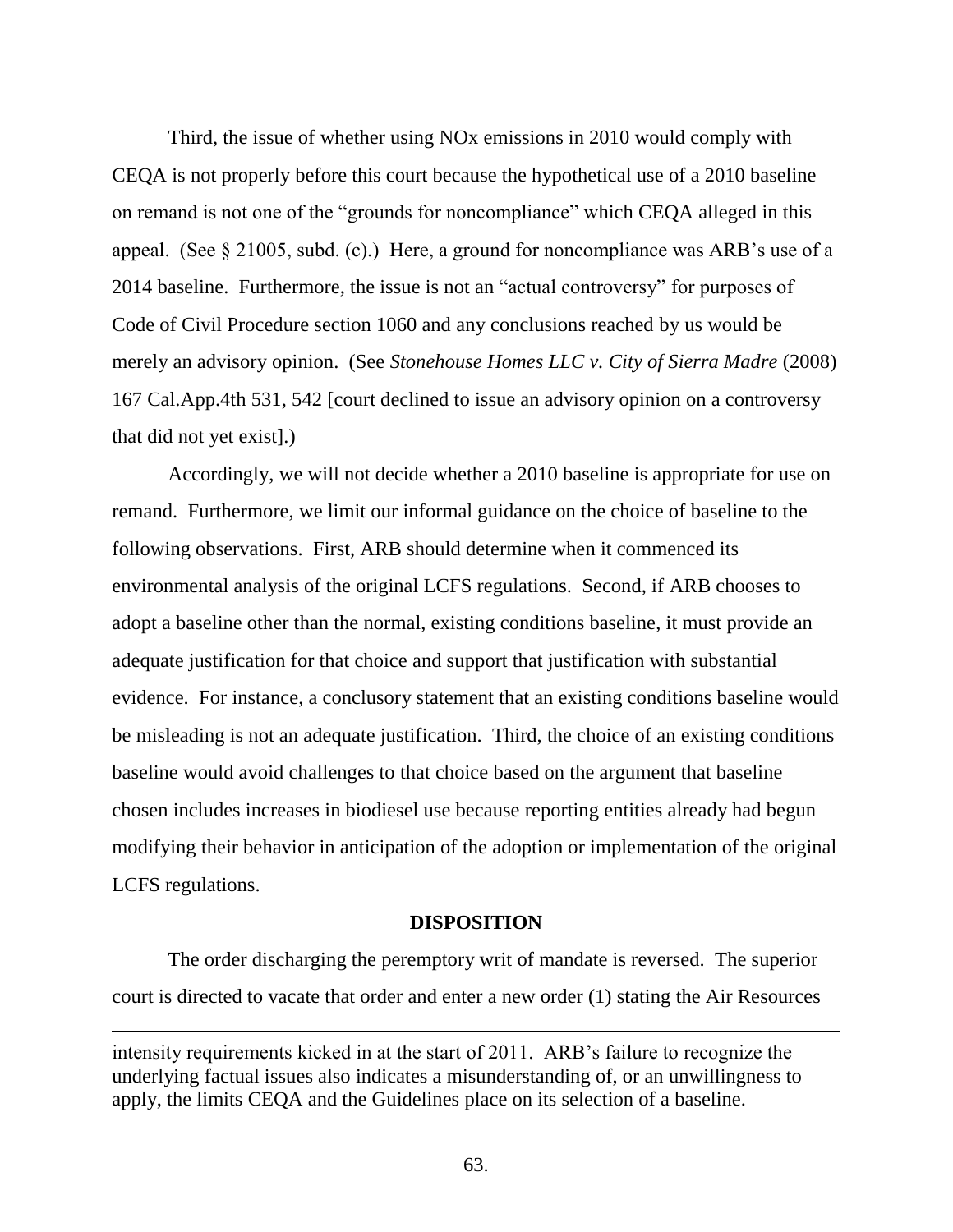Board's return did not demonstrate compliance with paragraph 3 the peremptory writ of mandate and (2) denying the Air Resources Board's request for an order discharging the writ.

The superior court shall issue further orders to compel the Air Resources Board's obedience to the writ and CEQA, including modifying the writ to compel the Air Resources Board to take the following action:

(1) Set aside its 2015 approval of the parts of the final Environmental Analysis addressing NOx emissions from biodiesel.

(2) Address whether the project as a whole "is likely to have"**<sup>23</sup>** caused an increase in NOx emissions in the past and is likely to cause an increase in NOx emissions in the future. The baseline used for analyzing each period's NOx emissions shall reflect the conditions existing at the time the environmental analysis of the original LCFS regulations was commenced, unless Air Resources Board provides sufficient justification, supported by substantial evidence, for use of a later baseline. In no event shall the baseline conditions describe a year later than 2010. The discussion in the environmental disclosure document shall comply with CEQA, including without limitation an analysis and findings addressing whether the project as a whole is likely to have caused an increase in NOx emissions in the past and whether the project as a whole is likely to cause increases in NOx emissions in the future. After identifying the increased NOx emissions attributable to the project as a whole on a year-by-year basis, the disclosure document shall address whether the increased emissions had, or are likely to have, a significant adverse effect on the environment or are cumulatively considerable. Findings on the foregoing matters shall be supported by substantial evidence. Findings as to the causes for future biodiesel use shall take into account that the incentives provided by federal regulations have or will change over time (e.g., the expiration of the excise tax

**<sup>23</sup>** The phrase "is likely to have" appears in section 21061.

 $\overline{a}$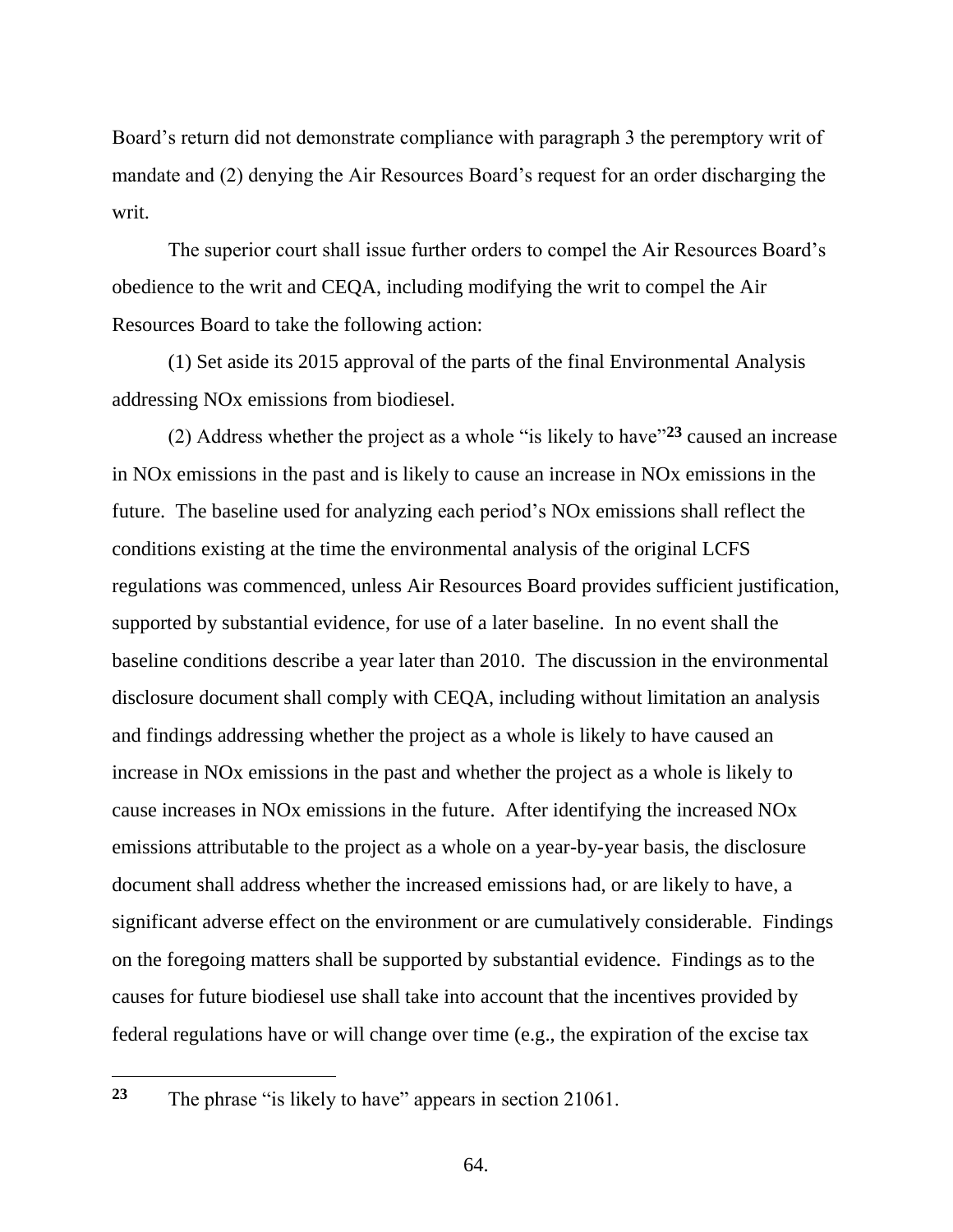credits). If required by CEQA, the disclosure document shall address mitigation measures and alternatives to the provisions in the regulations addressing diesel fuel and its substitutes.

(3) Preserve the status quo relating to conventional diesel fuel and its substitutes by continuing to adhere to the 2017 standard for those fuels, which standard is contained in Table 2 of subdivision (c) of section 95484 of title 17 of the California Code of Regulations, until the corrective action is complete and approved by the trial court in an order discharging the writ.**<sup>24</sup>**

(4) Proceed in the manner required by CEQA when resolving procedural issues, such as whether the revised environmental disclosure documents are released for public review and comments.

The statements that follow are intended to aid in the interpretation and application of the foregoing modifications. First, the modifications to the writ shall not affect the validity and continuing operation of the ADF regulations. Second, there shall be no striking of text from the LCFS regulations; rather, the freeze of the standards for conventional diesel and its substitutes shall operate in the manner of an injunction rather than voiding or invalidating provisions that would have come into effect in 2018 and later. Third, Air Resources Board need not suspend its consideration or approval of additional fuel pathways for diesel fuel and its substitutes. **25**

The superior court shall continue to retain jurisdiction over the proceedings by way of a return to the writ. The superior court may, in an exercise of its discretion, require the Air Resources Board to file an initial return after issuing the order modifying the February 2014 writ. The superior court's jurisdiction shall include the authority to

 $\overline{a}$ 

**<sup>24</sup>** This provision replaces paragraph 6 of the February 2014 writ.

**<sup>25</sup>** This statement is inherent in previous statements, but we include a redundancy because the parties raised the fate of new pathways during oral argument.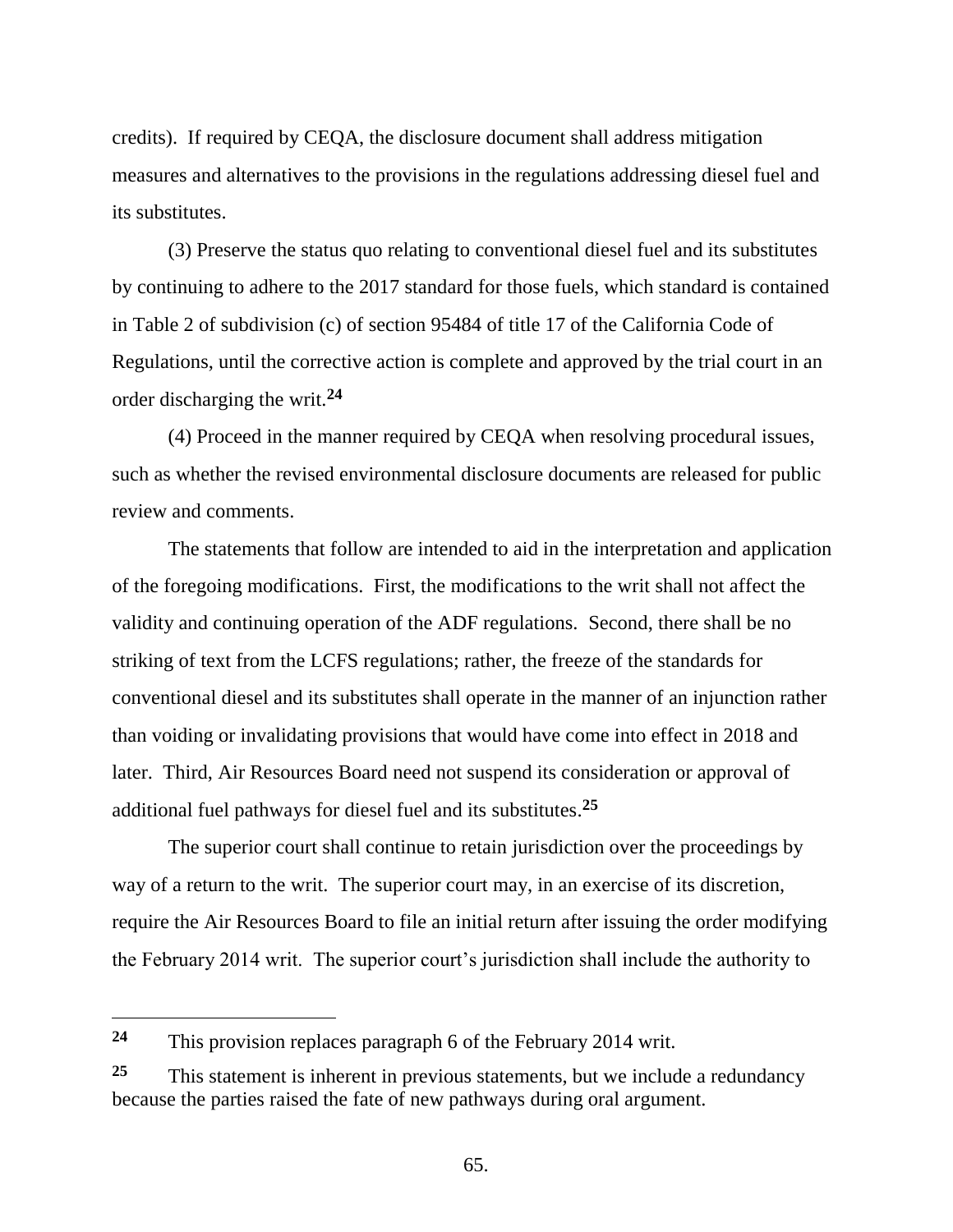hear a motion for clarification of the terms of the modified writ if the parties dispute its proper interpretation or application. The superior court may hear such a motion on an expedited basis and its decision may be subject to writ review by this court. Interpretation of this disposition and the writ shall be in accordance with CEQA's requirements, principles and polices.

The superior court shall require the Air Resources Board to proceed diligently, reasonably and in subjective good faith while implementing corrective action pursuant to the modified writ and filing a final return. If the Air Resources Board fails to proceed in this manner, the superior court immediately shall vacate the portion of the writ that preserves the status quo with respect to the standards applicable to diesel fuel and its substitutes and shall direct the Air Resources Board to set aside the provisions of the LCFS regulations applicable to diesel fuel and its substitutes (i.e., suspend the operation and enforcement of those provisions) and, in its discretion, may impose other sanctions. If the Air Resources Board's corrective action requires a notice of approval of regulatory action from the Office of Administrative Law, the Air Resources Board may file its final return before obtaining that notice; if it chooses to wait for the approval, it shall demonstrate the necessity for that delay in its final return.

Nothing in this disposition or the writ shall prevent the Air Resources Board from taking action addressing issues currently raised in other litigation when it takes the corrective action required by this writ.**<sup>26</sup>** Plaintiffs shall recover their costs on appeal.

**<sup>26</sup>** For instance, Air Resources Board might chose to exercise its discretion and provide an additional analysis of "reasonably foreseeable indirect physical changes to the environment" (Guidelines, § 15378, subd. (a)) that may have been caused by the project, such as the impacts of fuel shuffling alleged by plaintiffs. The reasonably foreseeable changes resulting from alterations in the behavior of third parties subject to a new law was discussed in detail by this court in *County Sanitation Dist. No. 2 v. County of Kern* (2005) 127 Cal.App.4th 1544, at pages 1582 through 1598. That case discussed the reasonably foreseeable indirect physical changes, both inside and outside the county, resulting from the reaction of third parties to the requirements of a new ordinance addressing sewage sludge disposal.